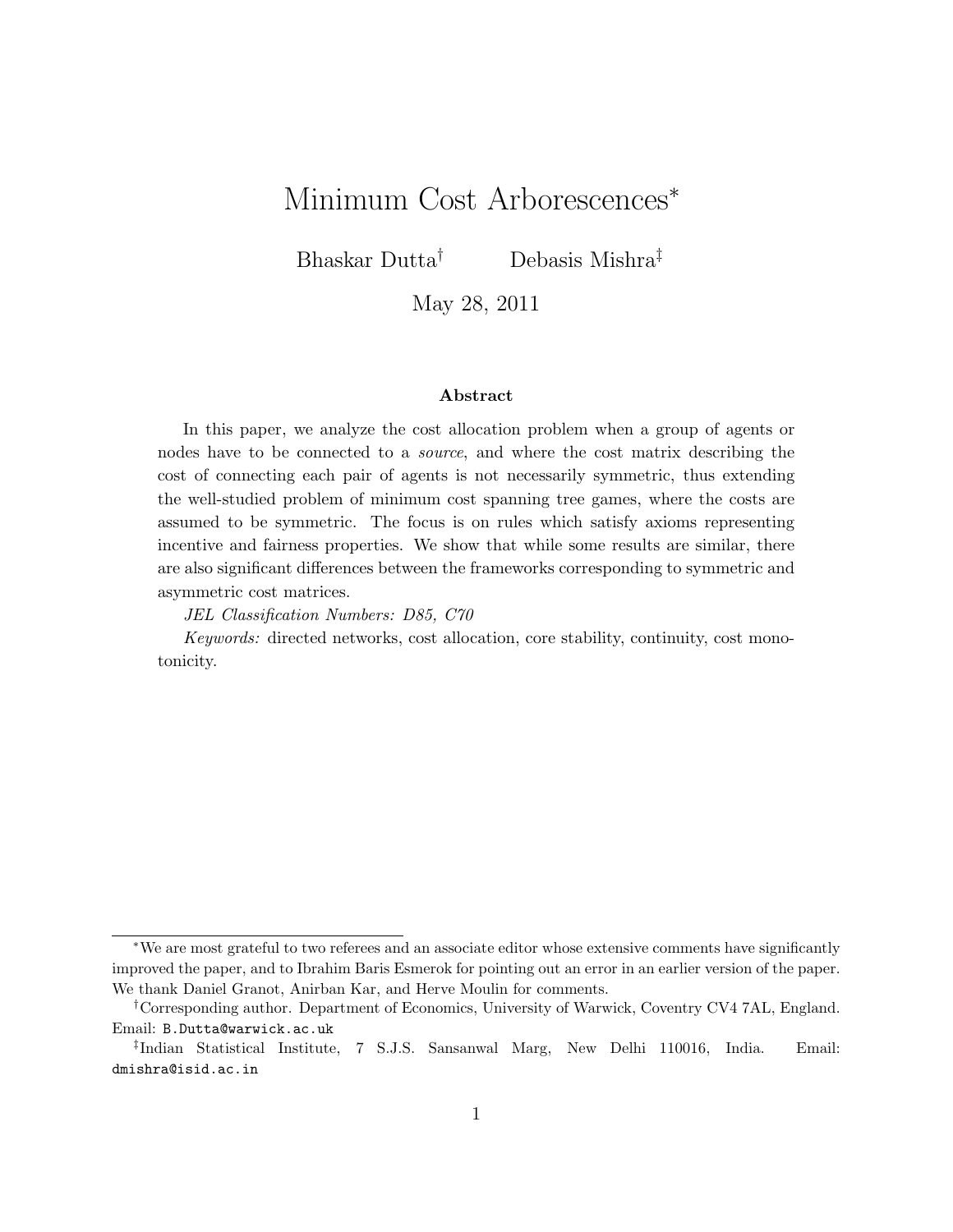#### 1 INTRODUCTION

In a variety of contexts, a group of users may be jointly responsible for sharing the total cost of a joint "project". Often, there is no appropriate "market mechanism" which can allocate the total cost to the individual agents. This has given rise to a large literature which describes axiomatic methods in distributional problems involving the sharing of costs and benefits, the axioms typically representing notions of fairness. In the vast bulk of this literature, the agents have no particular "positional" structure. However, there is a large number of practical problems in which it makes sense to identify the agents with nodes in a graph. Consider, for instance, the following examples.

- (i) Multicast routing creates a directed network connecting the source to all receivers; when a packet reaches a branch point in the tree, the router duplicates the packet and then sends a copy over each downstream link. Bandwidth used by a multicast transmission is not directly attributable to any one receiver, and so there has to be a cost-sharing mechanism to allocate costs to different receivers.<sup>1</sup>
- (ii) Several villages are part of an irrigation system which draws water from a dam, and have to share the cost of the distribution network. The problem is to compute the minimum cost network connecting all the villages either directly or indirectly to the *source*, i.e. the dam (which is a computational problem), and to distribute the cost of this network amongst the villages.
- (iii) In a *capacity synthesis* problem, the agents may share a network for bilateral exchange of information, or for transportation of goods between nodes. Traffic between any two agents *i* and *j* requires a certain capacity  $t_{ij}$  (width of road, bandwidth). The cost allocation problem is to share the minimum cost of a network in which each pair *i* and *j* is connected by a path in which each edge has a capacity of at least  $t_{ij}$ .<sup>2</sup>

The combinatorial structure of these problems raises a different set of issues (for instance computational complexity) and proof techniques from those which arise when a network structure is absent. Several recent papers have focused on cost allocation rules appropriate for *minimum cost spanning networks*. 3 In these networks, the agents are each identified with distinct nodes, and there is an additional node (the "source"). Each agent has to be connected either directly or indirectly to the source through some path. A *symmetric* cost

<sup>&</sup>lt;sup>1</sup>See, for instance, Herzog et al.  $(1997)$ .

<sup>&</sup>lt;sup>2</sup>See Bogomolnaia et al.  $(2010)$ , who show that under some assumptions, the capacity synthesis problem is similar, though not identical, to the minimum cost spanning tree problem.

<sup>3</sup>See, for instance, Bird (1976), Bergantinos and Vidal-Puga (2007a), Bergantinos and Kar (2010), Bogomolnaia and Moulin (2010), Branzei et al. (2004), Feltkamp et al. (1994), Kar (2002), Branzei et al. (2005).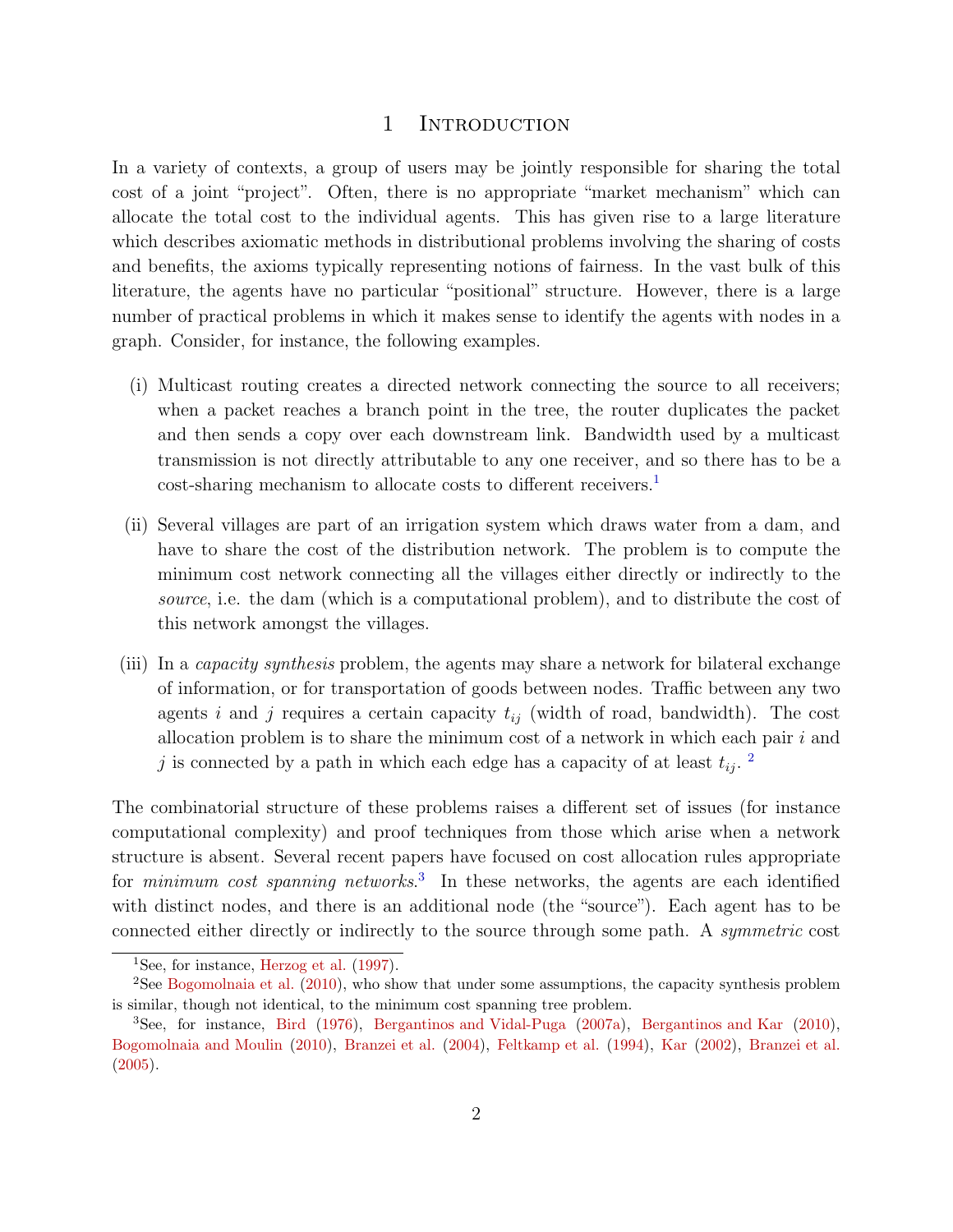matrix specifies the cost of connecting each pair of nodes. Obviously, the cheapest graph connecting all nodes to the source must be a tree rooted at the node. The cost allocation problem is to assign the total cost of the minimum cost spanning tree to the agents.

The assumption that the cost matrix is symmetric implies that the spanning network can be represented as an undirected graph. However, in several situations the cost of connecting agent *i* to agent *j* may not be the same as the cost of connecting agent *j* to agent *i*. The most obvious examples of this arises in contexts where the geographical position of the nodes affect the cost of connection. For instance, the villages in the second example may be situated at different *altitudes*. In the capacity synthesis problem, the nodes may be towns located along a river, so that transportation costs depend on whether the towns are upstream or downstream. In this paper, we extend the previous analysis by permitting the cost matrix to be asymmetric. The spanning tree will then be a *directed* graph and is called an *arborescence*. The minimum cost arborescence can be computed by means of an algorithm due to Chu and Liu (1965) and Edmonds (1967). This algorithm is significantly different from the algorithms (Prim's and Kruskal's algorithms) used to compute a minimum cost spanning tree in the symmetric case. However, from a computational perspective, the algorithm for finding a minimum cost arborescence is still a *polynomial time* algorithm.

Our interest is in the cost sharing problem. Following the literature on cost allocation for minimum cost spanning tree problems, we too focus on an axiomatic approach, the axioms representing a combination of incentive and fairness properties. The first property is the wellknown *Stand-Alone Core property*. This requires that no group of individuals be assigned costs which add up to more than the total cost that the group would incur if it built its own subnetwork to connect all members of the group to the source. We provide a constructive proof that the *core* is non-empty by showing that the directed version of the *Bird Rule*, <sup>4</sup> due not surprisingly to the seminal paper of Bird (1976), yields an allocation which belongs to the core of the cost game. Of course, Bird himself had proved the same result when the cost matrix is symmetric. We then prove a result which shows that the set of cost allocation rules that are core selections and which satisfy an invariance condition (requiring that the allocation be invariant to costs of edges not figuring in any minimum cost arborescence) assign each individual a cost which is at least the minimum cost assigned by the set of Bird Rules. This also means that there can be only one such rule when the cost matrix is such that it gives a unique minimum cost arborescence - namely the Bird Rule itself. Of course, this result has no parallel in the minimum cost tree problems, and emphasizes the difference in the two frameworks.

We then go on to impose two other "minimal" or "basic" requirements - *Continuity*, which requires that the cost shares depend continuously on the cost matrix, and a *Monotonicity*

<sup>&</sup>lt;sup>4</sup>The Bird Rule is defined with respect to a specific tree, and stipulates that each agent pays the cost of connecting to her predecessor.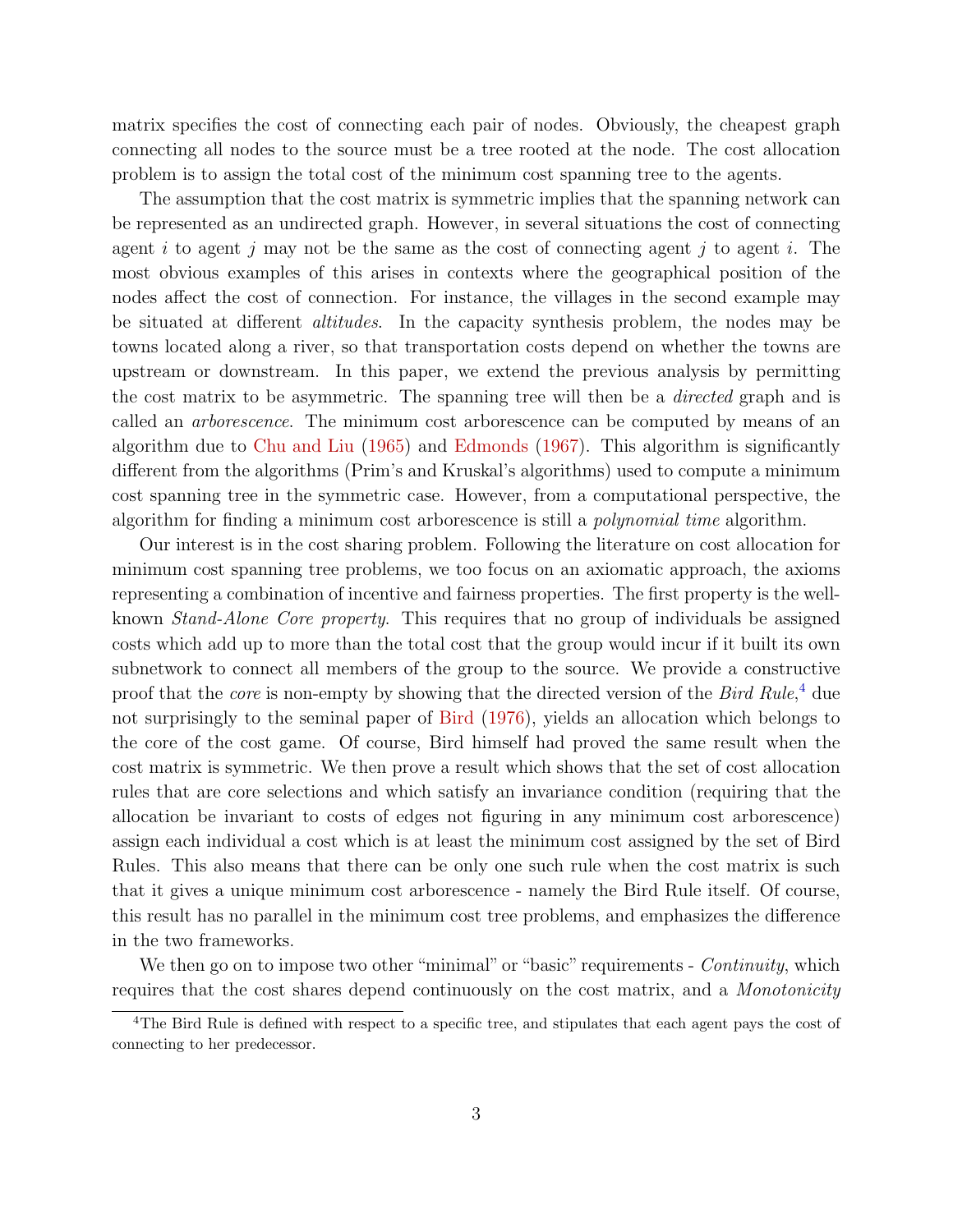requirement which requires that each individual is "primarily" responsible for the cost of his or her incoming edges. We interpret this to mean the following - if the only difference between two cost matrices is that the cost of an incoming edge of agent *i* goes up, then the cost share of *i* should (weakly) go up by at least as much as that of any other agent. This property is slightly stronger than the monotonicity condition which was initially defined by Dutta and Kar (2004), and subsequently used in a number of papers on symmetric cost matrices.<sup>5</sup> We construct a rule which satisfies these three basic properties, using Bird's concept of *irreducible* cost matrices. In particular, we show that the Shapley value of the cost game corresponding to the irreducible cost matrix constructed by us satisfies these three properties.

Readers familiar with the literature on the original minimum cost spanning tree problem will immediately recognize that this is exactly the procedure adopted by Bergantinos and Vidal-Puga  $(2007a)$  to construct the "folk solution" for minimum cost spanning tree problems.<sup>6</sup> Indeed, the solution constructed by us actually coincides with the folk solution on the class of symmetric cost matrices. However, despite the coincidence on the restricted class of matrices, it is important to realize that the folk solution belongs to a very different class of rules from the one that we construct in this paper. In particular, Bird's irreducible cost matrix is *uniquely* defined for any symmetric cost matrix.<sup>7</sup> The construction of this irreducible cost matrix only uses information about the costs of edges figuring in some minimum cost spanning tree - costs of edges not figuring in a minimum cost spanning tree are irrelevant. This obviously means that the folk solution too does not utilize all the information contained in the original cost matrix. Indeed, this forms the basis of the critique of "reductionist" solutions (solutions which only utilize information about the costs of edges figuring in some minimum cost spanning tree) by Bogomolnaia and Moulin (2010).

In contrast, we show that in our framework, the irreducible cost matrix constructed by us (and hence our solution) requires more information than is contained in the minimum cost  $arborescence(s)$ . This is one important sense in which our solution is qualitatively different from the folk solution. We go on to highlight another important difference. We show that our solution satisfies the directed version of *Ranking*, a property due to Bogomolnaia and Moulin (2010). Our version of Ranking is the following. If the costs of all incoming edges of *i* are higher than the costs of corresponding edges of *j*, and the corresponding outgoing edges of *i* and *j* are the same, then *i* should pay strictly more than *j*. Bogomolnaia and Moulin (2010)

<sup>5</sup>See, for instance, Bergantinos and Vidal-Puga (2007a), Bergantinos and Vidal-Puga (2007b).

<sup>&</sup>lt;sup>6</sup>This is a term coined by Bogomolnaia and Moulin (2010) because this allocation rule has been independently proposed and analyzed in a number of papers. See, for instance, Bergantinos and Vidal-Puga (2007a), Bergantinos and Vidal-Puga (2007b), Bogomolnaia and Moulin (2010), Branzei et al. (2004), Feltkamp et al. (1994), Norde et al. (2001) Branzei et al. (2005).

<sup>7</sup>We show by means of an example that there can be an infinity of irreducible cost matrices corresponding to a symmetric cost matrix in our framework.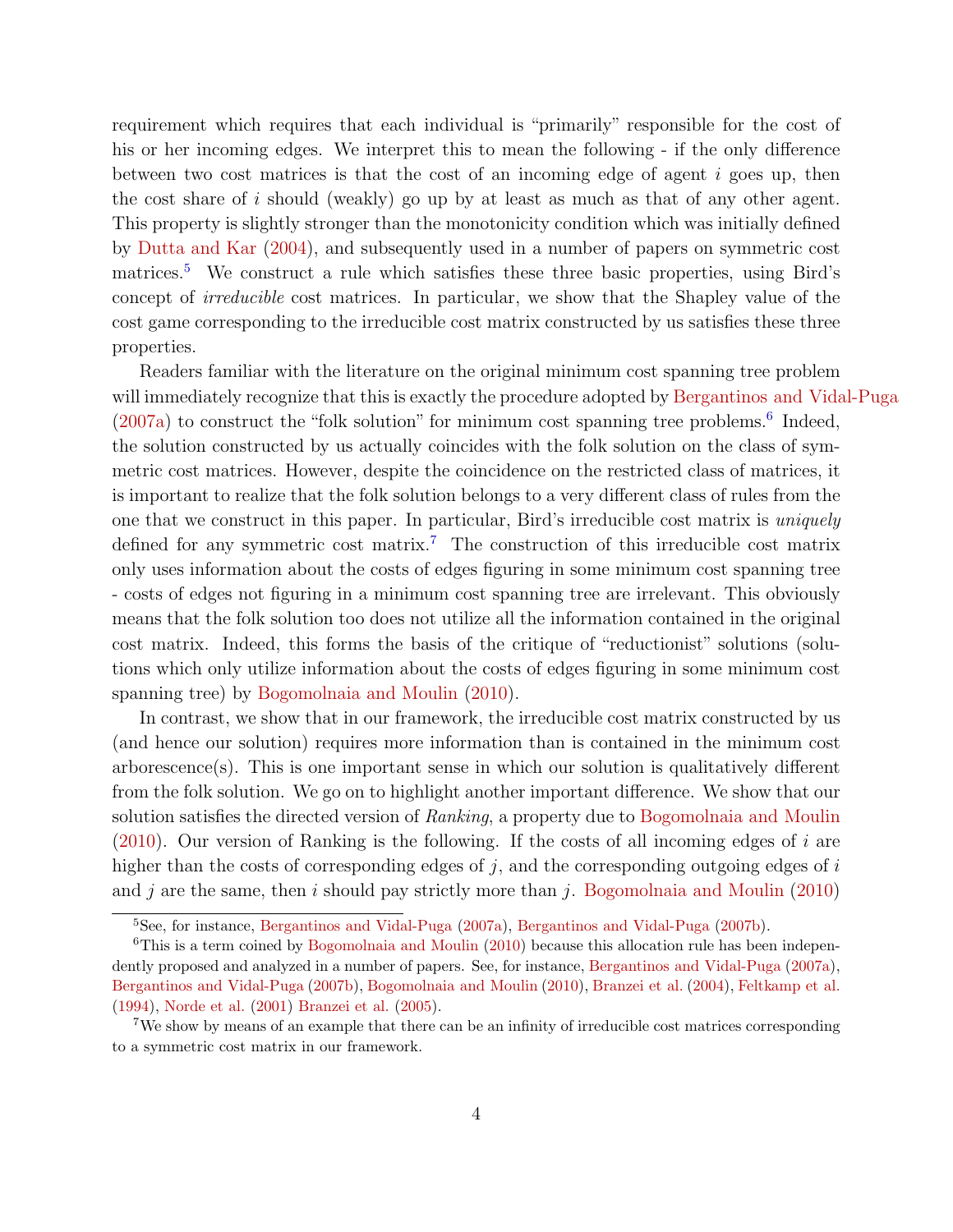point out that all reductionist solutions in the symmetric case - and hence the folk solution - must violate Ranking.

We also provide characterization results for our cost allocation rule on restricted classes of cost matrices. The extension of these characterizations to the entire domain of cost matrices is an open question which we hope to resolve in subsequent work.

Our results demonstrate that there are significant differences between the frameworks corresponding to symmetric and asymmetric cost matrices, and emphasizes the need for more systematic analysis of the cost allocation problem for minimum cost arborescences.

## 2 Framework

Let  $N = \{1, 2, \ldots, n\}$  be a set of *n* agents. We are interested in *directed graphs* or *digraphs* where the nodes are elements of the set  $N^+ \equiv N \cup \{0\}$ , where 0 is a distinguished node which we will refer to as the *source*. We assume that the set of edges of such digraphs come from the set  $\{ij : i \in N^+, j \in N, j \neq i\}$ , where *ij* is the directed edge from *i* to *j*. Notice that we ignore edges of the form *ii*, as well as of edges from any  $i \in N$  to the source. We will also have to consider digraphs on some subsets of  $N^+$ . So, for any set  $S \subsetneq N$ , let  $S^+$ denote the set *S ∪ {*0*}*. Then, a digraph on *S* <sup>+</sup> consists of a set of *directed edges* out of the set  $\{ij : i \in S^+, j \in S, i \neq j\}.$ 

A typical graph<sup>8</sup> over  $S^+$  will be represented by  $g_S$  whose edges are out of the set  $\{ij : S^+ \}$  $i \in S^+, j \in S$ . When there is no ambiguity about the set *S* (usually when we refer to a graph on  $N^+$ ), we will simply write  $g, g'$  etc instead of  $g_S, g'_S$ .

A *cost matrix*  $C = (c_{ij})$  for  $N^+$  represents the cost of various edges which can be constructed from nodes in  $N^+$ . That is,  $c_{ij}$  is the cost of the edge *ij*. We assume that each  $c_{ij} \geq 0$  for all *ij*. Note that the cost of an edge *ij* need not be the same as that of the edge *ji* - the direction of the edge does matter. In fact, this distinguishes our approach from the literature on minimum cost spanning tree problems. Given our assumptions, each cost matrix is nonnegative, and of order  $n + 1$ . The set of all cost matrices for *N* is denoted by  $\mathcal{C}_N$ . For any cost matrix *C*, denote the cost of a graph *g* as *c*(*g*). That is,

$$
c(g) = \sum_{ij \in g} c_{ij}
$$

Similarly,  $c'(g)$  will denote the cost of the graph *g* when the cost matrix is  $C'$ .

A path in g is a sequence of distinct nodes  $(i^1, \ldots, i^K)$  such that  $i^j i^{j+1}$  is an edge in g for all  $1 \leq j \leq K-1$ . If  $(i^1, \ldots, i^K)$  is a path, then we say that it is a path from  $i^1$  to  $i^K$  using edges  $i^1i^2, i^2i^3, \ldots, i^{K-1}i^K$ . A cycle in g is a sequence of nodes  $(i^1, \ldots, i^K, i^{K+1})$  such that  $(i^1, \ldots, i^K)$  is a path in *g*,  $i^K i^{K+1}$  is an edge in *g*, and  $i^1 = i^{K+1}$ .

<sup>8</sup>Henceforth, we will use the term "graph" to denote digraphs. Similarly, we will use the term "edge" to denote a directed edge.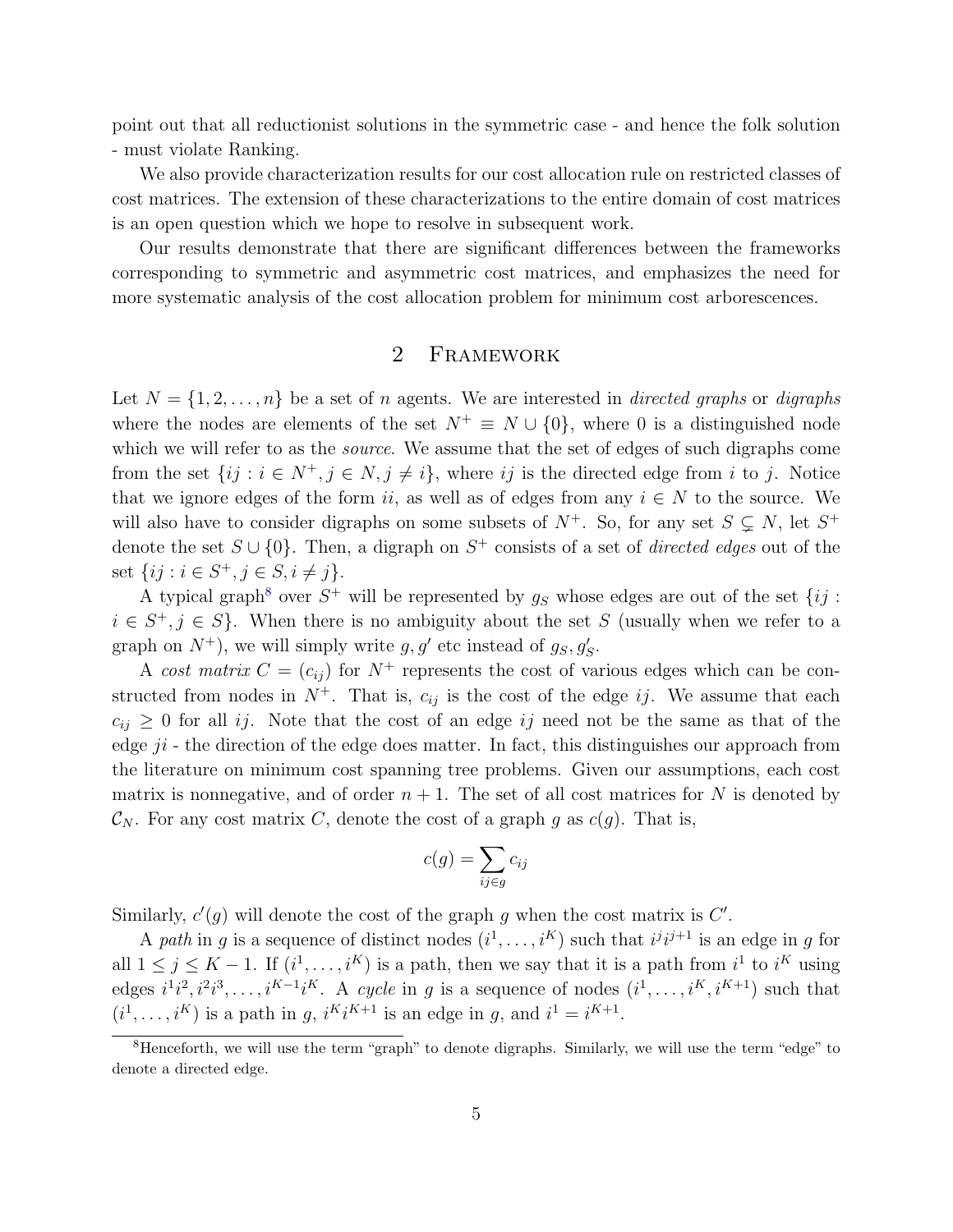A node *i* is *connected* to node *j* if there is a path from node *j* to node *i*. Our interest is in graphs in which every agent in *N* is connected to the source 0.

Definition **1** *A graph g is an arborescence rooted at* 0 *for N if and only if g contains no cycle and every node*  $i \in N$  *has only one incoming edge.* 

Let  $A_N$  be the set of all arborescences for *N*. A *minimum cost arborescence* (MCA) corresponding to cost matrix *C* is an arborescence *g* such that  $c(g) \leq c(g')$  for all  $g' \in A_N$ . We describe later on a recursive algorithm whose output will be an MCA for any given cost matrix.

Let  $M(C)$  denote the set of minimum cost arborescences corresponding to the cost matrix *C* for the set *N*, and *T*(*C*) the total cost associated with any element  $g \in M(C)$ . While our main interest is in minimum cost arborescences for *N*, we will also need to define the minimum cost of connecting *subsets* of *N* to the source 0. The set of arborescences for any subset *S* of *N* will be denoted *A<sup>S</sup>* and the set of minimum cost arborescences will be represented by  $M(C, S)$ .

Clearly, a minimum cost arborescence is analogous to a minimum cost spanning tree (MCST) for undirected graphs. Alternatively, an MCA may be viewed as a generalization of an MCST when the cost matrix is not symmetric.

### 2.1 THE COST ALLOCATION PROBLEM

The total cost of an MCA corresponding to any cost matrix *C* is typically less than the cost of directly connecting each agent to the source. So, the group as a whole gains from cooperation. This raises the issue of how to distribute the cost savings amongst the agents or, what is the same thing, how to allocate the total cost to the different agents.

DEFINITION 2 *A cost allocation rule is a function*  $\mu$  :  $\mathcal{C}_N \to \Re^N$  satisfying  $\sum$ *i∈N*  $\mu_i(C) = T(C)$ 

*for all*  $C \in \mathcal{C}_N$ *.* 

So, for each cost matrix, a cost allocation rule specifies how the total cost of connecting all agents to the source should be distributed. Notice that our definition incorporates the notion that the rule should be *efficient* - the costs distributed should be exactly equal to the total cost.

In this paper, we follow an axiomatic approach in defining "fair" or "reasonable" cost allocation rules. The axioms that we will use in this paper reflect concerns for "stability", fairness and computational simplicity.

The notion of stability reflects the view that any specification of costs must be acceptable to all groups of agents. That is, no coalition of agents should have a justification for feeling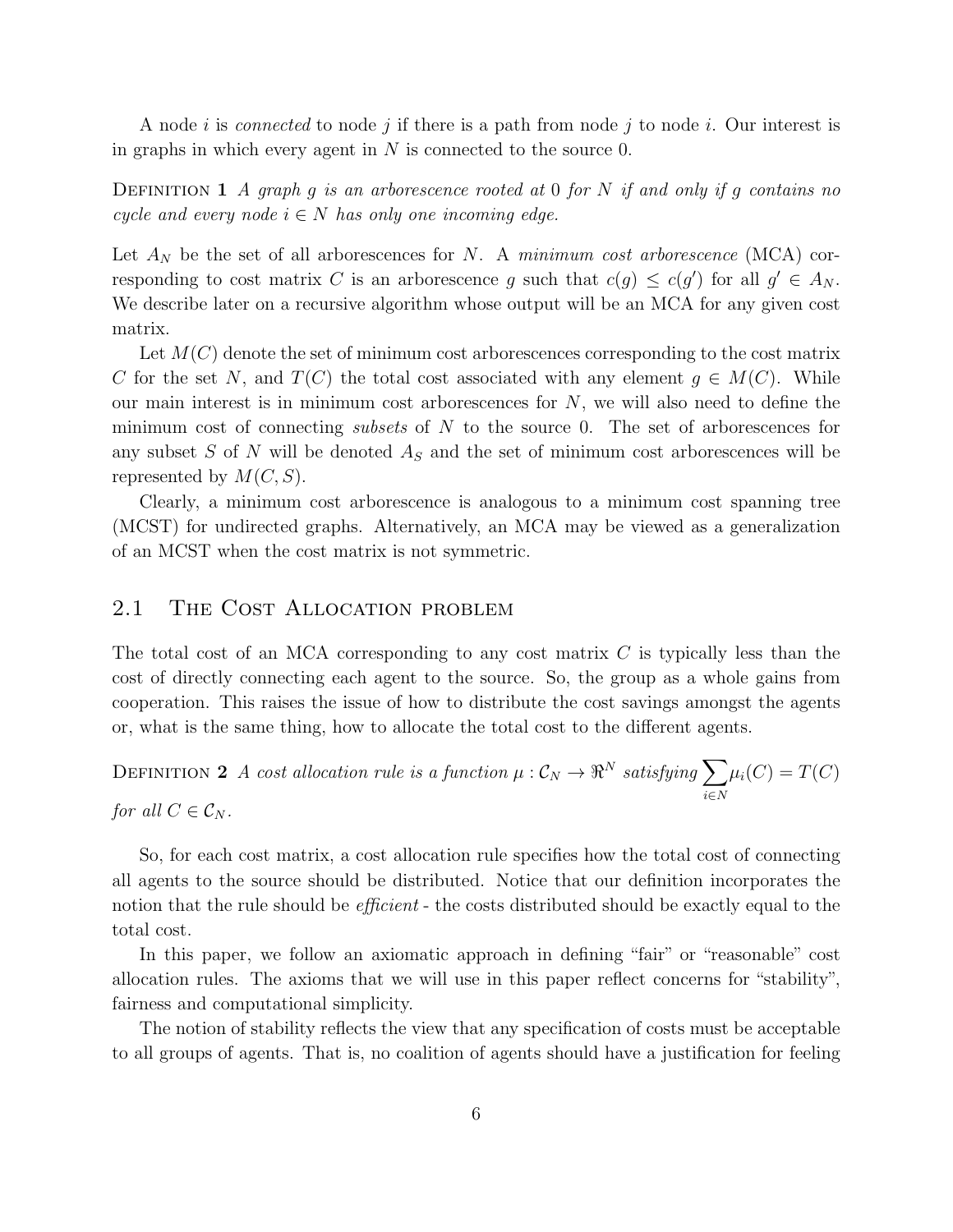that they have been overcharged. This leads to the notion of the *core* of a specific cost allocation game.

Consider any cost matrix *C* on  $N^+$ . Let  $q \in M(C)$ . The set of all agents incur a total cost of *c*(*g*) to connect each node to the source. Consider any subset *S* of *N*, and assume that if *S* "threatens" to build its own MCA, then it can only use nodes in *S* itself. Then, *S* incurs a corresponding cost of  $c(g_S)$  where  $g_S \in M(C, S)$ . It is natural to assume that agents in any subset *S* will refuse to cooperate if an MCA for *N* is built and they are assigned a total cost which exceeds  $c(g_S)$  - they can then issue the credible threat of building their own MCA.

So, each cost matrix *C* yields a cost game (*N, c*) where

for each  $S \subseteq N$ ,  $c(S) = c(g_S)$  where  $g_S \in M(C, S)$ .

The *core* of a cost game  $(N, c)$  is the set of all allocations  $x$  such that

for all 
$$
S \subseteq N
$$
,  $\sum_{i \in S} x_i \le c(S)$ ,  $\sum_{i \in N} x_i = c(N)$ 

We will use *Co*(*N, C*) to denote the core of the cost game corresponding to *C*.

DEFINITION **3** *A cost allocation rule*  $\mu$  *is a Core Selection (CS) if for all C,*  $\mu(C) \in$ *Co*(*N, C*)*.*

A rule which is a core selection satisfies the intuitive notion of stability since no group of agents can be better off by rejecting the prescribed allocation of costs.

The next couple of axioms are essentially properties which help to minimize the computational complexity involved in deriving a cost allocation. The first property requires the cost allocation to depend only on the costs of edges involved in the MCAs. That is, if two cost matrices have the same set of MCA s, and the costs of edges involved in these arborescences do not change, then the allocation prescribed by the rule should be the same.

For any *N*, say that two cost matrices *C*, *C'* are *arborescence equivalent* if (i)  $M(C)$  =  $M(C')$ , and (ii) if *ij* is an edge in some MCA, then  $c_{ij} = c'_{ij}$ .

DEFINITION 4 *A* cost allocation rule  $\mu$  satisfies Independence of Irrelevant Costs (IIC) if *for all*  $C, C', \mu(C) = \mu(C')$  *whenever*  $C$  *and*  $C'$  *are arborescence-equivalent.* 

The next axiom is a stronger independence axiom which requires that the cost allocation of a node must only depend on the incoming edge costs of that node. This was introduced into the literature on MCST games by Bergantinos and Vidal-Puga (2007a).

Definition **5** *A cost allocation rule µ satisfies Independence of Other Costs (IOC) if for* all  $i \in N$  and for any pair of cost matrices  $C, C' \in \mathcal{C}_N$  with  $c_{ji} = c'_{ji}$  for all  $j \in N^+ \setminus \{i\}$ , we *have*  $\mu_i(C) = \mu_i(C')$ *.*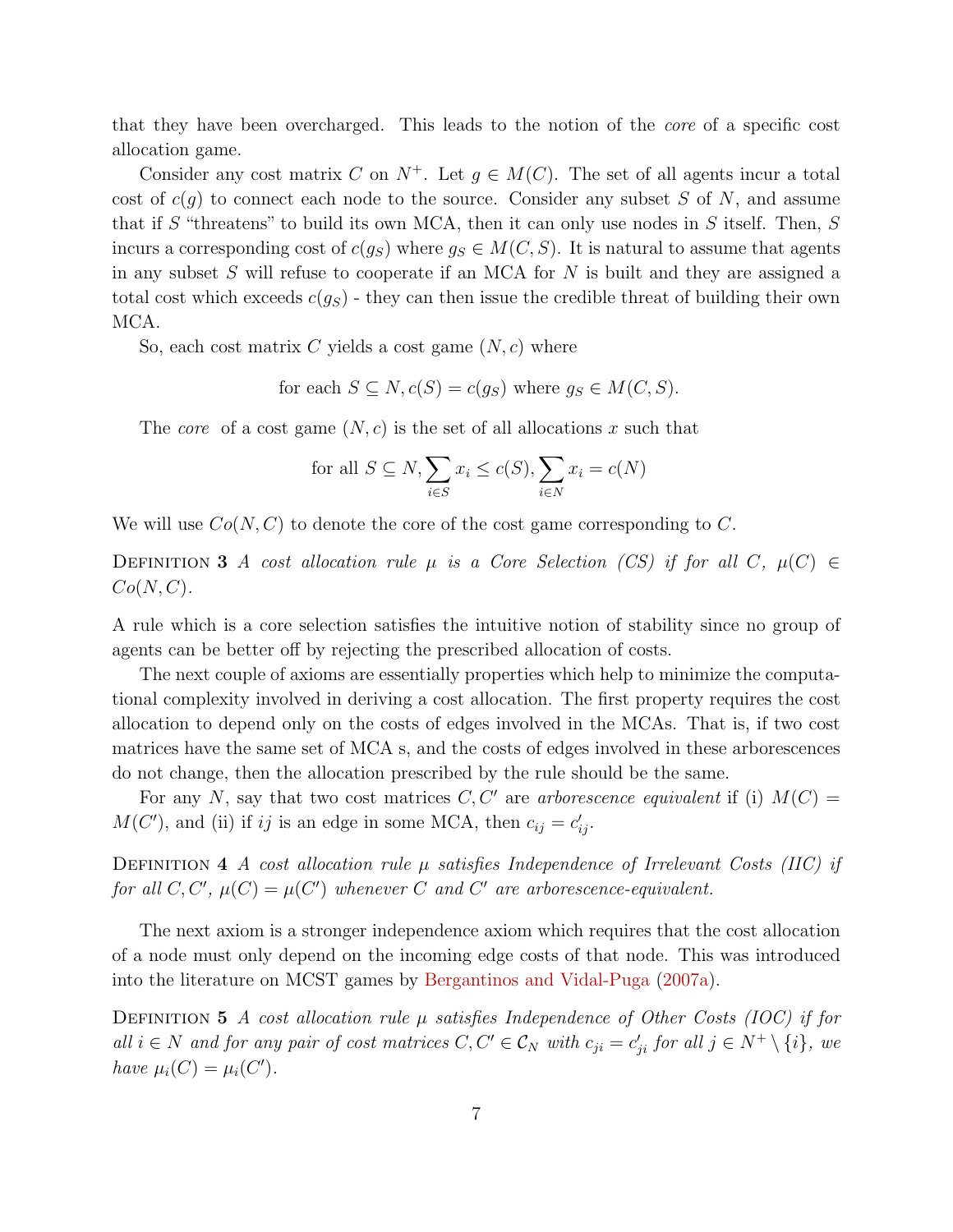A form of fairness requires that if all incoming edge costs to some node *i* go up uniformly, while the edge costs of other nodes remain the same, then *i* should be fully responsible for the increase in its incoming costs.

DEFINITION 6 A cost allocation rule  $\mu$  satisfies Invariance(INV) if for all cost matrices C and C' such that for some  $j \in N$  and for all  $i \in N^+ \setminus \{j\}$ ,  $c'_{ij} = c_{ij} + \epsilon$ , and  $c'_{pq} = c_{pq}$  for all  $q \in N \setminus \{j\}$  and for all  $p \in N^+ \setminus \{p\}$ , we have  $\mu_j(C') = \mu_j(C) + \epsilon$ , and  $\mu_q(C') = \mu_q(C)$  for  $all \, q \in N \setminus \{j\}.$ 

#### **Remark 1** *Note that IOC implies INV.*

In the present context, a fundamental principle of fairness requires that each agent's share of the total cost should be monotonically related to the vector of costs of its own *incoming* edges. So, if the cost of say edge *ij* goes up, and all other edges cost the same, then *j*'s share of the total cost should not go down. This requirement is formalized below.

DEFINITION **7** *A* cost allocation rule satisfies Direct Cost Monotonicity (DCM) if for all  $C, C'$  and for all  $i \in N^+, j \in N$ , if  $c_{ij} < c'_{ij}$ , and for all other edges  $kl \neq ij$ ,  $c_{kl} = c'_{kl}$ , then  $\mu_j(C') \geq \mu_j(C)$ .

This is the counterpart of the assumption of Cost Monotonicity introduced by Dutta and Kar (2004). Clearly, DCM is also compelling from the point of view of incentive compatibility. If DCM is not satisfied, then an agent has an incentive to inflate costs (assuming an agent is responsible for its incoming edge costs).

Notice that DCM permits the following phenomenon. Suppose the cost of some edge *ij* goes up while other edge costs remain the same. Then, the allocation rule charges individual *j* an additional amount of *ϵ*, but charges some other individual *k* an additional amount exceeding  $\epsilon$ . This is clearly against the spirit of the principle that each individual node is primarily responsible for its vector of incoming costs. The next axiom rules out this possibility.

Definition **8** *A cost allocation rule satisfies Direct Strong Cost Monotonicity (DSCM) if* for all C, C' and for all  $i \in N^+, j \in N$ , if  $c_{ij} < c'_{ij}$  and for all other edges  $kl \neq ij$ ,  $c_{kl} = c'_{kl}$ *we have*  $\mu_j(C') - \mu_j(C) \geq \mu_k(C') - \mu_k(C)$  *for all k.* 

**Remark 2** *Note that IOC implies DSCM, which in turn implies DCM. IOC is an extremely stringent requirement, and we do not know of any reasonable cost allocation rule which satisfies this condition on the full domain of cost matrices.*

Our next axiom is a symmetry condition which requires that if two nodes *i* and *j* have identical vectors of costs of incoming and outgoing edges, then their cost shares should not differ.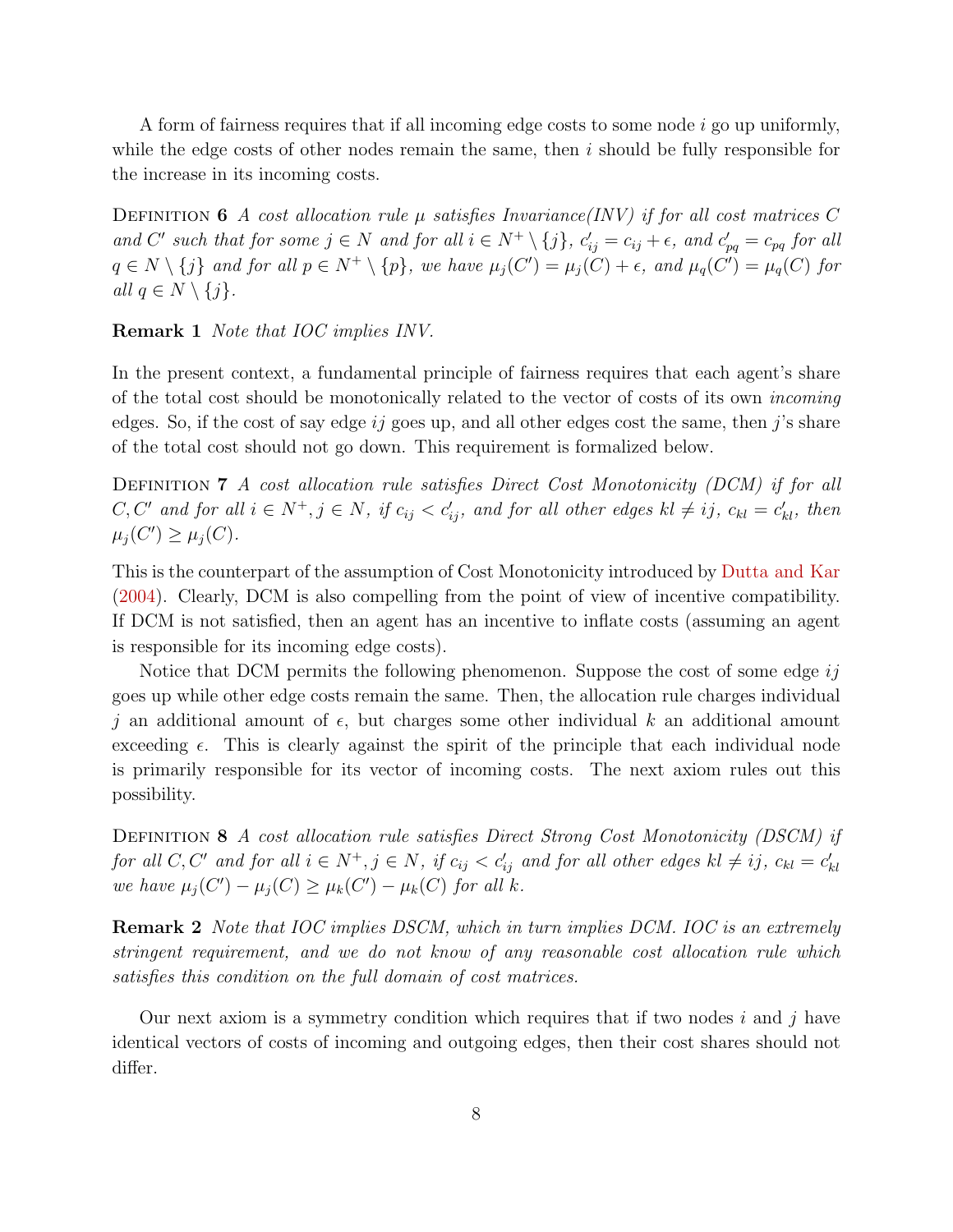DEFINITION **9** *A cost allocation rule*  $\mu$  *satisfies Symmetry (S) if for all*  $i, j \in N$  *and for all* cost matrices C with  $c_{ki} = c_{kj}$  for all  $k \in N^+ \setminus \{i, j\}$ ,  $c_{ik} = c_{jk}$  for all  $k \in N \setminus \{i, j\}$ , and  $c_{ij} = c_{ji}$ *, we have*  $\mu_i(C) = \mu_j(C)$ *.* 

A stronger version of symmetry stipulates that two agents pay the same cost if they have the same incoming edge cost, even if they do not have the same outgoing edge costs.

DEFINITION **10** *A* cost allocation rule  $\mu$  satisfies Strong Symmetry (SS) if for all  $i, j \in N$ and for all cost matrices C with  $c_{ki} = c_{kj}$  for all  $k \in N^+ \setminus \{i, j\}$  and  $c_{ij} = c_{ji}$ , we have  $\mu_i(C) = \mu_j(C)$ .

The *Ranking* axiom is adapted from Bogomolnaia and Moulin (2010). Ranking compares cost shares across individual nodes and insists that if costs of all incoming edges of *i* are uniformly higher than the corresponding costs for *j*, while the costs of outgoing edges are the same, then  $i$  should pay strictly more than  $j$ . Notice that it is similar in spirit to the monotonicity axioms since it too implies that nodes are "primarily" responsible for their incoming costs.

DEFINITION **11** *A* cost allocation rule  $\mu$  satisfies Ranking (R) if for all  $i, j \in N$  and for all cost matrices C with  $c_{ik} = c_{jk}$  for all  $k \in N \setminus \{i, j\}$ , and  $c_{ki} > c_{kj}$  for all  $k \in N^+ \setminus \{i, j\}$ , *and*  $c_{ji} > c_{ij}$ , we have  $\mu_i(C) > \mu_j(C)$ .

The next couple of axioms are straightforward.

DEFINITION 12 *A* cost allocation rule  $\mu$  satisfies Non-negativity (NN) if  $\mu_i(C) \geq 0$  for all  $i \in N$  *and for all*  $C \in \mathcal{C}_N$ *.* 

DEFINITION **13** *A* cost allocation rule  $\mu$  satisfies Continuity (CON) if for all  $\epsilon > 0$ , there is  $\delta > 0$  such that for all C, C' if  $|c_{ij} - c'_{ij}| \leq \delta$  for all  $ij \in \{pq|p \in N^+, q \in N, p \neq q\}$ , then  $| \mu_i(C) - \mu_i(C') | \leq \epsilon \text{ for all } i \in N.$ 

## 3 A Partial Characterization Theorem

In the context of minimum cost spanning tree problems, Bird (1976) is a seminal paper. Bird defined a specific cost allocation rule - the Bird Rule, and showed that the cost allocation specified by his rule belonged to the core of the cost game, thereby providing a constructive proof that the core is always non-empty.<sup>9</sup>

 $98$  Bird defined his rule for a specific MCST. Since a cost matrix may have more than one MCST, a proper specification of a "rule" can be obtained by, for instance, taking a convex combination of the Bird allocations obtained from the different minimum cost spanning trees.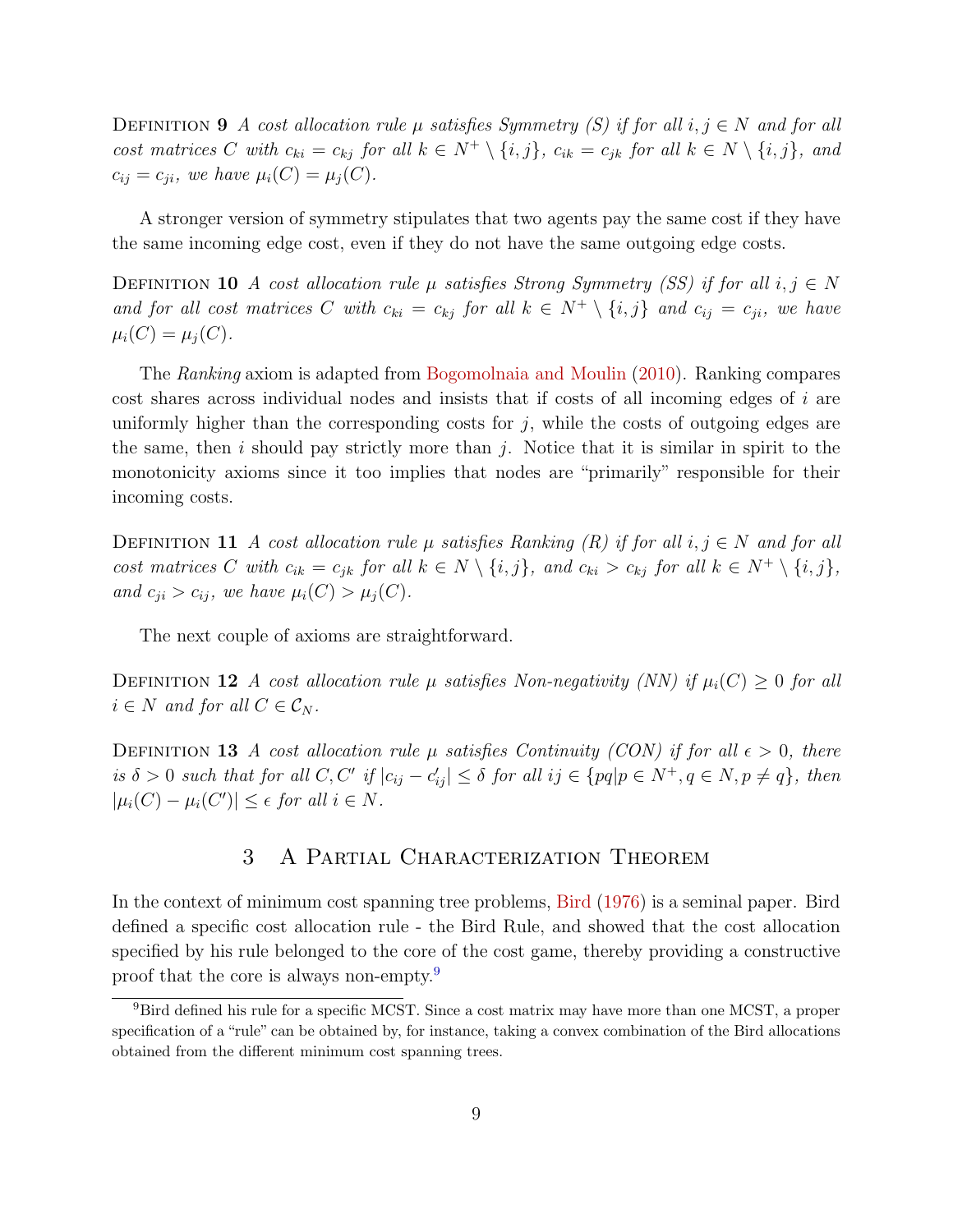In this section, we show that even in the directed graph context, the Bird allocations belong to the core of the corresponding game. We then show that if a cost allocation rule satisfies IIC and CS, then the cost allocation of each agent is at least the minimum cost paid by the agent in different Bird allocations. In particular, this implies that such a cost allocation rule must coincide with the Bird Rule on the set of cost matrices which give rise to unique MCA s.

For any arborescence  $g \in A_N$ , for any  $i \in N$ , let  $\rho(i)$  denote the predecessor of *i* in *g*. That is,  $\rho(i)$  is the unique node which comes just before *i* in the path connecting *i* to the source 0.

Definition **14** *Let C be some cost matrix.*

- (*i*) *A Bird allocation of any MCA g is*  $b_i(g, C) = c_{\rho(i)i}$  *for all*  $i \in N$ *.*
- (ii) A Bird rule is given by  $B_i(C) = \sum_{g \in M(C)} w_g(C) b_i(g, C)$  for all  $i \in N$ , where  $\sum_{g \in M(C)} w_g(C)$ 1 and  $w_g(C) \geq 0$  for each  $g \in M(C)$ .

**Remark 3** *Notice that the Bird rule is a family of rules since it is possible to have different convex combinations of Bird allocations. The set of weights need to be chosen consistently if the Bird Rule is to satisfy IIC. In particular, suppose*  $M(C) = M(C')$  *for two cost matrices C* and *C*'. Then, the restriction that  $w_g(C) = w_g(C')$  for each  $g \in M(C)$  ensures that the *resulting Bird Rule satisfies IIC.*

We first prove that Bird allocations belong to the core of the cost game.

THEOREM **1** For every cost matrix C and MCA  $g \in M(C)$ ,  $b(g, C) \in Co(N, c)$ .

*Proof*: Consider any  $g \in M(C)$ . Assume that  $b(g, C)$  is not in the core and some  $S \subseteq N$ is a blocking coalition. This implies that

$$
\sum_{i \in S} b_i(g, C) > c(S). \tag{1}
$$

Let  $E^N$  be the set of edges used by the MCA *g*. For every  $i \in N$ , denote by  $e_i$  the unique edge incident on node *i* in *g*, and let  $E_S^N = \{e_i : i \in S\}$ . Now, consider an MCA of coalition *S* corresponding to cost matrix  $C$ , and let  $E^S$  be the set of edges used by this MCA. Consider the digraph  $g' = (E^N \setminus E^N_S) \cup E^S$ . This digraph must be an arborescence for the grand coalition. To see this, note that every  $i \in N$  has only one incoming edge in  $g'$  - for every agent *i*, if we have removed the unique incoming edge in *g*, we have replaced it with a unique edge from  $E^S$ . Next,  $g'$  cannot have a cycle since  $E^S$  is the set of edges in the MCA for *S*, and this implies that every node in *N* is connected to the source 0.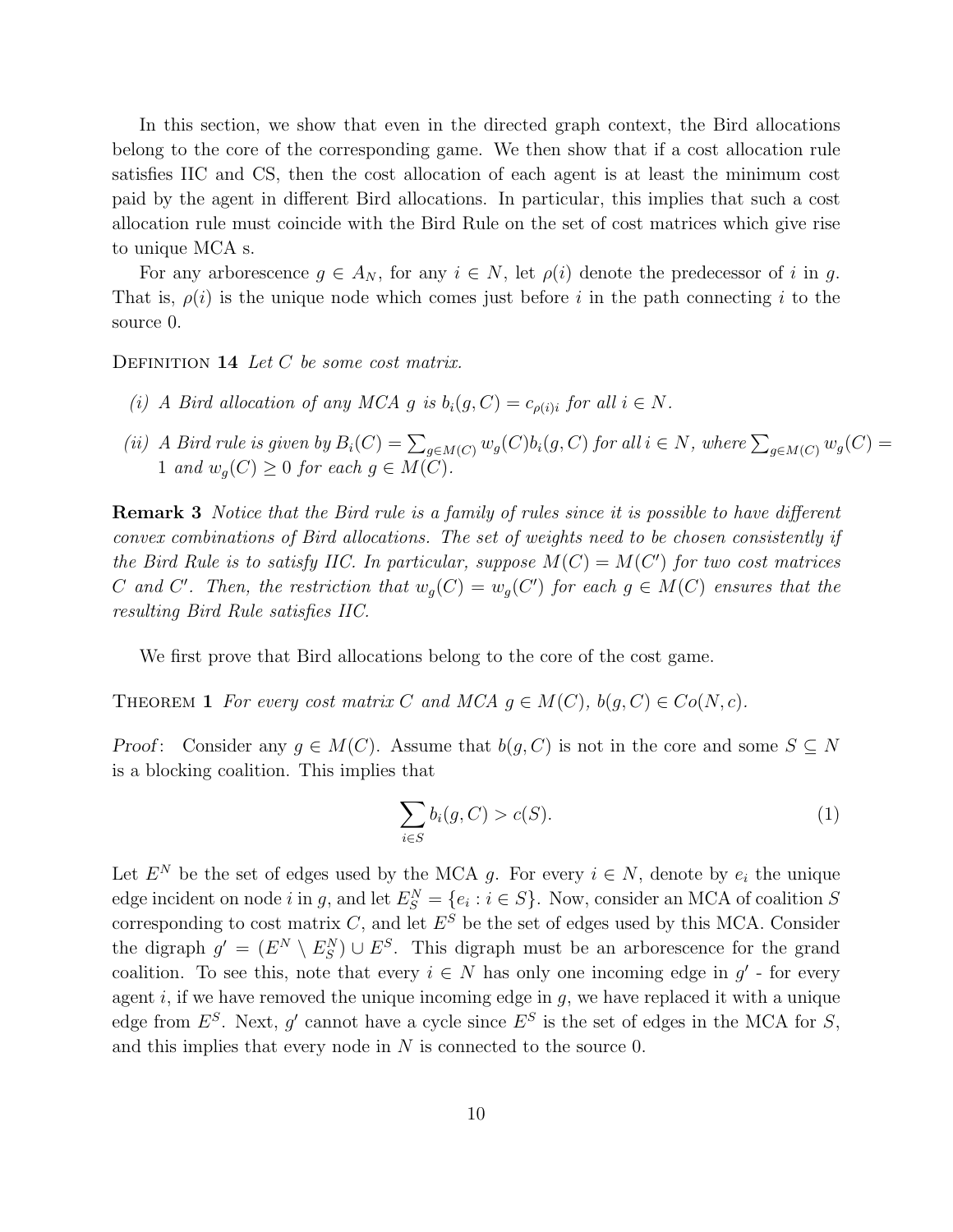Now, the cost of the arborescence *g ′* is

$$
c(N) - \sum_{i \in S} b_i(g, C) + c(S) < c(N),
$$

where the inequality comes from Inequality (1). This contradicts the fact *g* is an MCA of the grand coalition.

Of course, the Bird Rule satisfies IIC subject to the restriction mentioned in Remark 3. We now prove a partial converse by showing that any cost allocation rule satisfying CS and IIC must specify cost shares which are bounded by the minimum Bird allocation. That is, for each  $C$  and each  $i \in N$ , let

$$
b_i^m(C) = \min_{g \in M(C)} b_i(g, C)
$$

Then, we have the following theorem.

Theorem **2** *For every cost matrix C and every cost allocation rule µ satisfying CS and IIC, we have*

$$
\mu_i(C) \ge b_i^m(C) \qquad \forall \ i \in N.
$$

*Moreover, if M*(*C*) *is a singleton, then µ coincides with the unique Bird Rule.*

*Proof*: Fix a cost matrix  $C$ , and consider any cost allocation rule  $\mu$  which satisfies CS and IIC. Assume for contradiction that there is  $i \in N$  such that  $\mu_i(C) = b_i^m(C) - \epsilon$ , where  $\epsilon > 0$ . Let *g* be an MCA such that  $b_i(g, C) = b_i^m(C)$ .

Call node *p* a *successor* of node *q* in *g* if the edge  $qp \in g$ . Let *S* be the set of all successors of *i*, and  $T = N \setminus \{i\}$ . Let the edge  $ki \in q$ . Note that

$$
\sum_{j \in T} \mu_j(C) = c(N) - c_{ki} + \epsilon \tag{2}
$$

Note that if  $S = \emptyset$ , then  $c(T) = c(N) - c_{ki} < \sum_{j \in T} \mu_j(C)$ . Hence, *T* is a blocking coalition, contradicting the fact that  $\mu$  satisfies CS.

So,  $S \neq \emptyset$ . Define

$$
E(C) \equiv \bigcup_{g'' \in M(C)} \{pq : pq \in g''\}.
$$

That is, *E*(*C*) is the set of all directed edges that belong to *some* MCA corresponding to the cost matrix *C*.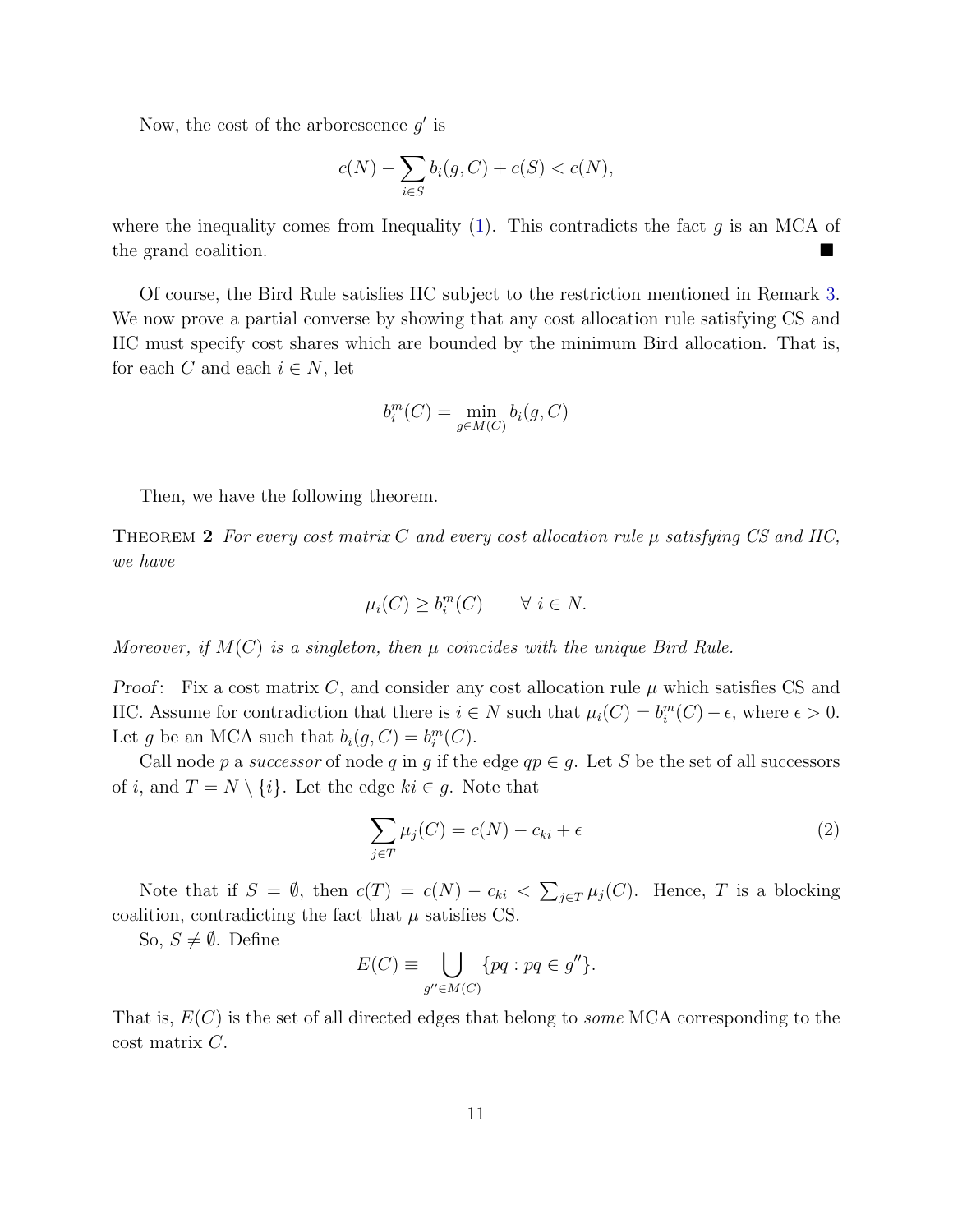Let  $S_1 = \{j \in S : kj \in E(C)\}\$ , and  $S_2 = S \setminus S_1$ . Suppose  $j \in S_1$ . Let  $g'$  be some MCA in which  $kj \in g'$ . Since  $(g' \setminus \{kj\}) \cup \{ij\}$  is also an arborescence, we have  $c_{kj} \leq c_{ij}$ . Similarly,  $c_{ij} \leq c_{kj}$  since *g* is an MCA. Hence, for all  $j \in S_1$ ,

$$
c_{ij} = c_{kj}
$$

Notice that if  $S_2 = \emptyset$ , then the previous equality implies that  $c(T) = c(N) - c_{ki}$  $\sum_{j\in T} \mu_j(C)$ , and so *T* would be a blocking coalition. So,  $S_2$  must be nonempty.

Now, consider the digraph  $\bar{g} = g \setminus (\{ki\} \cup \{ij : j \in S\}) \cup \{kj : j \in S\}$ . That is,  $\bar{g}$  is the digraph in which all edges involving *i* are deleted from *g* and all successors of *i* in *g* become successors of *k* in  $\bar{g}$ . Then,  $\bar{g}$  is an arborescence for *T*. Consider another cost matrix  $C'$ constructed as follows.

$$
c'_{kj} = c_{ij} + \frac{\epsilon}{2|S_2|} \quad \text{if } j \in S_2
$$
  
\n
$$
c'_{pq} = c_{pq} \quad \forall pq \in E(C)
$$
  
\n
$$
c'_{pq} = c(N) + 1 \quad \text{for all other } pq.
$$

We first show that *C* and *C'* are arborescence equivalent. To see this, note that edges not in (*E*(*C*) *∪ {kj* : *j ∈ S*2*}*) cannot be part of any MCA corresponding to *C ′* . Now, assume for contradiction that  $kj^*$  belongs to some  $\tilde{g} \in M(C')$  where  $j^* \in S_2$ . Let  $k^*i$  be an edge in  $\tilde{g}$ . Since we have assumed that  $c_{ki} = b_i^m(C)$ , and since  $c'_{ki} = c_{ki}$ , we have

$$
c'_{ki}\leq c'_{k^*i}
$$

Consider the digraph  $\hat{g} \equiv (\tilde{g} \setminus \{k^*i, kj^*\}) \cup \{ki, ij^*\}$  (i.e., remove edges  $k^*i$  and  $kj^*$  from  $\tilde{g}$  and insert edges *ki* and  $ij^*$ ). Note that every  $j \in N$  has a unique incoming edge in  $\hat{g}$ . Further,  $\hat{g}$ cannot have a cycle since having a cycle in  $\hat{q}$  must imply that it must include  $ij^*$  and/or  $ki$ , which in turn implies that there is a path from  $j^*$  to  $k$  in  $\tilde{g}$ . But this is not possible since this creates a cycle in  $\tilde{g}$ . Hence,  $\hat{g}$  is an arborescence. But, since  $c'_{ij^*} < c'_{kj^*}$  and  $c'_{ki} \leq c'_{k^*i}$ , the total cost of arborescence  $\hat{g}$  is lower than that of  $\tilde{g}$ , which is a contradiction since  $\tilde{g}$  is in  $M(C')$ .

So, *C* and *C'* are arborescence equivalent. Then, IIC implies that  $\mu(C) = \mu(C')$ . Now, we get the cost of arborescence  $\bar{g}$  in cost matrix  $C'$  as

$$
\sum_{pq \in \bar{g}} c'_{pq} = c(N) - c_{ki} - \sum_{j \in S} c_{ij} + \sum_{j \in S} c'_{kj}
$$
  
=  $c(N) - c_{ki} - \sum_{j \in S_2} c_{ij} + \sum_{j \in S_2} [c_{ij} + \frac{\epsilon}{2|S_2|}]$   
=  $c(N) - c_{ki} + \frac{\epsilon}{2}$   
=  $\sum_{j \in T} \mu_j(C') - \frac{\epsilon}{2}$ ,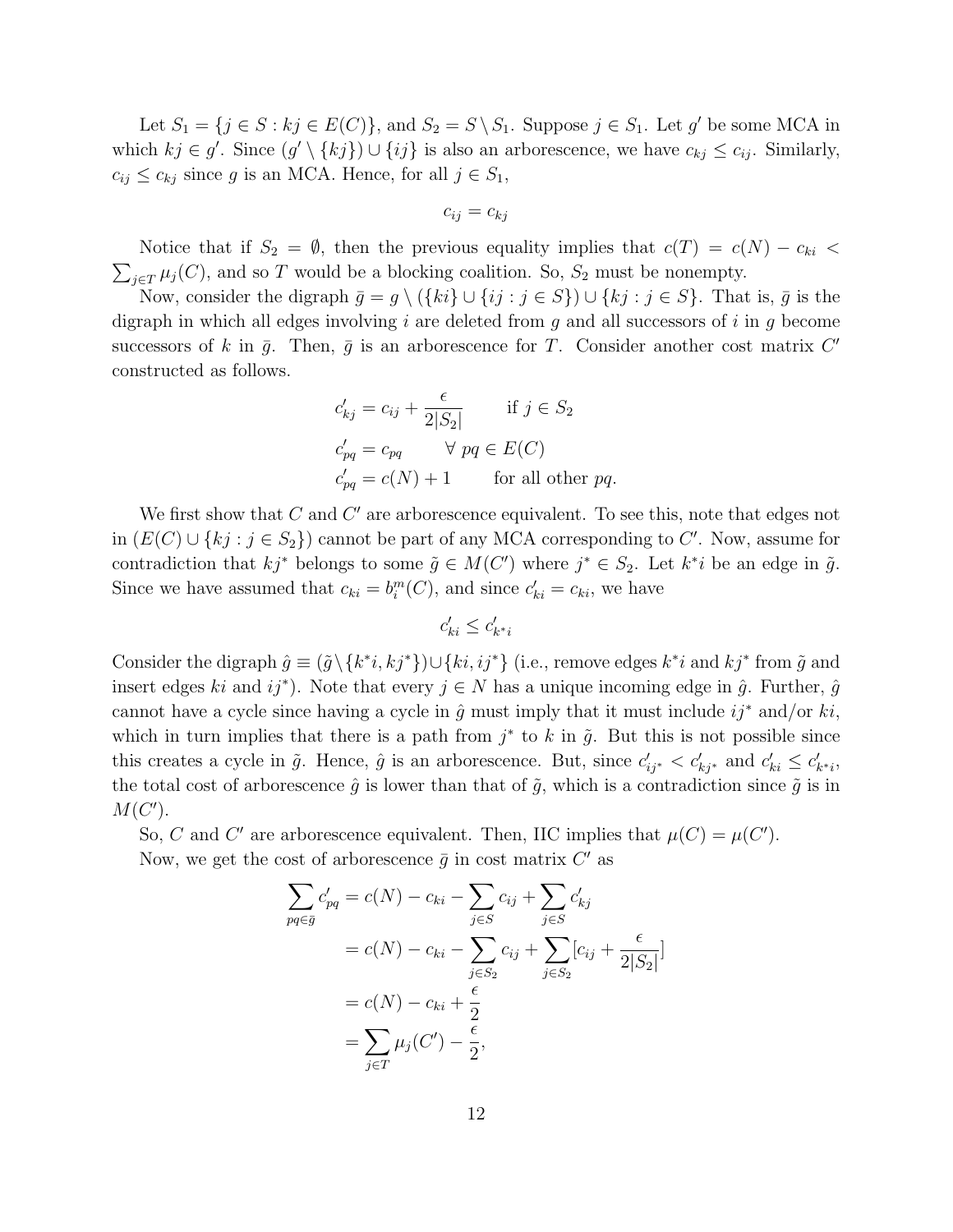where the last inequality followed from  $\mu(C) = \mu(C')$  and Equation 2. Hence,  $c'(T)$  $\sum_{j \in T} \mu_j(C')$ , which contradicts the fact that  $\mu$  satisfies CS.

Hence,  $\mu_j(C) \geq b_j^m(C)$  for all  $j \in N$ . It follows that if there is a unique MCA corresponding a cost matrix C, then  $\mu_i(C) = b_i^m(C)$  for all  $i \in N$  since  $\sum_{i \in N} \mu_i(C) = \sum_{i \in N} b_i^m(C)$ *c*(*N*).

**Remark 4** *It is interesting to see why there is no corresponding result for the mcst problem. Let*  $N = \{1, 2\}$ *, and consider the mcst problem where*  $c_{01} = 2$ ,  $c_{02} = 3$ ,  $c_{12} = 1$ *. The "folk" solution for mcst problems then specifies that both players pay* 1*.*5*, while the Bird solution is that player 1 pays 2 and player 2 pays 1. Since the "folk" solution is reductionist (that is, it satisfies IIC) and satisfies CS, this shows that Theorem 2 does not hold for the mcst problem. Now, consider the MCA problem where*  $c_{01} = 2$ ,  $c_{02} = 3$ ,  $c_{12} = 1$ , and  $c_{21} = a > 0$ . Then, *the unique MCA is*  $g = \{01, 12\}$ *. If the solution is to satisfy IIC, then it cannot depend on the value of a since the edge* 21 *is an "irrelevant" edge. This is an additional constraint in the MCA problem, and one which does not arise in the mcst problem because symmetry of the cost matrix implies that*  $a = 1$ *. The additional constraint restricts the class of admissible solutions.*

The following related theorem is of independent interest. We show that no *reductionist* solution satisfying CS can satisfy either CON or DCM. As we have pointed out in the introduction, this result highlights an important difference between the solution concepts for the classes of symmetric and asymmetric cost matrices.

Theorem **3** *Suppose a cost allocation rule satisfies CS and IIC. Then, it cannot satisfy either CON or DCM.*

*Proof*: Let  $N = \{1, 2\}$ . Consider the cost matrix given below

$$
c_{01} = 6, c_{02} = 4, c_{12} = 1, c_{21} = 3.
$$

Then,

$$
b_1^m(C) = 3, b_2^m(C) = 1.
$$

Let  $\mu$  satisfy IIC and CS. Then, by Theorem 2

$$
\mu_1(C) \geq 3, \mu_2(C) \geq 1.
$$

Now, consider *C'* such that  $c'_{01} = 6 + \epsilon$  where  $\epsilon > 0$ , and all other edges cost the same as in *C*. There is now a unique MCA, and so since *µ* satisfies CS and IIC, by Theorem 2

$$
\mu(C') = (3, 4).
$$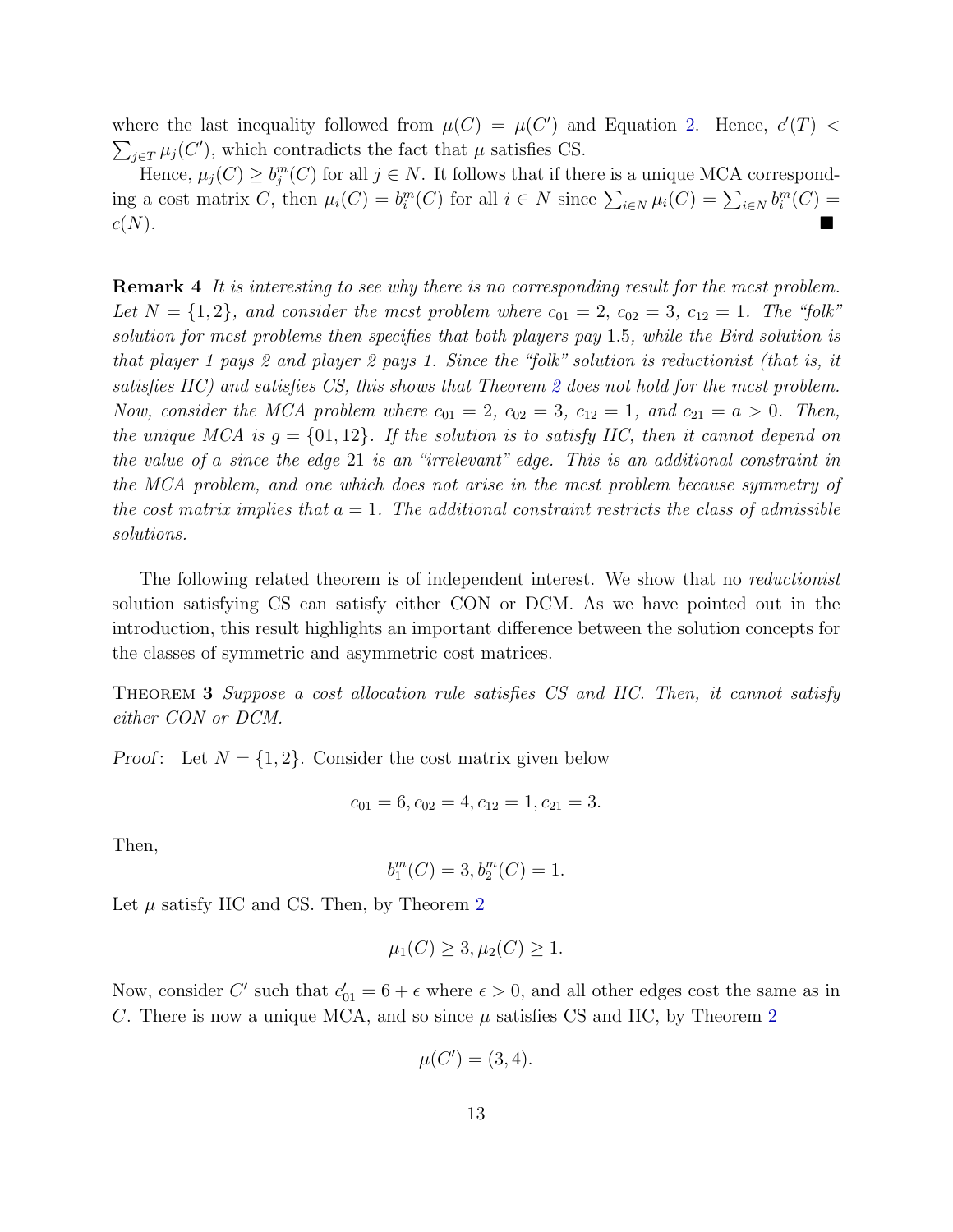If  $\mu$  also satisfies DCM, then we need  $3 = \mu_1(C') \geq \mu_1(C) \geq 3$ . This implies

$$
\mu(C) = (3, 4).
$$

Now consider *C''* such that  $c_{02}'' = 4 + \gamma$ , with  $\gamma > 0$  while all other edges cost the same as in *C*. It follows that if  $\mu$  is to satisfy CS, IIC, and DCM, then

$$
\mu(C)=(6,1).
$$

This contradiction establishes that there is no  $\mu$  satisfying CS, IIC, and DCM.

Now, if  $\mu$  is to satisfy CS, IIC and CON, then there must be a continuous function  $f: \Re^2 \to \Re^2$  such that

$$
(3,4) = \mu(C) + f(\epsilon,0)
$$
, and  $(6,1) = \mu(C) + f(0,\gamma)$ 

for all  $\epsilon, \gamma > 0$  and with  $f(0,0) = (0,0)$ . Clearly, no such continuous function can exist.

The last theorem and the earlier remark demonstrate that there is a sharp difference between allocation rules when the cost matrix is symmetric and when it is asymmetric. The literature on minimum cost spanning tree games shows that there are a large number of cost allocation rules satisfying CS, IIC , some appropriate analogue of DCM and*\*or CON. Clearly, options are more limited when the cost matrix is asymmetric. Nevertheless, we show in the next section that it is possible to construct a rule satisfying the three "basic" properties of CS, DCM and CON. Of course, the rule we construct will not satisfy IIC.

## 4 A Rule Satisfying CS, DSCM and CON

In this section, we construct a rule satisfying the three "basic" axioms of CS, DSCM and CON. Our construction will use a method which has been used to construct the "folk solution". The rule satisfies counterparts of the three basic axioms in the context of the minimum cost spanning tree framework. However, the rule constructed by us will be quite different. In particular, the "folk solution" satisfies the counterpart of IIC but does not satisfy R for symmetric cost matrices. In contrast, while our rule obviously cannot satisfy IIC, we will show that it satisfies R.

We first describe a recursive algorithm due to Chu and Liu (1965) and Edmonds (1967) to construct an MCA. This algorithm will play a crucial role in the construction of our solution. Although the algorithm is quite different from the algorithms for constructing an MCST, it is still computationally tractable as it runs in *polynomial time*.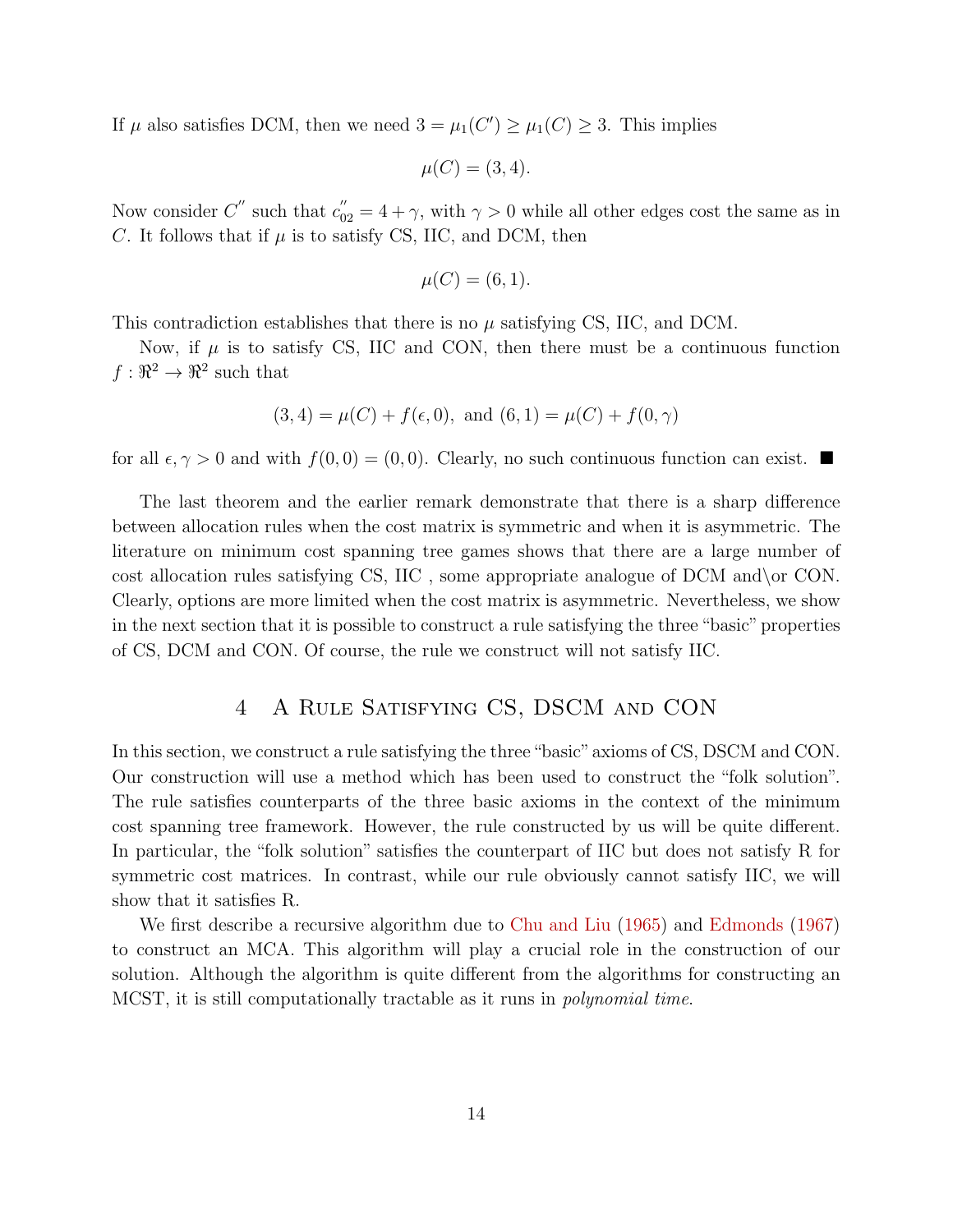## 4.1 The Recursive Algorithm

It turns out that the typical greedy algorithms used to construct minimum cost spanning trees fail to generate minimum cost arborescences. Figure 1 illustrates this phenomenon.<sup>10</sup> Recall that a unique feature of minimum cost spanning trees is that an MCST must always choose the minimum cost (undirected) edge corresponding to any cost matrix. Notice, however, that in Figure 1, the minimum cost arborescence involves edges 01*,* 12*,* 23. But it does not involve the minimum cost edge 31.



Figure 1: An example where greedy algorithm for MCST problems fails

The recursive algorithm works as follows. In each recursion stage, the original cost matrix on the original set of nodes and the original graph is transformed to a new cost matrix on a new set of nodes and a new graph. The terminal stage of the recursion yields an MCA for the terminal cost matrix and the terminal set of nodes. One can then "go back" through the recursion stages to get an MCA for the original problem. Since the algorithm to compute an MCA is different from the algorithm to compute an MCST, we first describe it in detail with an example.

Consider the example in Figure 2. To compute the MCA corresponding to the cost matrix in Figure 2, we first perform the following operation: for every node, subtract the value of the minimum cost incident edge from the cost of every edge incident on that node. As an example, 31 is the minimum cost incident edge on node 1 with cost 1. Hence, the new cost

<sup>&</sup>lt;sup>10</sup>The numbers besides each edge represent the cost of the edge. The missing edges have very high cost and do not figure in any MCA.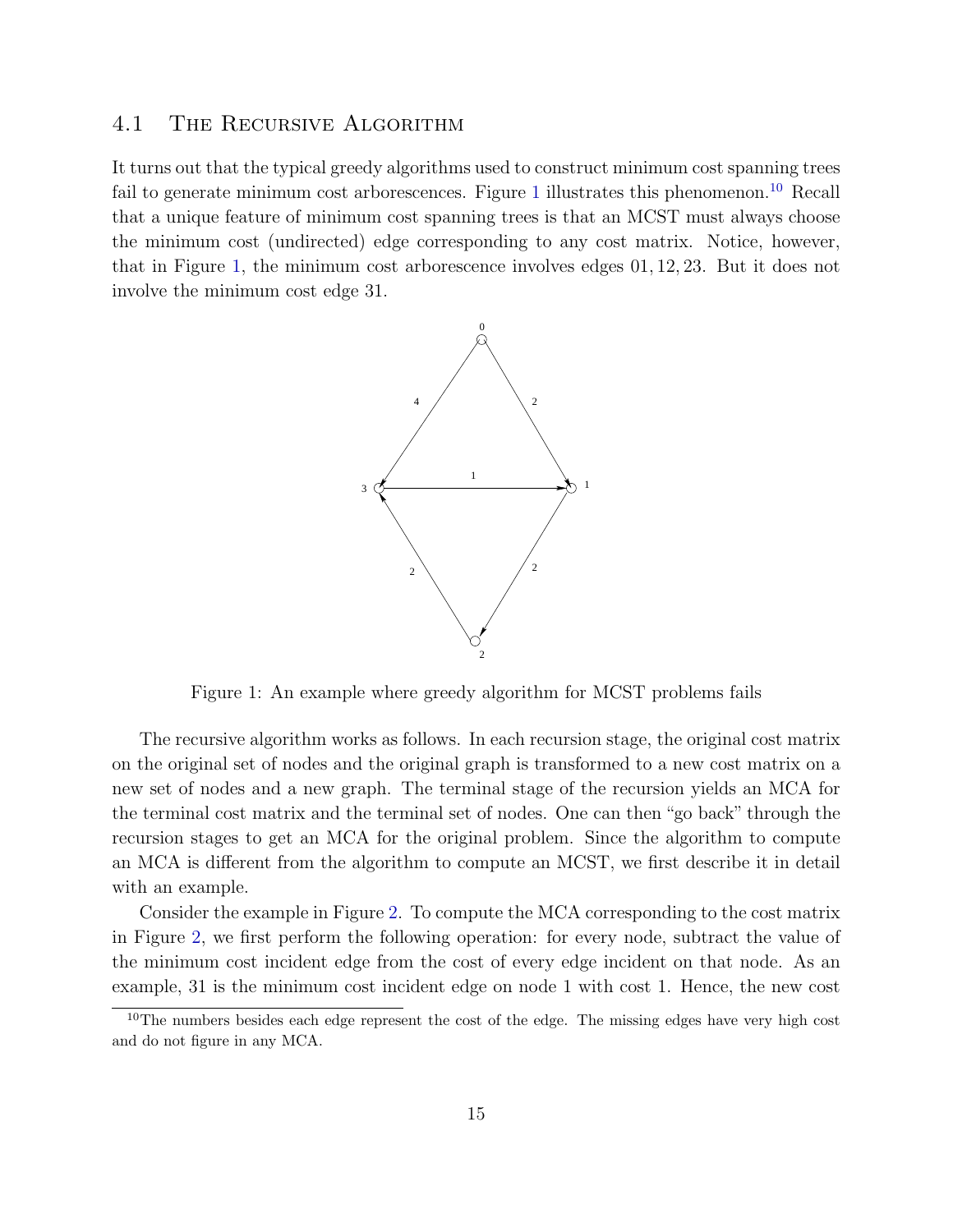

Figure 2: An example

of edge 31 is  $1 - 1 = 0$ , edge 01 is  $2 - 1 = 1$ , and edge 21 is  $3 - 1 = 2$ . In a similar fashion, compute the following new cost matrix *C* 1 :

$$
c_{01}^1 = 1, c_{21}^1 = 2, c_{31}^1 = 0
$$
  
\n $c_{02}^1 = 1, c_{12}^1 = 1, c_{32}^1 = 0$   
\n $c_{03}^1 = 3, c_{23}^1 = 0, c_{13}^1 = 3.$ 

Clearly, an MCA corresponding to  $C<sup>1</sup>$  is also an MCA corresponding to the original cost matrix. So, we find an MCA corresponding to  $C<sup>1</sup>$ . To do so, for every node, we pick a zero cost edge incident on it (by the construction of  $C<sup>1</sup>$ , there is at least one such edge for every node). If such a set of edges form an arborescence, it is obviously an MCA corresponding to  $C<sup>1</sup>$ , and hence, corresponding to the original cost matrix. Otherwise, cycles are formed by such a set of zero cost edges. In the example, we see that the set of minimum cost edges are 31, 32, and 23. So, 32 and 23 form a cycle. The algorithm then merges nodes 2 and 3 to a single *supernode* (23), and constructs a new graph on the set of nodes 0, 1, and supernode (23). We associate a new cost matrix  $\tilde{C}^1$  on this set of nodes using  $C^1$  as follows:  $\tilde{c}_{01}^1 = c_{01}^1 = 1$ ;  $\tilde{c}_{0(23)}^1 = \min\{c_{02}^1, c_{03}^1\} = \min\{1, 3\} = 1$ ;  $\tilde{c}_{1(23)}^1 = \min\{c_{12}^1, c_{13}^1\} = \min\{1, 3\} = 1$ ,  $\tilde{c}^1_{(23)1} = \min\{c_{21}^1, c_{31}^1\} = \min\{2, 0\} = 0$ . The graph consisting of these edges along with the costs corresponding to cost matrix  $C^1$  is shown in Figure 3.

We now seek an MCA for the graph depicted in Figure 3. We repeat the previous step. The minimum cost incident edge on 1 is (23)1 and we choose the minimum cost incident edge on  $(23)$  to be  $0(23)$ . Subtracting the minimum costs as we did earlier, we get that  $0(23)$ and (23)1 are edges with zero cost. Since these edges form an arborescence, this is an MCA corresponding to cost matrix  $\tilde{C}^1$ . To get the MCA for the original cost matrix, we note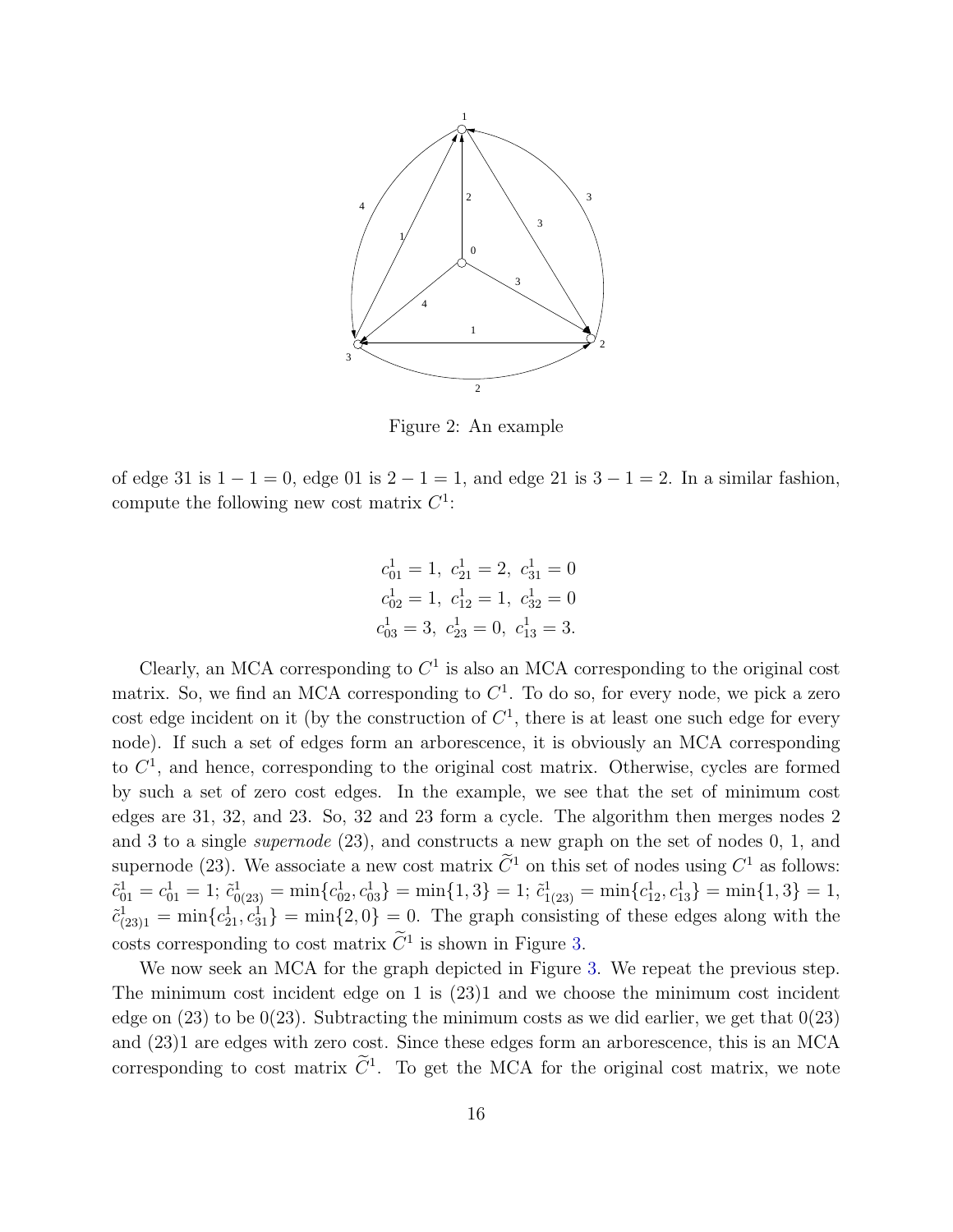

Figure 3: After first stage of the algorithm

that  $\tilde{c}_{0(23)}^1 = c_{02}^1$ . Hence, 0(23) is replaced by edge 02. Similarly, (23)1 is replaced by edge 31. The cycle in supernode (23) is broken such that we get an arborescence - this can be done by choosing edge 23 since 02 is the incident edge on supernode (23). Hence, the MCA corresponding to the original cost matrix is: 02, 23, 31.

We now describe the algorithm formally. We will label the digraph constructed by picking one minimum cost incoming edge to every node in *N* a *greedy digraph* on *N*.

DEFINITION 15 A cost matrix  $C$  is a simple cost matrix if there is a corresponding greedy *digraph which forms an arborescence.*

Notice that if *C* is a simple matrix, then any greedy digraph is an MCA. Also, we will use the notion of greedy digraphs and simple matrices for arbitrary sets *N′* .

Given any cost matrix *C*, we will say that a set of nodes  $I = \{1, \ldots, K\}$  form a *C-cycle* if  $c_{ii+1} = 0$  for all  $i = 1, \ldots K - 1$  and  $c_{K1} = 0$ .

• *Stage* 0: Set  $C^0 \equiv \tilde{C}^0 \equiv C$ ,  $N^0 \equiv N \cup \{0\}$ , and for each  $j \in N$ ,

$$
\Delta_j^0 = \min_{i \in N^+ \setminus \{j\}} c_{ij}^0, N_j^0 = \{j\}.
$$

• *Stage* 1: For each pair  $i \in N^0$  and  $j \in N$ , define  $c_{ij}^1 = c_{ij}^0 - \Delta_j^0$ . Construct a partition  $\{N_1^1, \ldots, N_{K^1}^1\}$  of  $N^0$  such that each  $N_k^1$  is either a  $C^1$ -cycle of elements of  $N^0$  or a singleton with the restriction that no set of singletons forms a  $C^1$ -cycle.<sup>11</sup> Note that since 0 cannot be part of any cycle, 0 is one of the singletons in this partition. Let  $N_1^1 \equiv 0$ . Denote  $N^1 = \{N_1^1, \ldots, N_{K^1}^1\}$ . For each  $k, l \in \{1, \ldots, K^1\}$ , with  $l \neq 1$ , define

$$
\tilde{c}^1_{N^1_kN^1_l} = \min_{i \in N^1_k, j \in N^1_l} c^1_{ij} = \min_{i \in N^1_k, j \in N^1_l} [\tilde{c}^0_{ij} - \Delta^0_j].
$$

<sup>&</sup>lt;sup>11</sup>If there is some node  $j \in N$  such that two or more edges minimize cost, then break ties arbitrarily.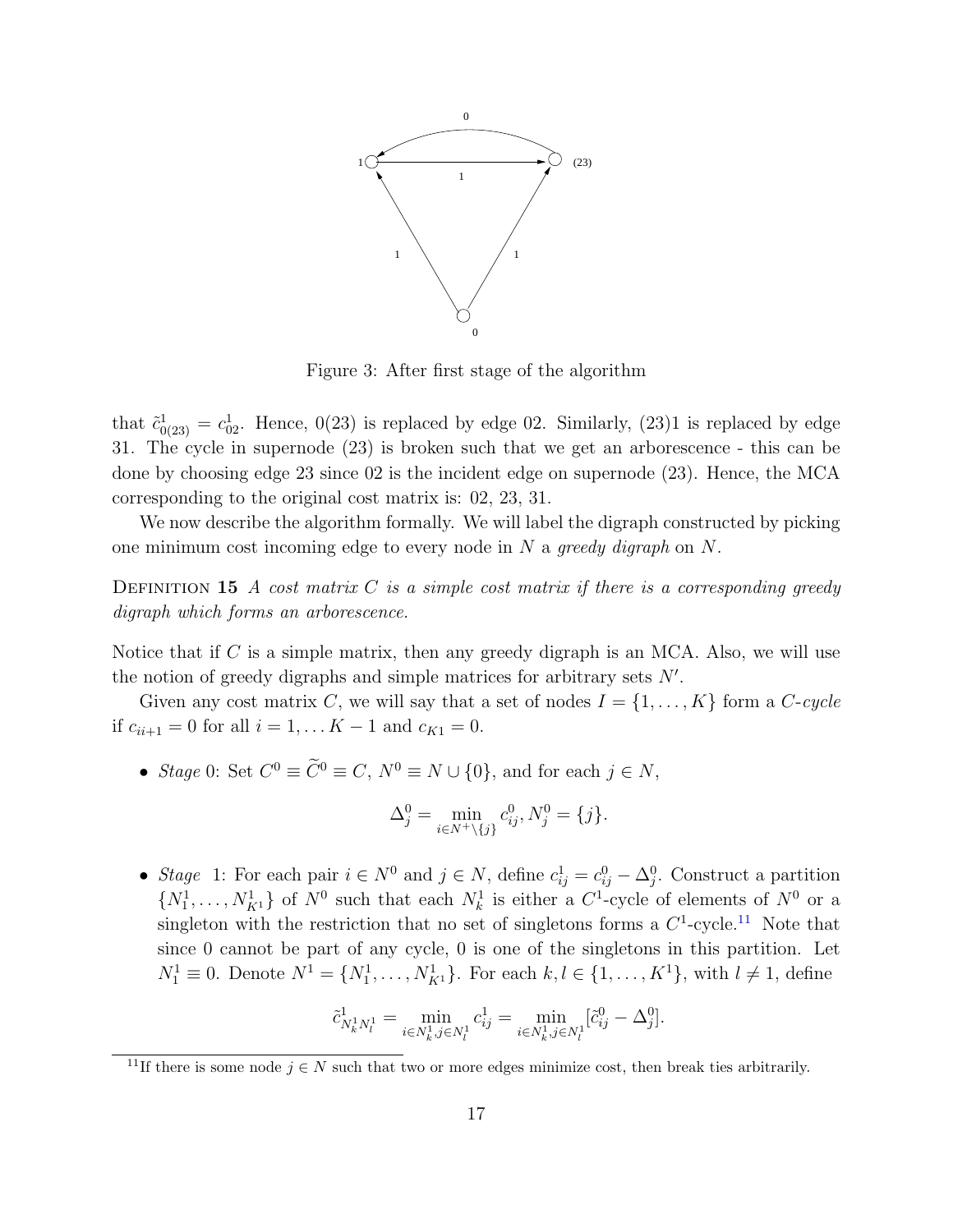Hence,  $\tilde{C}^1$  is a cost matrix on nodes  $N^1$ . For each  $k \in \{2, ..., K^1\}$ , define

$$
\Delta_k^1 = \min_{i \notin N_k^1, j \in N_k^1} c_{ij}^1 = \min_{N_l^1 \neq N_k^1} \tilde{c}_{N_l^1 N_k^1}^1.
$$

• Stage t: For each pair i, j, define  $c_{ij}^t = c_{ij}^{t-1} - \Delta_j^{t-1}$ . Construct a partition  $\{N_1^t, \ldots, N_{K^t}^t\}$ of  $N^{t-1}$  such that each  $N_k^t$  is either a  $C^t$ -cycle of elements of  $N^{t-1}$  or a singleton element of  $N^{t-1}$  with the restriction that no set of singletons forms a  $C^t$ -cycle. Denote  $N_1^t \equiv 0$ . For each  $k, l \in \{1, \ldots, K^t\}$ , with  $l \neq 1$ , define

$$
\tilde{c}_{N_k^t, N_l^t}^t = \min_{i \in N_k^t, j \in N_l^t} c_{ij}^t = \min_{N_p^{t-1} \in N_k^t, N_q^{t-1} \in N_l^t} [\tilde{c}_{N_p^{t-1} N_q^{t-1}}^{t-1} - \Delta_q^{t-1}].
$$
\n(3)

Note that  $\hat{C}^t$  is a cost matrix on nodes  $N^t$ .

For each  $k \in \{2, \ldots, K^t\}$ , define

$$
\Delta_k^t = \min_{i \notin N_k^t, j \in N_k^t} c_{ij}^t = \min_{N_l^t \neq N_k^t} \tilde{c}_{N_l^t N_k^t}^t.
$$

Terminate the algorithm at stage *T* if  $\tilde{C}^T$  is a simple cost matrix on  $N^T$ . Since the source cannot be part of any cycle and since *N* is finite, the algorithm must terminate.

We will sometimes refer to sets of nodes such as  $N_k^t$  as *supernodes*. The algorithm proceeds as follows. First, construct a greedy digraph  $g<sup>T</sup>$  on  $N<sup>T</sup>$  corresponding to cost matrix  $\tilde{C}^T$ . Since  $\tilde{C}^T$  is a simple matrix on  $N^T$ ,  $g^T$  must be an MCA for  $N^T$ .

Then, unless  $T = 0$ , "extend"  $g^t \in M(\tilde{C}^t)$  to  $g^{t-1} \in M(\tilde{C}^{t-1})$  for all  $1 \leq t \leq T$  by establishing connections between the elements of  $N<sup>t</sup>$  and  $N<sup>t-1</sup>$ , until we reach  $g<sup>0</sup> \in M(C)$ .

If  $T = 0$ ,  $g^0$  is an MCA on  $N^0$  corresponding to cost matrix  $\tilde{C}^0$  (and hence *C*) since  $g^T$ is an MCA on  $N^T$  corresponding to cost matrix  $\tilde{C}^T$ .

Suppose  $T \geq 1$ . For every  $1 \leq t \leq T$ , given an MCA  $g^t$  corresponding to  $\tilde{C}^t$ , we extend it to an MCA  $g^{t-1}$  on nodes  $N^{t-1}$  corresponding to  $C^{t-1}$  as follows.

- (i) For every edge  $N_i^t N_j^t$  in  $g^t$ , let  $\tilde{c}_{N_i^t, N_j^t}^t = \tilde{c}_{N_p^t}^{t-1}$  $N_p^{t-1}N_q^{t-1}$  –  $\Delta_q^{t-1}$  for some  $N_p^{t-1} \subseteq N_i^t$  and some  $N_q^{t-1} \subseteq N_j^t$ . Then, replace  $N_i^t N_j^t$  with  $N_p^{t-1} N_q^{t-1}$  in graph  $g^{t-1}$ .
- (ii) Consider every edge  $N_p^{t-1} N_q^{t-1}$  added to  $g^{t-1}$  in Step (i). Suppose  $N_p^{t-1} N_q^{t-1} \in g^{t-1}$ and  $N_q^{t-1} \subseteq N_t^k$ . Further, suppose  $N_k^t$  forms a  $C^{t-1}$  cycle with edges

$$
H = \{N_{k_1}^{t-1} N_{k_2}^{t-1}, N_{k_2}^{t-1} N_{k_3}^{t-1}, \dots, N_{k_h}^{t-1} N_{k_1}^{t-1}\},\
$$

where  $k_h = q$ . Then, assign to  $g^{t-1}$  all edges in *H* except edge  $N_{k_{h-1}}^{t-1}$  $\binom{t-1}{k_{h-1}} N_{k_h}^{t-1}$  $\frac{t-1}{k_h}$ .

This completes the extension of  $g^{t-1}$  from  $g^t$ . It is not difficult to see that  $g^{t-1}$  is an MCA for graph with nodes  $N^{t-1}$  corresponding to  $\tilde{C}^{t-1}$  (for a formal argument, see Edmonds (1967)). Proceed in this way to  $g^0 \in M(C)$ .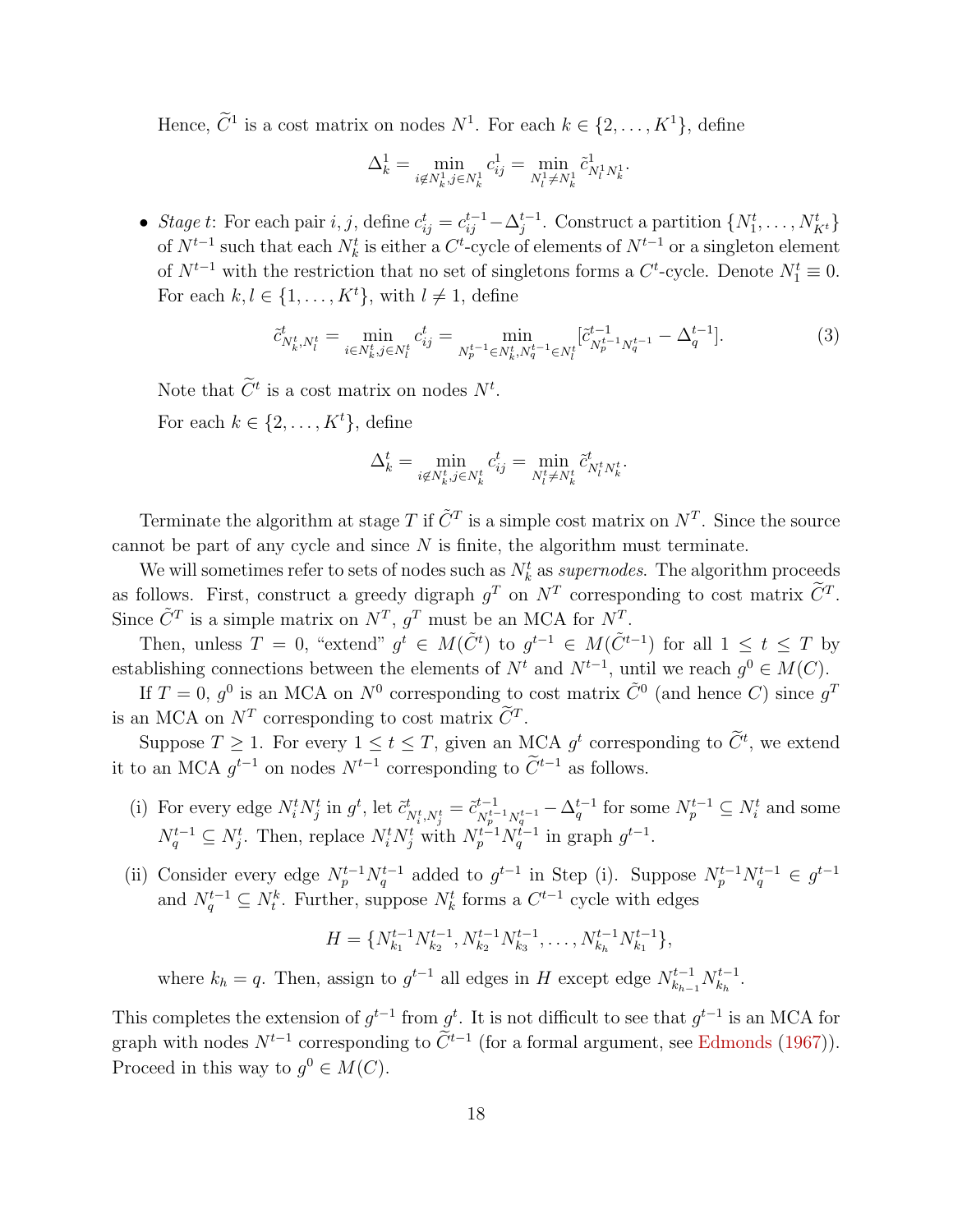## 4.2 Irreducible Cost Matrices

We first briefly describe the methodology underlying the construction of the "folk solution".

Bird (1976) defined the concept of an *irreducible* cost matrix corresponding to any cost matrix  $C$  in the minimum cost spanning tree problem. Given any cost matrix  $C$ , Bird's irreducible cost matrix has the property that the cost of no edge can be reduced any further if the MCST corresponding to the original matrix *C* is to remain an MCST of the modified matrix. The irreducible cost matrix *C BR* is obtained from a symmetric cost matrix *C* in the following way. Let  $g$  be some minimum cost spanning tree for a symmetric cost matrix  $C^{12}$ For any  $i \in N^+$  and  $j \in N$ , let  $p(ij)$  denote the path from *i* to *j* for this tree. Then, the "irreducible" cost of the edge *ij* is

$$
c_{ij}^{BR} = \max_{kl \in p(i,j)} c_{kl} \text{ for all } i, j \in N. \tag{4}
$$

Of course, if some edge *ij* is part of a minimum cost spanning tree, then  $c_{ij}^{BR} = c_{ij}$ . If some edge *ij* is not part of any minimum cost spanning tree, then  $c_{ij}^{BR} < c_{ij}$ . So, while every original minimum cost spanning tree remains a minimum cost spanning tree for the irreducible cost matrix, new trees also minimize the irreducible cost of a spanning tree.

Bird (1976) showed that the cost game corresponding to  $C^{BR}$  is *concave*. From the wellknown theorem of Shapley (1971), it follows that the Shapley value belongs to the core of this game. Moreover, since  $c_{ij}^{BR} \leq c_{ij}$  for all edges *ij*, it follows that the core of the game corresponding to  $C^R$  is contained in the core of the game corresponding to  $C$ . So, the cost allocation rule choosing the Shapley value of the game corresponding to  $C^{BR}$  satisfies CS. Indeed, it also satisfies Cost Monotonicity<sup>13</sup> and Continuity.

It is natural to try out the same approach for the minimum cost arborescence problem. However, an identical approach cannot possibly work when the cost matrix is asymmetric. Notice that the construction of the irreducible cost matrix outlined above only uses information about the costs of edges belonging to some minimum cost spanning tree. So, the Shapley value of the cost game corresponding to the irreducible cost matrix must also depend only on such information. In other words, the "folk" solution must satisfy IIC. It follows from Theorem 3, that no close cousin of the folk solution can satisfy the desired properties.

A possible explanation for why a somewhat different approach is required is provided by the following example.

EXAMPLE 1 Let  $N = \{1, 2\}$ ,  $c_{01} = 6$ ,  $c_{02} = 5$ ,  $c_{12} = 4$ ,  $c_{21} = 8$ . Then, the unique MCA is

 $12$ If more than one tree minimises total cost, it does not matter which tree is chosen.

<sup>&</sup>lt;sup>13</sup>Bergantinos and Vidal-Puga (2007a) show that it satisfies a stronger version of cost monotonicity - a *solidarity* condition which requires that if the cost of some edge goes up, then the cost shares of all agents should (weakly) go up.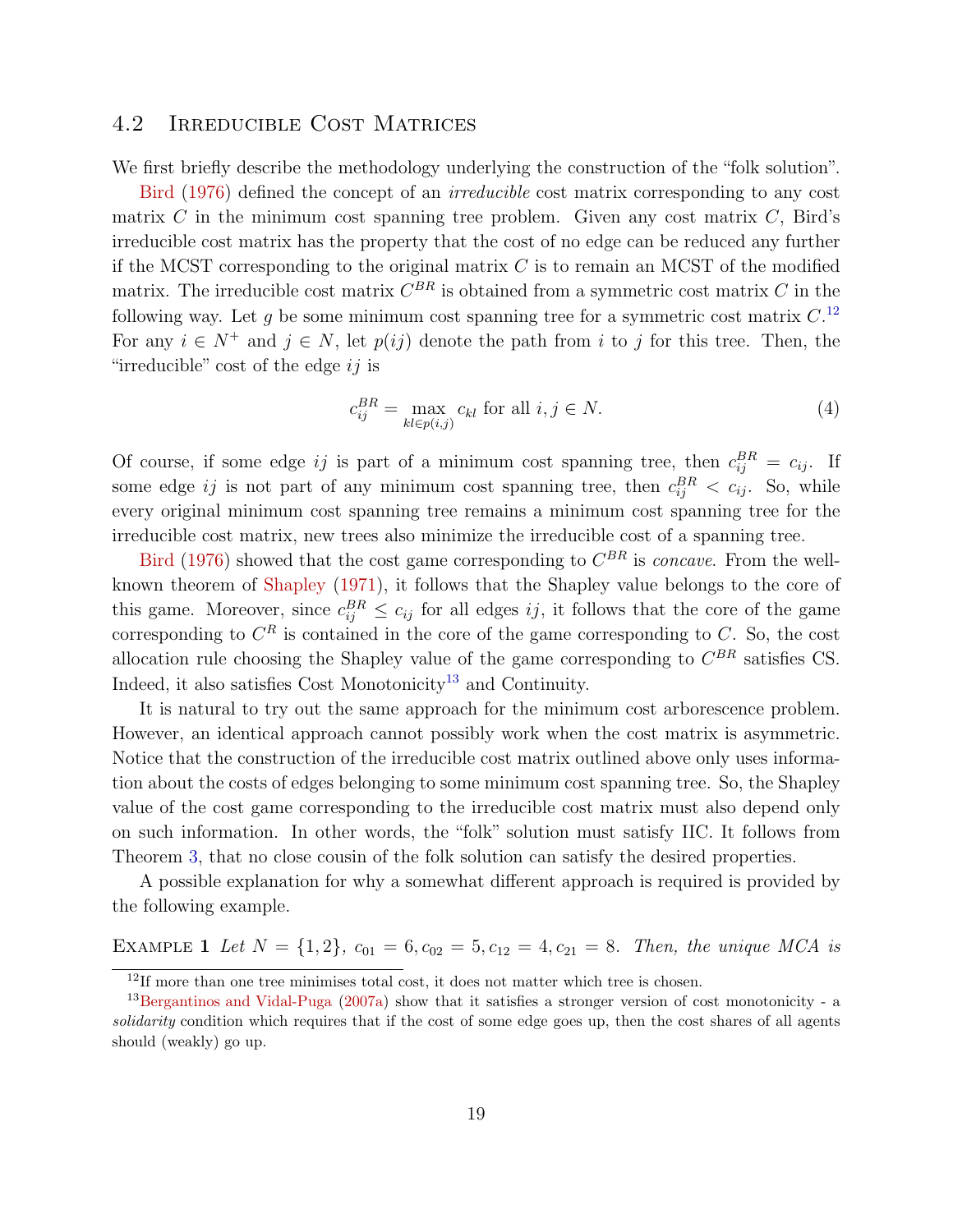*g* = *{*01*,* 12*}. But, notice that*

$$
\max_{kl \in p(0,2)} c_{kl} \equiv c_{01} = 6 > c_{02}
$$

In what follows, we focus on the essential property of an irreducible cost matrix - it is a cost matrix which has the property that the cost of no edge can be reduced any further if an MCA for the original matrix is to remain an MCA for the irreducible matrix and the total cost of an MCA of the irreducible cost matrix is the same as that of the original matrix. We say that two cost matrices *C* and *C'* are *cost equivalent* if  $T(C) = T(C')$ ; that is two cost matrices are cost equivalent if the total cost of their minimum cost arborescences are equal.

DEFINITION 16 *A* cost matrix  $C^R$  is an irreducible cost matrix (ICM) of cost matrix C if *C* and  $C^R$  are cost equivalent,  $c_{ij}^R \le c_{ij}$  for all (*ij*), and there does not exist another cost matrix C' which is cost equivalent to C such that  $c'_{ij} < c_{ij}^R$  for some (ij) and  $c'_{kl} \leq c_{kl}^R$  for all  $(kl) \neq (ij)$ .

**Remark** 5 *An equivalent definition of*  $C^R$  *is that*  $C$  *and*  $C^R$  *are cost equivalent,*  $c_{ij}^R \le c_{ij}$ *for all* (*ij*), and every edge belongs to some MCA corresponding to  $C^R$ .

Of course, it is possible that *C* is an ICM of itself - this happens when no edge cost can be reduced without decreasing the total cost of the MCA. In this case, we will call *C* an ICM.

There are other important differences between the mcst and MCA problems. For instance, there may be more than one corresponding irreducible cost matrix *even when* the cost matrix *C* is symmetric. Moreover, the multiple ICMs in the MCA problem may also be asymmetric.<sup>14</sup>

EXAMPLE 2 Let  $N = \{1, 2\}$ ,  $c_{01} = 1$ ,  $c_{02} = 3$ ,  $c_{12} = c_{21} = 2$ . Then, the entire class of ICMs *is given by*

$$
c_{01}^R = 1, c_{02}^R = 2 + \epsilon, c_{12}^R = 2, c_{21} = 1 - \epsilon, where \epsilon \in [0, 1].
$$

Let the correspondence  $R(C)$  represent the set of irreducible cost matrices corresponding to each cost matrix *C*. The following is obvious.

**Fact**: If *C* is an ICM, then  $R(C) = \{C\}$ .

Our procedure involves the following. Given any cost matrix *C*, we use the recursive algorithm to construct a *continuous* and single-valued selection of *R*(*C*). *With some abuse of notation, we will denote the (unique) ICM constructed by us as*  $C<sup>R</sup>$ . However, this will not cause any confusion since we restrict attention to this ICM in the rest of the paper.

We then go on to show that the ICM  $C<sup>R</sup>$  constructed by us satisfies the following:

 $14$ We are indebted to Anirban Kar for this observation.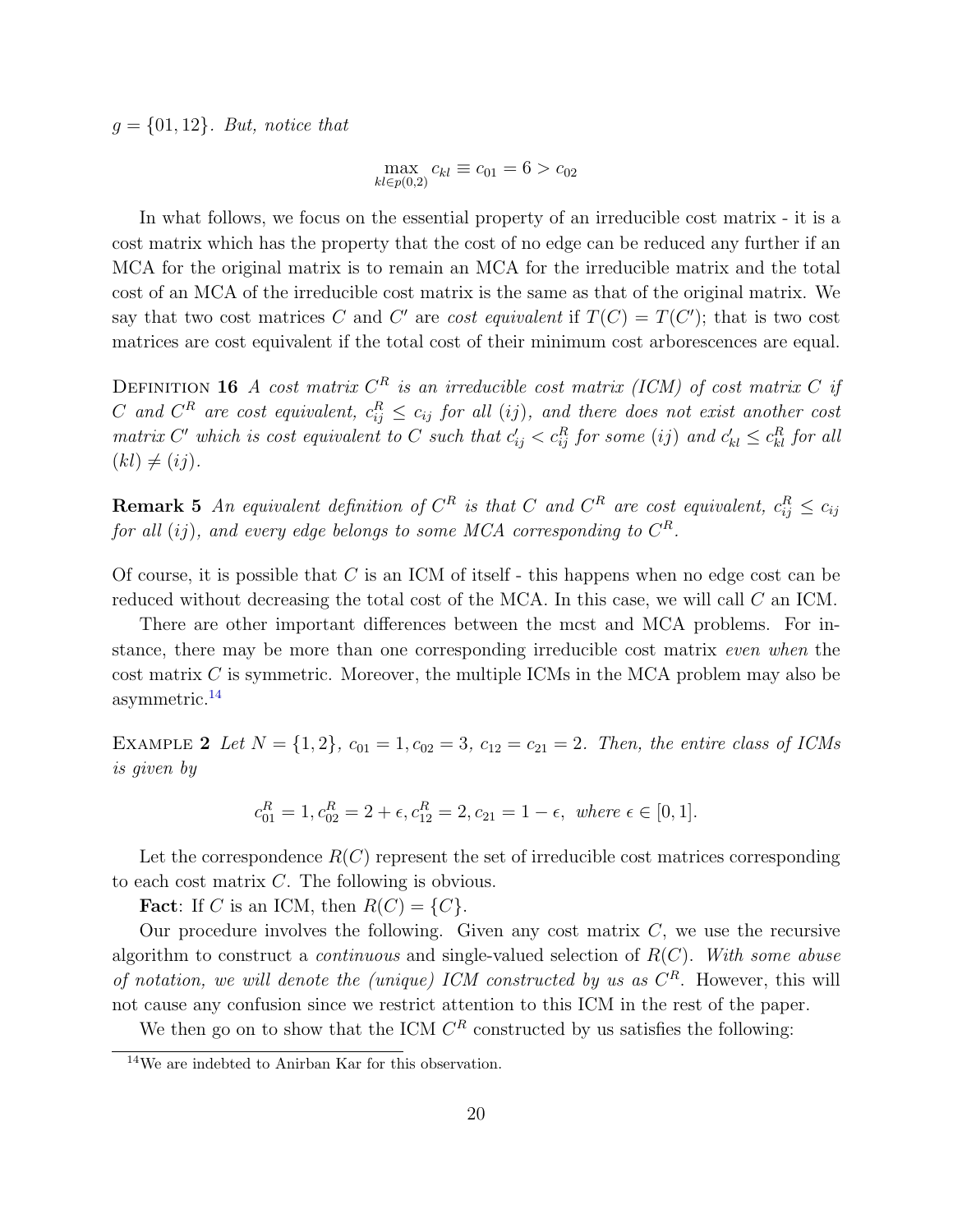

Figure 4: Irreducible cost matrix for cost matrix in Figure 2

- 1. The irreducible cost matrix  $C<sup>R</sup>$  is well-defined in the sense that it does not depend on the tie-breaking rule used in the recursive algorithm.
- 2. The cost game corresponding to  $C<sup>R</sup>$  is concave.

We will use these properties to show that the rule choosing the Shapley value of the cost game corresponding to  $C^R$  satisfies CS, DSCM, and CON.<sup>15</sup>

We first illustrate the construction of the irreducible cost matrix for the example in Figure 2. We do it recursively. So, we first construct an irreducible cost matrix on nodes  $N<sup>T</sup>$  and corresponding cost matrix  $\tilde{C}^T$  of the last stage T of the algorithm. Figure 3 exhibits the graph on this set of nodes for the example in Figure 2. An irreducible cost matrix corresponding to this cost matrix can be obtained in the following manner. Set the cost of any edge *ij* equal to the minimum cost incident edge on *j*. Denoting this reduced cost matrix as  $\tilde{C}^R$ , we get  $\tilde{c}_{01}^R = \tilde{c}_{(23)1}^R = 0$  and  $\tilde{c}_{0(23)}^R = \tilde{c}_{1(23)}^R = 1$ . It is easy to verify that this is indeed an irreducible cost matrix. Now, we extend  $\tilde{C}^R$  to an irreducible cost matrix  $C^R$  corresponding to the original cost matrix. For any edge  $ij$ , if  $i$  and  $j$  belong to different supernodes  $N_i^1$  and  $N_j^1$  respectively in Figure 3, then  $c_{ij}^R = \tilde{c}_{N_i^1 N_j^1}^R + \Delta_j^0$ . For example,  $c_{12}^R = \tilde{c}_{1(23)}^R + 2 = 1 + 2 = 3$ and  $c_{03}^R = \tilde{c}_{0(23)}^R + 1 = 1 + 1 = 2$ . For any *ij*, if *i* and *j* belong to the same supernode, then  $c_{ij}^R = \Delta_{j}^0$ . For example,  $c_{23}^R = 1$  and  $c_{32}^R = 2$ . Using this, we show the irreducible cost matrix in Figure 4.

We now formalize these ideas of constructing an irreducible cost matrix below.

Fix some cost matrix *C*. Suppose that, given some tie-breaking rule, the recursive algorithm terminates in *T* steps. If  $T > 0$ , then for every  $i \in N^+$  and  $j \in N^+ \setminus \{i\}$ , we say *i* and j are t-siblings if  $i, j \in N_k^t$  for some  $N_k^t \in N^t$ , and there is no  $t' < t$  such that  $i, j \in N_l^{t'}$ for some  $N_l^{t'} \in N^{t'}$ . For every  $i \in N^+$  and  $j \in N^+ \setminus \{i\}$ , if i and j are not t-siblings for any

<sup>15</sup>We show later that this rule also satisfies INV, S and R.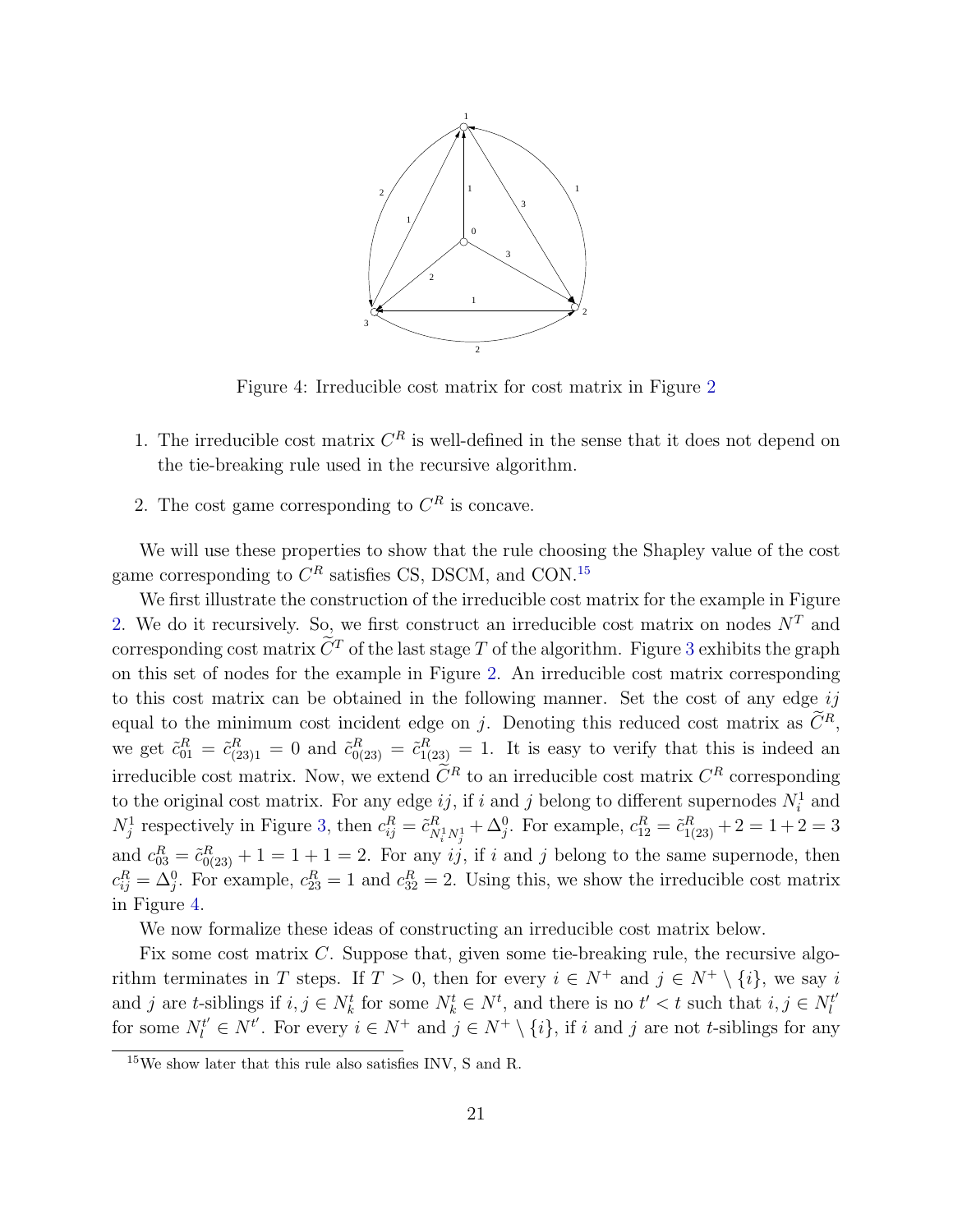$t \in \{0, \ldots, T\}$ , then they are  $(T + 1)$ -siblings. Note that if  $T = 0$ , then for every  $i \in N^+$  and  $j \in N^+ \setminus \{i\}$ , *i* and *j* are 1-siblings. Also, 0 and *i* will be  $(T + 1)$ -siblings for all  $i \in N$ .

For every  $t \in \{0, \ldots, T\}$ , and every  $i \in N$ ,

$$
\delta_i^t = \Delta_k^t, \text{ where } i \in N_k^t.
$$

Now, for every cost matrix *C* on nodes  $N^+$ , define the cost matrix  $C^R$  as follows. For every  $i \in N^+$  and  $j \in N \setminus \{i\},\$ 

$$
c_{ij}^R := \sum_{t'=0}^{t-1} \delta_j^{t'},\tag{5}
$$

where *i* and *j* are *t*-siblings. So, for instance, if *i* and *j* are 1-siblings then  $c_{ij}^R = \Delta_j^0$ . We will prove subsequently that  $C^R$  is an ICM of  $C$ .

Since the recursive algorithm breaks ties arbitrarily and the irreducible cost matrix uses the recursive algorithm, it does not follow straightaway that two different tie-breaking rules result in the same irreducible cost matrix. We say that the irreducible cost matrix is *welldefined* if different tie-breaking rules yield the same irreducible cost matrix.

#### Lemma **1** *The cost matrix defined through Equation (5) is well-defined.*

*Proof* : To simplify notation, suppose there is a tie in Stage 0 of the algorithm, between exactly two edges say  $ij$  and  $kj$ , as the minimum incident cost edge on node  $j$ .<sup>16</sup> Hence,  $c_{ij} = c_{kj} = \Delta_j^0$ . We will investigate the consequence of breaking this tie one way or the other. For this, we break the other ties in the algorithm exactly the same way in both cases.

We distinguish between three possible cases.

CASE 1: Suppose *j* forms a singleton node  $N_j^1$  in step 1 irrespective of whether the algorithm breaks ties in favour of *ij* or *kj*. Then, in either case  $\Delta_j^1 = 0$ . Moreover, the structure of  $N^t$ for all subsequent *t* is not affected by the tie-breaking rule. Hence,  $C<sup>R</sup>$  must be well-defined in this case.

CASE 2: There are two possible  $C^1$ -cycles -  $N_i^1$  and  $N_k^1$  depending on how the tie is broken. Suppose the tie is broken in favour of *ij* so that  $N_i^1$  forms a supernode. Then,  $\{k\}$  forms a singleton node in Stage 1. But, since  $c_{kj}^1 = 0$ ,  $N_i^1 \cup N_k^1$  will form a supernode in step 2 of the algorithm. Notice that if the tie in step 1 was resolved in favour of  $kj$ , then again  $N_i^1 \cup N_k^1$ would have formed a supernode in step 2 of the algorithm.

Also, the minimum cost incident edges of nodes outside  $N_i^1$  and  $N_k^1$  remain the same whether we break ties in favor of *ij* or *kj*. Hence, we get the same stages of the algorithm

<sup>16</sup>The argument can easily be extended to a tie at any step *t* of the algorithm and to ties between any number of edges.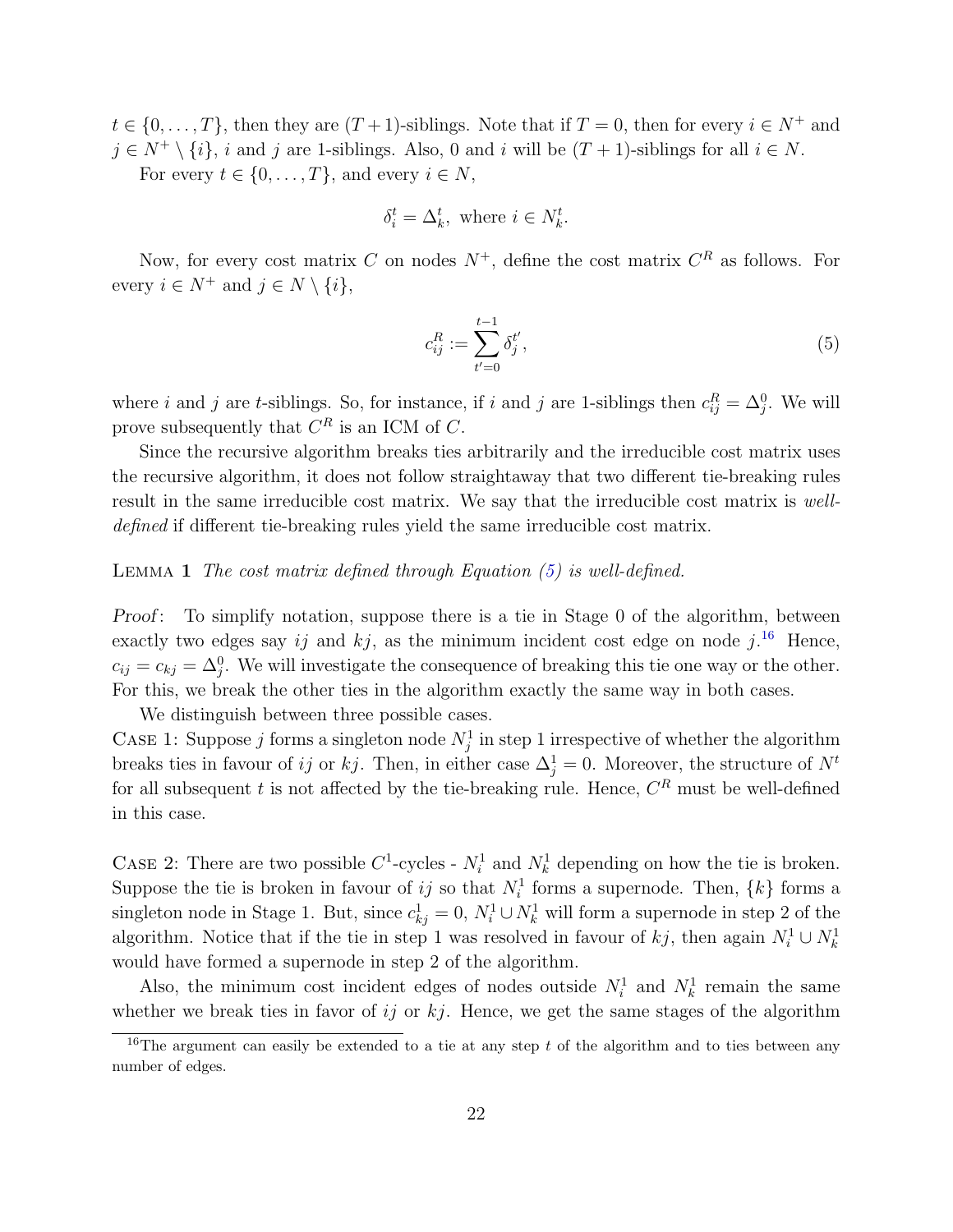from stage 2 onwards. So, if  $r \notin N_i^1 \cup N_k^1$ , then for all  $s \in N^+ \setminus \{r\}$ ,  $c_{sr}^R$  cannot be influenced by the tie-breaking rule.

Let  $s \in N_i^1 \cup N_k^1$ . Then, irrespective of how the tie is broken,  $\delta_s^1 = 0$ , and hence  $c_{rs}^R$ cannot be influenced by the tie-breaking rule for any *r*.

CASE 3: Suppose  $N_i^1$  is a  $C^1$ -cycle containing *i* and *j* if we break tie in favor of *ij*, but there is no  $C^1$ -cycle involving k if we break tie in favor of  $kj$ . Since the minimum incident edge on  $N_i^1$  corresponds to  $kj$  and  $c_{kj}^1 = 0$ ,  $\delta_p^1 = 0$  for all  $p \in N_i^1$  irrespective of how the tie is broken. So, for all  $s \in N_i^1$ ,  $c_{rs}^R$  is unaffected by the tie-breaking rule for all *r*.

These arguments prove that Equation 5 gives a well-defined cost matrix.

In the next lemma, we want to show that the total cost of the minimum cost arborescences corresponding to cost matrices  $C$  and  $C<sup>R</sup>$  is the same.

The proof of this result involves a similar construction which we now describe. In particular, we associate a cost matrix to *each* stage of the algorithm. Apart from being used in the proof of this result, these cost matrices also give an alternate interpretation of the irreducible cost matrix.

Let *C* be any cost matrix and  $C<sup>R</sup>$  be the cost matrix defined through Equation 5 corresponding to *C*.

Consider stage  $t$  of the recursive algorithm. The set of nodes in stage  $t$  is  $N^t$ . Consider  $N_i^t, N_j^t \in N^t$  and let them be  $\hat{t}$ -siblings, i.e., in some stage  $\hat{t} \in \{t+1,\ldots,T-1\}$  nodes  $N_i^t$ and  $N_f^t$  become part of the same supernode for the first time. Now, define

$$
\widehat{c}_{N_i^t N_j^t} = \sum_{t'=t}^{\hat{t}-1} \delta_{N_j^t}^{t'}.
$$

This defines a cost matrix  $\hat{C}^t$  on nodes  $N^t$  for stage *t* of the algorithm. Note that  $C<sup>R</sup> = \tilde{C}<sup>0</sup>$ . From the algorithm, the total cost of an MCA with nodes *N* corresponding to cost matrix  $C<sup>t</sup>$  is equal to the total cost of an MCA with nodes  $N<sup>t</sup>$  corresponding to cost matrix  $\tilde{C}^t$ . (See Equation 3). Moreover,  $\tilde{C}^t$  is the cost matrix defined through Equation 5 for  $C^t$ .

Lemma **2** *Suppose C <sup>R</sup> is the cost matrix constructed through Equation 5 corresponding to cost matrix C. Then,*  $T(C) = T(C^R)$ *.* 

*Proof*: We prove the result by using induction on the number of stages of the algorithm. If  $T = 0$ , then  $c_{ij}^R = \Delta_j^0$  for all edges *ij*. Since *C* is a simple cost matrix,  $T(C) = \sum_{j \in N} \Delta_j^0 =$  $T(C^R)$ .

Now, assume the lemma holds for any cost matrix that takes less than *t* stages where  $t > 0$ . We show that the lemma holds for any cost matrix C that takes t stages. Consider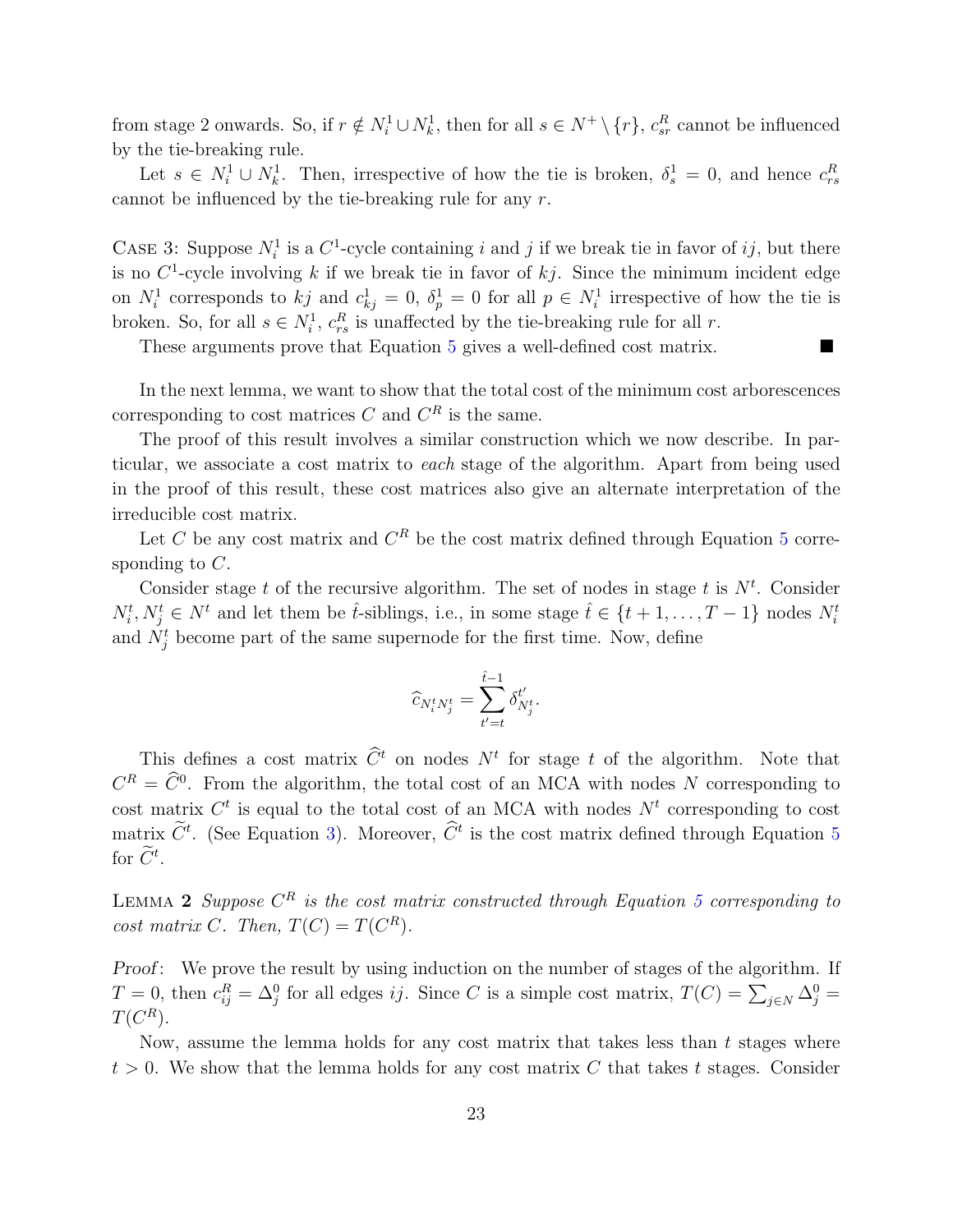cost matrix  $\widehat{C}^1$ , which is the cost matrix defined through Equation 5 for  $\widehat{C}^1$ . Note that the algorithm takes  $t-1$  stages for cost matrix  $C^1$ , applied to nodes in  $N^1$ . Hence, by our induction hypothesis and using the fact  $T(C^1) = T(\tilde{C}^1)$ , we get

$$
T(C1) = T(\widetilde{C}1) = T(\widehat{C}1).
$$
\n(6)

Now, consider the cost matrix  $\bar{C}$  defined as follows:  $\bar{c}_{ij} = 0$  if  $i, j \in N_k^1$  for some supernode  $N_k^1$  in Stage 1, and  $\bar{c}_{ij} = \hat{c}_{N_i^1 N_j^1}^1$  otherwise. Thus,  $\bar{C}$  is a cost matrix on  $N^0$  with edges in supernodes in stage 1 having zero cost and other edges having the same cost as in cost matrix  $\hat{C}^1$ . Clearly,  $T(\hat{C}^1) = T(\bar{C})$  (since edges inside a supernode in stage 1 have zero cost in  $\bar{C}$ ). Using Equation 6,

$$
T(C^1) = T(\bar{C}).\tag{7}
$$

But cost matrices  $\bar{C}$  and  $C^R$  differ as follows: for any edge *ij* in the original graph

$$
\bar{c}_{ij} + \Delta_j^0 = c_{ij}^R.
$$

This implies that

$$
T(C^R) = T(\bar{C}) + \sum_{j \in N} \Delta_j^0.
$$
\n
$$
(8)
$$

Similarly, *C* <sup>1</sup> and *C* differ as follows: for any edge *ij*

$$
c_{ij}^1 + \Delta_j^0 = c_{ij}.
$$

This implies that

$$
T(C) = T(C1) + \sum_{j \in N} \Delta_j^0.
$$
 (9)

Using Equations 7, 8, and 9,

$$
T(C) = T(C1) + \sum_{j \in N} \Delta_j^0 = T(\bar{C}) + \sum_{j \in N} \Delta_j^0 = T(C^R).
$$

This completes the proof.

Lemma **3** *The cost matrix C <sup>R</sup> constructed via Equation 5 is an ICM.*

*Proof*: By Lemma 1,  $C^R$  is well-defined irrespective of the tie-breaking rule we use. So, fix some tie-breaking rule. By Lemma 2,  $T(C) = T(C^R)$ . By construction,  $c_{ij}^R \le c_{ij}$  for all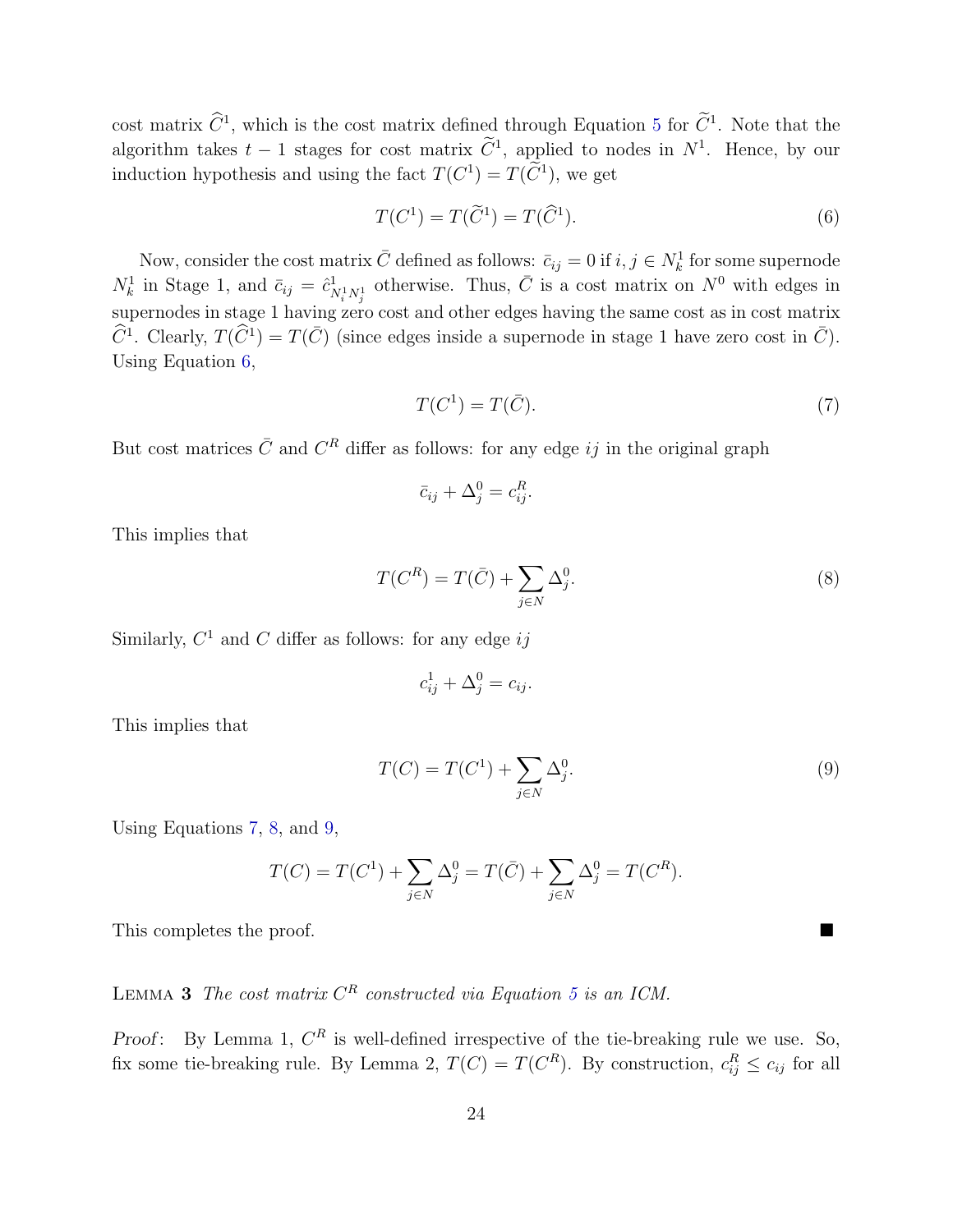edges *ij*. Hence, it is sufficient to prove that for every  $i \in N^+$  and every  $j \in N \setminus \{i\}$ , the edge *ij* belongs to some  $g \in M(C^R)$ .

We prove this by induction on the number of stages  $T$  of the algorithm. If  $T = 0$ , then *C* is a simple matrix. Then, for every edge *ij*,  $c_{ij}^R = \min_{k \neq j} c_{kj}$ . Hence, *every* arborescence *g* belongs to  $M(C^R)$ . Thus, every edge in the graph belongs to some MCA  $g \in M(C^R)$ .

Suppose the lemma is true for any  $T < t$ , and let  $T = t$ . Let  $\{N_1^1, N_2^1, \ldots, N_k^1\}$  be the nodes in Stage 1 of the algorithm for cost matrix *C*. Define a new cost matrix  $\tilde{C}^1$  on these set of nodes using Equation 3.

Now, as before, denote the ICM of  $\tilde{C}^1$  as  $\hat{C}^1$ . Then,

- The algorithm takes  $(t-1)$  stages when applied to cost matrix  $\tilde{C}^1$ . By induction, every edge  $N_i^1 N_j^1$  belongs to some MCA  $g \in M(\widehat{C}^1)$ .
- For every  $p \in N^+$  and  $q \in N \setminus \{p\}$ , if  $p \in N_i^1$  and  $q \in N_j^1$ , where  $i \neq j$ , then

$$
c_{pq}^R = \hat{c}_{N_i^1 N_j^1}^1 + \Delta_q^0, \tag{10}
$$

and

$$
c_{pq}^R = \Delta_q^0,\tag{11}
$$

if  $i = j$ .

We now note how we can extend any MCA  $g \in M(\widehat{C}^1)$  to an MCA  $g' \in M(C^R)$ . Consider an edge  $N_i^1 N_j^1 \in g \in M(\hat{C}^1)$ . Replace  $N_i^1 N_j^1$  by any edge pq such that  $p \in N_i^1$  and  $q \in N_j^1$ . Further, choose *any set of edges* involving nodes in  $N_j^1$  such that they form an arborescence of nodes  $N_j^1$  rooted at *q*. Repeating this procedure for every  $N_i^1 N_j^1 \in g$  gives an arborescence *g ′* . By Equations 10 and 11, the choice of edge *pq* does not matter in the total cost of arborescence *g*'. Since  $T(C^R) = T(\widehat{C}^1) + \sum_{p \in N} \Delta_p^0$ , we conclude that  $g' \in M(C^R)$ .

Now, pick any edge *pq* with  $p \in N^+$  and  $q \in N \setminus \{p\}$ . We consider two possible cases.

CASE 1: Both *p* and *q* belong to the same supernode  $N_j^1$  in Stage 1 of the algorithm. Consider  $g \in M(\widehat{C}^1)$ . Let  $N_i^1 N_j^1$  be the edge in *g*. While extending *g* to  $g' \in M(C^R)$ , we replace  $N_i^1 N_j^1$  by an edge *rp*, where  $r \in N_i^1$ . Then, while choosing an arborescence rooted at *p* in  $N_j^1$  we choose the edge *pq*. By our argument earlier,  $g' \in M(C^R)$ .

CASE 2: The node  $p \in N_i^1$  and  $q \in N_j^1$  where  $i \neq j$ . By our induction hypothesis, there is an MCA  $g \in M(\widehat{C}^1)$  such that  $N_i^1 N_j^1$  is an edge in *g*. While extending *g* to  $g' \in M(C^R)$ , we replace  $N_i^1 N_j^1$  by  $pq$ . By our argument earlier  $g' \in M(C^R)$ .

So, in both cases we can construct an MCA  $g' \in M(C^R)$  such that an arbitrary edge pq belongs to *g*. This concludes the proof.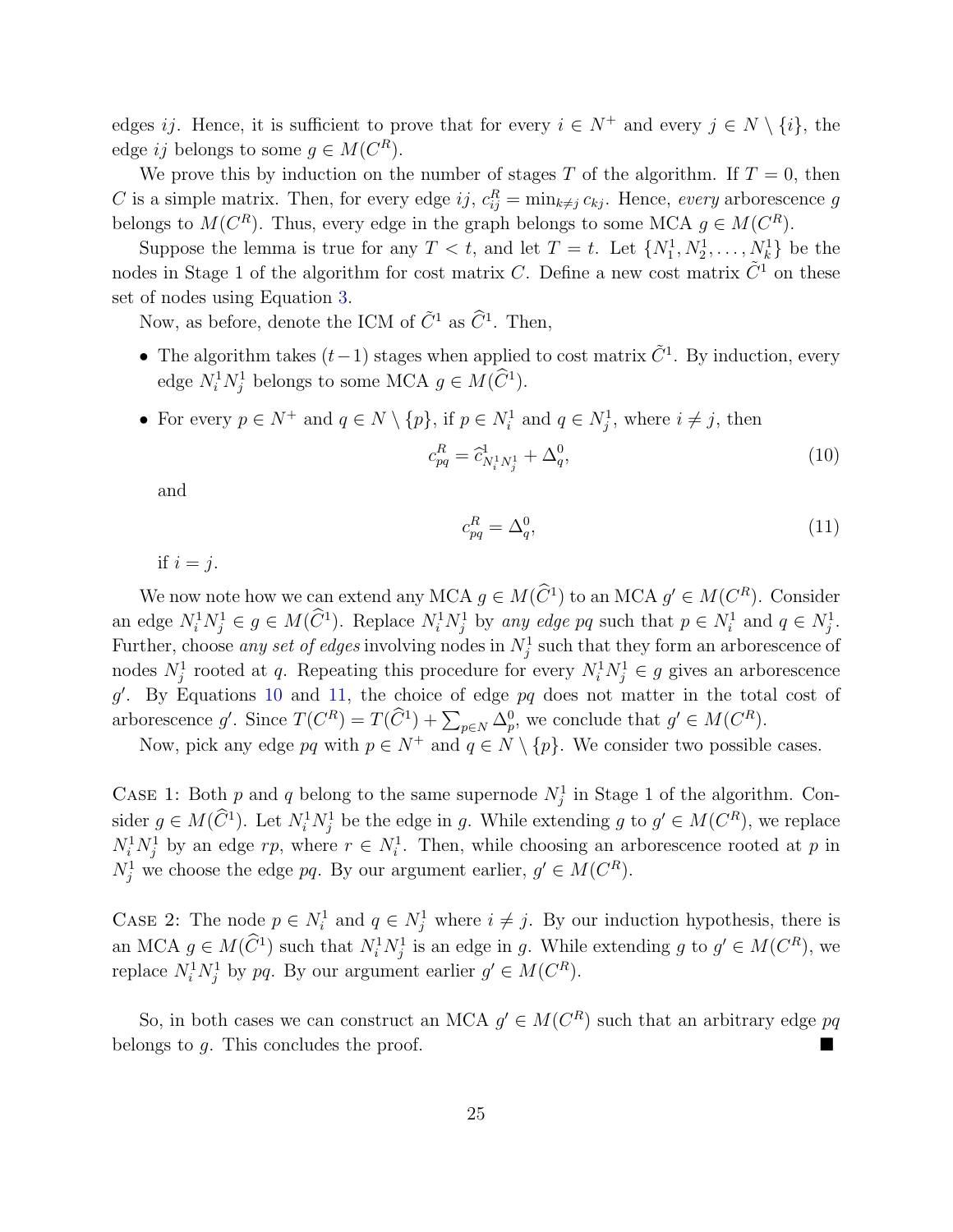# 4.3 Properties of *C R*

The main aim of the next proposition is to show that the cost game corresponding to the ICM constructed by us is *concave*. The proposition also provides an explicit characterization of the marginal cost that any node *i* imposes on a coalition *S* not containing *i*. This characterization will prove useful subsequently.

**PROPOSITION 1** *Consider any cost matrix C, any subset*  $S \subseteq N$ *, and any*  $i \in N \setminus S$ *. Then the following claims are true for C R.*

- *1. There exists an MCA of coalition*  $S \cup \{i\}$  *corresponding to cost matrix*  $C^R$  *such that i is a leaf of this MCA.*<sup>17</sup>
- 2.  $c^R(S \cup \{i\}) c^R(S) = \min_{k \in S^+} c_{ki}^R$ .
- *3. The cost game* (*N, c<sup>R</sup>*) *is concave.*
- *Proof*: Fix  $S \subsetneq N$  and  $i \in N \setminus S$ . **Claim**: There exists  $\bar{g} \in M(C^R)$  such that
	- For any  $j \in S$ , the unique path from 0 to *j* in  $\bar{g}$  contains nodes from  $S^+$  only.
	- The unique path from 0 to *i* in  $\bar{g}$  contains nodes from  $S^+ \cup \{i\}$  only.

*Proof of Claim*: We prove the claim by induction on *N*.

Suppose  $|N| = 2$ ,<sup>18</sup> and pick any  $j \in N$ . Then, it is obvious that there is  $\bar{g} \in M(C^R)$ such that  $0j \in \bar{g}$ . So, the claim is true when  $|N| = 2$ .

Let the claim be true whenever  $|N| \leq P$  for some integer P, and suppose  $|N| = P + 1$ .

Suppose now that  $C^R$  is such that the algorithm terminates in  $T$  stages. Then, the  $T$ stage matrix  $\hat{C}^T$  is a simple matrix. Suppose  $N^T = \{N_1^T, \ldots, N_K^T\}$ , where  $N^T$  is of course the set of supernodes in stage *T*. Recalling that  $N_1^T \equiv 0$ , there are two possible cases - either  $K > 2$  or  $K = 2$ .

*Case 1* :  $K > 2$ . Define  $S_k = S \cap N_k^T$  for each  $k \in \{2, ..., K\}$ . Take any  $j \in S_q$  and any  $i \in N_p^T \setminus S_p$ . Then, there is an MCA in  $M(C^R)$  in which every  $N_k^T$  is connected directly to the source. So, let  $\bar{g} = \bigcup_{k=2}^{K} \bar{g}_k$ , where each  $\bar{g}_k$  refers to the subgraph of  $\bar{g}$  connecting  $N_k^T$  to the source. Now, consider any  $\bar{g}_k$ . We can view this as the MCA for  $N_k^T$  and the restriction of  $C^R$  to  $N_k^T \cup \{0\}$ . But, each  $|N_k^T| \leq P$ . So, from the induction hypothesis, the unique path from 0 to *j* in  $\bar{g}_q$  will contain only nodes in  $S_q^+$ . Similarly, the unique path from 0 to *i* will contain only nodes in  $S_p^+ \cup \{i\}$ . Hence, the claim is true.

<sup>&</sup>lt;sup>17</sup>A node in a graph is a leaf if it has no successor nodes.

<sup>&</sup>lt;sup>18</sup>If  $|N|=1$ , then *S* is empty. Then, the claim is obviously true.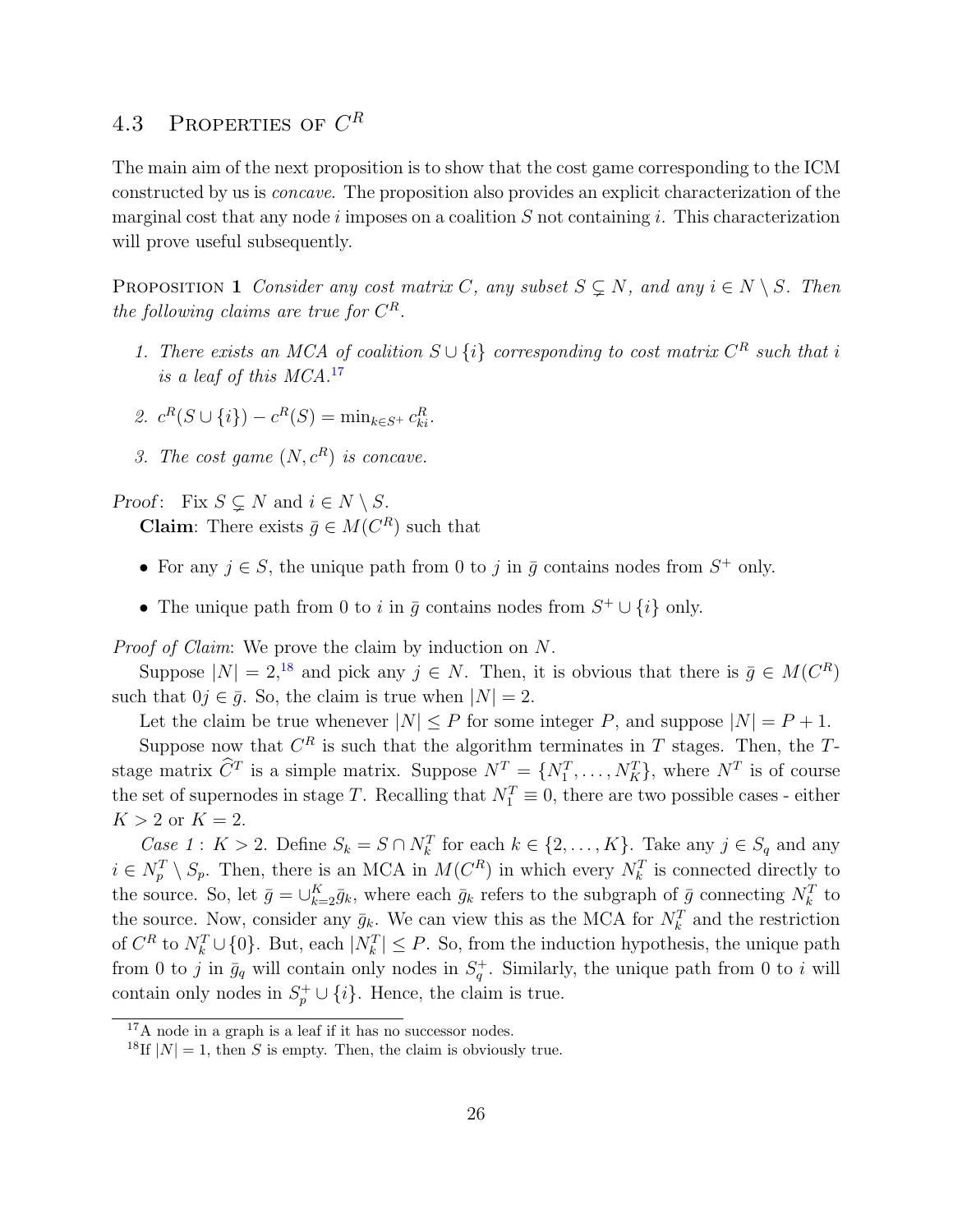*Case 2*:  $K = 2$ , so that  $N^T = \{0, N\}$ . In this case, consider stage  $T - 1$  of the algorithm, and let  $N^{T-1} = \{N_1^{T-1}, \ldots, N_L^{T-1}\}$ , where  $N_1^{T-1} \equiv 0$ . Note that  $L > 2$ . It is easy to check that there must be  $\bar{g} \in M(C^R)$  such that each  $N_k^{T-1}$  $\binom{T-1}{k}$  is connected directly to the source. We can now use arguments analogous to that of Case 1 to establish the claim.

This concludes the proof of the claim.

Now, consider the subgraph of  $\bar{g}$  restricted to  $S^+ \cup \{i\}$ . This is clearly an MCA for  $S \cup \{i\}$ with *i* being a leaf. This proves  $(1)$ .

Since *i* is a leaf of some MCA for  $S \cup \{i\}$ , (2) follows immediately.

To check (3), take any *S*, *T* with  $S \subsetneq T \subsetneq N$ , and let  $i \in N \setminus T$ . From (2), we get

$$
c^{R}(S \cup \{i\}) - c^{R}(S) = \min_{k \in S^{+}} c_{ki}^{R} \ge \min_{k \in T^{+}} c_{ki}^{R} = c^{R}(T \cup \{i\}) - c^{R}(T)
$$

Hence,  $(N, c^R)$  is concave.

This proposition proves that the cost game corresponding to the ICM constructed *by us* is concave. We have pointed out earlier that there may be more than one ICM corresponding to a cost matrix *C*. However, the following is immediate.

COROLLARY **1** If C is an ICM, then the cost game  $(N, c)$  is concave.

*Proof*: If *C* is an ICM, then  $R(C) = \{C\}$ . Hence, the corollary follows from Proposition 1. 

We now show that a "small" change in  $C$  produces a small change in  $C<sup>R</sup>$ . In other words, *C <sup>R</sup>* changes continuously with *C*.

LEMMA 4 *Suppose C* and  $\overline{C}$  are such that for some edge ij,  $\overline{c}_{ij} = c_{ij} + \epsilon$  for some  $\epsilon > 0$ , and  $c_{kl} = \bar{c}_{kl}$  for all edges  $kl \neq ij$ *. If*  $C^R$  and  $\bar{C}^R$  are the irreducible cost matrices corresponding  $to \, C$  *and*  $\bar{C}$ *, then* 

(i) 
$$
0 \leq \bar{c}_{kj}^R - c_{kj}^R \leq \epsilon
$$
 for all  $k \in N^+ \setminus \{j\}$  and  $-\epsilon \leq \bar{c}_{kl}^R - c_{kl}^R \leq \epsilon$  for all  $k \in N^+ \setminus \{j, l\}$ ,

*(ii) for all l*  $\in$  *N*  $\setminus$  {*j*}*, for all S* ⊂ *N*  $\setminus$  {*l, i*}*,* 

$$
\min_{k \in S^{+}} \bar{c}_{kj}^{R} - \min_{k \in S^{+}} c_{kj}^{R} \ge \min_{k \in S^{+}} \bar{c}_{kl}^{R} - \min_{k \in S^{+}} c_{kl}^{R}
$$
\n(12)

*Proof*: Say that two cost matrices C and  $\overline{C}$  are *stage equivalent* if ties can be broken in the recursive algorithm such that the number of stages and partitions of nodes in each stage are the same for *C* and  $\overline{C}$ .

PROOF OF (i): We first prove this for the case when  $C$  and  $\overline{C}$  are stage equivalent. Consider node *j* ∈ *N* such that  $\bar{c}_{ij} - c_{ij} = \epsilon > 0$ . Consider any  $k \in N^+ \setminus \{j\}$ . Since *C* and  $\bar{C}$  are stage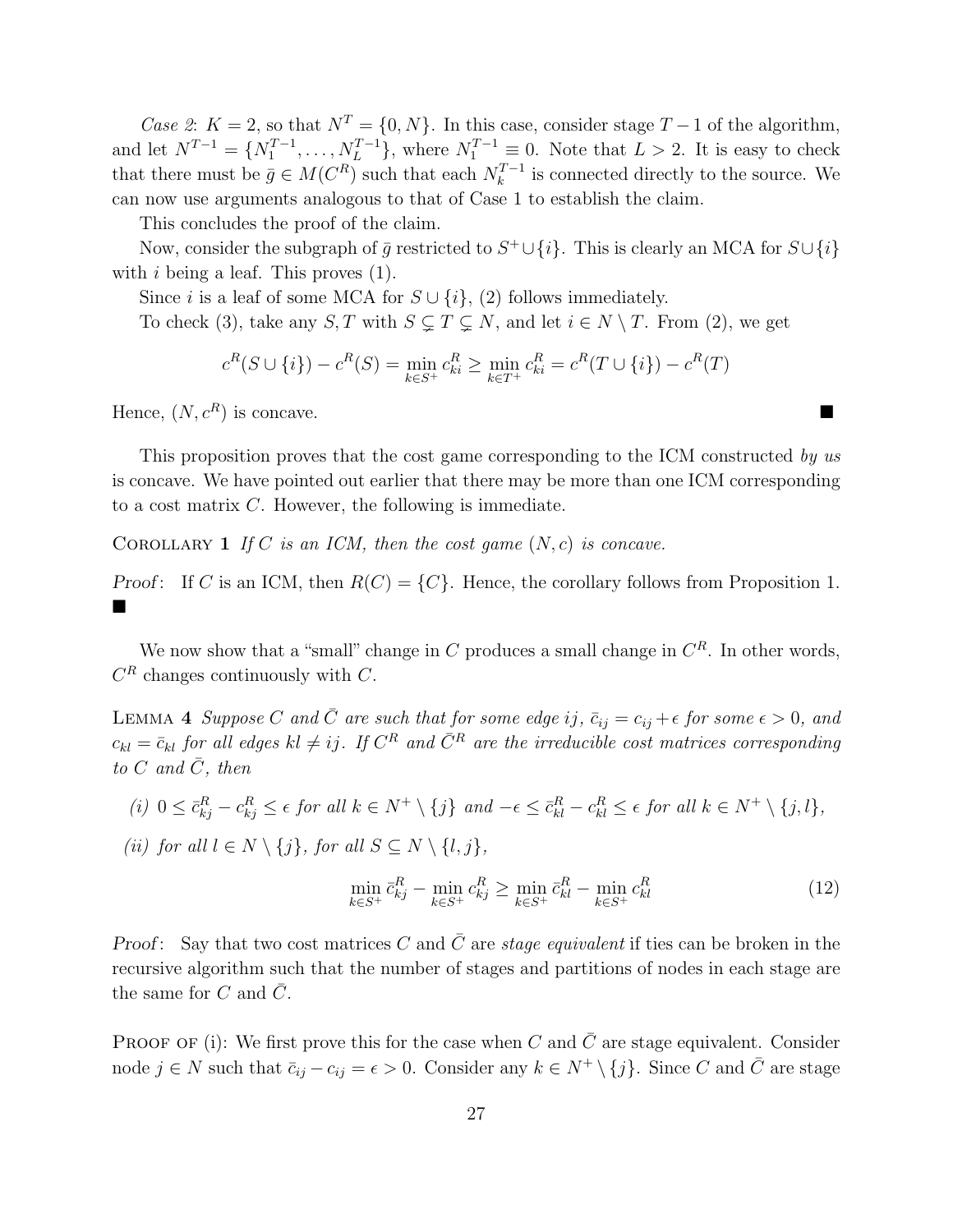equivalent, if  $k$  and  $j$  are  $t$ -siblings in cost matrix  $C$ , then they are  $t$ -siblings in cost matrix *C*. We consider two possible cases.

Case 1: Edge *ij* is the minimum cost incident edge of some supernode containing *j* in some stage  $t$  of the algorithm for cost matrix  $C$ , and hence for cost matrix  $C$  since they are stage equivalent. Then  $\delta_j^t$  increases by  $\epsilon$ . But  $\delta_j^{t+1}$  $j_j^{t+1}$  (if stage  $t+1$  exists) decreases by  $\epsilon$ . Hence, the irreducible cost of no edge can increase by more than  $\epsilon$  and the irreducible cost of no edge can decrease by more than  $\epsilon$ . Moreover, we prove that for edge  $k_j$ , the irreducible cost cannot decrease. To see this, note that the irreducible cost remains the same if *k* and *j* are *t'* siblings and  $t' \leq t$  or  $t' > t+1$ . If  $t' = t+1$ , then the irreducible cost of *kj* only increases.

Case 2: Edge *ij* is not the minimum cost incident edge of any supernode containing *j* in any stage of the algorithm for cost matrix *C*, and hence for cost matrix  $\bar{C}$ . In that case,  $\delta_j^t$ remains the same for all *t*. Hence  $C^R = \overline{C}^R$ .

Examining both the cases, we conclude that  $0 \leq \bar{c}_{kj}^R - c_{kj}^R \leq \epsilon$  for all  $k \in N^+ \setminus \{j\}$ . Also,  $-\epsilon \leq (\bar{c}_{kl}^R - c_{kl}^R) \leq \epsilon \text{ for all } l \in \mathbb{N} \setminus \{k, j\}.$ 

We complete the proof by arguing that cost of edge *ij* can be increased from  $c_{ij}$  to  $\bar{c}_{ij}$  by a finite sequence of increases such that cost matrices generated in two consecutive sequences are stage equivalent.

Define *rank* of an edge *ij* in cost matrix *C* as  $rank^C(ij) = |\{kl : k \in N^+ \setminus \{i\}, l \in \mathbb{R}\}|$  $N \setminus \{k\}, c_{kl} > c_{ij}\}\right]$ . Clearly, two edges *ij* and *kl* have the same rank if and only if  $c_{ij} = c_{kl}$ . Note that if ranks of edges do not change from  $C$  to  $\overline{C}$ , then we can always break ties in the same manner in the recursive algorithm in *C* and  $\overline{C}$ , and thus *C* and  $\overline{C}$  are stage equivalent.

Suppose  $rank^{C}(ij) = r > rank^{C}(ij) = \bar{r}$ . Consider the case when  $\bar{r} = r - 1$ . This means that a unique edge  $kl \neq ij$  exists such that  $c_{kl} > c_{ij}$  but  $\bar{c}_{kl} = c_{kl} \leq \bar{c}_{ij}$ . Consider an *intermediate* cost matrix  $\hat{C}$  such that  $\hat{c}_{ij} = c_{kl} = \bar{c}_{kl}$  and  $\hat{c}_{pq} = c_{pq} = \bar{c}_{pq}$  for all edges  $pq \neq ij$ . In the cost matrix *C*<sup></sup>, one can break ties in the algorithm such that one chooses *i* over *kl* everywhere. This will generate the same stages of the algorithm with same partitions of nodes in every stage for cost matrix *C* and  $\hat{C}$ . Hence, *C* and  $\hat{C}$  are stage equivalent. But we can also break the ties in favor of edge *kl* everywhere, and this will generate the same set of stages and partitions as in cost matrix  $\bar{C}$ . This shows that  $\hat{C}$  and  $\bar{C}$  are also stage equivalent.<sup>19</sup> .

If  $\bar{r} < r - 1$ , then we increase the cost of edge *ij* from  $c_{ij}$  in a finite number of steps such that at each step, the rank of *ij* falls by exactly one.

PROOF OF (ii): For simplicity, we only consider the case where  $C$  and  $\overline{C}$  are stage-equivalent. As argued in the proof of (i), the argument extends easily to the case when they are not

<sup>&</sup>lt;sup>19</sup>Note that this does not imply *C* and  $\overline{C}$  are stage equivalent.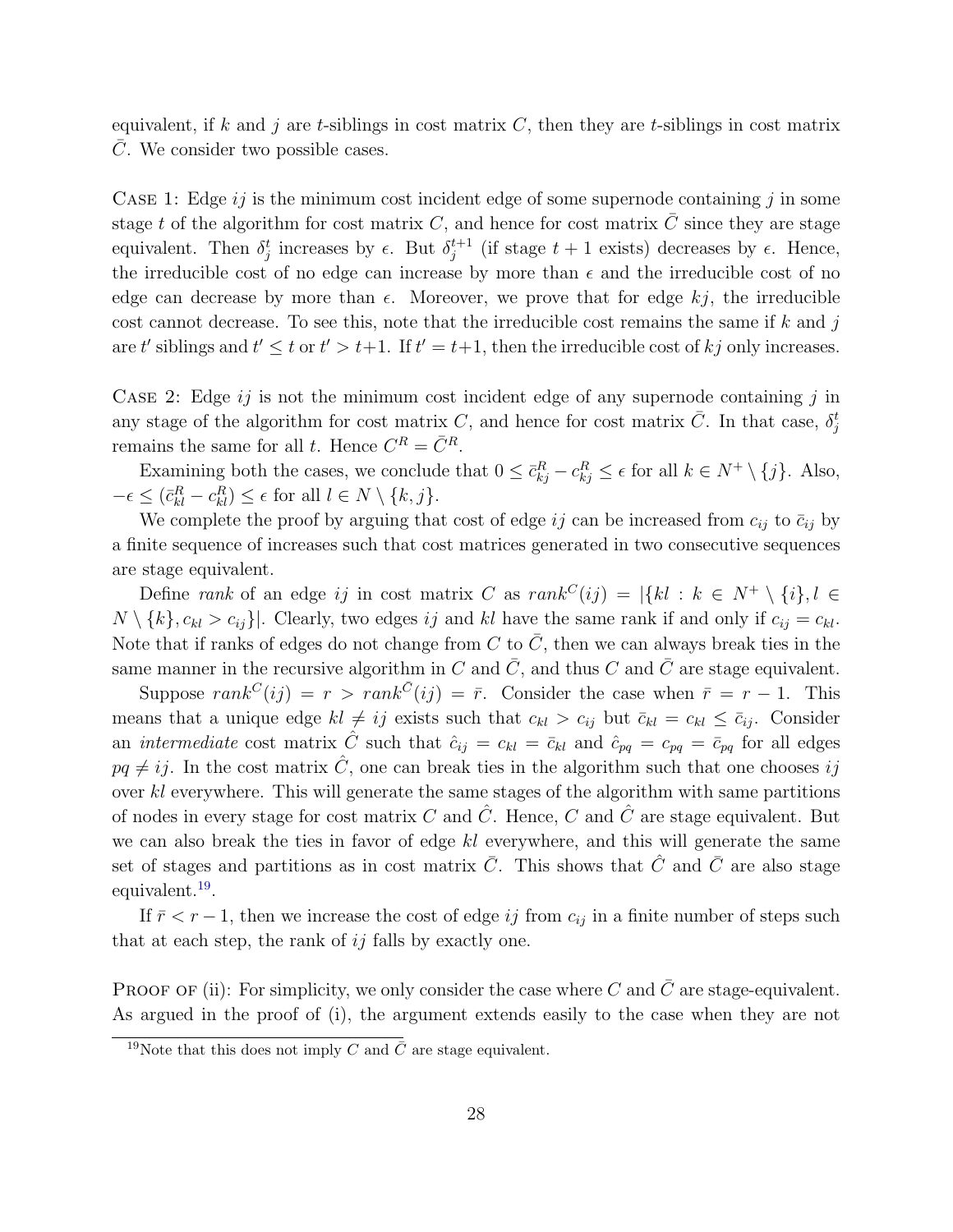stage-equivalent.

Let *ij* be the minimum cost incident edge of  $N_k^t$ . Then, for any  $p \in N_k^t$ ,

$$
\bar{c}_{qp}^R > c_{qp}^R \text{ implies } p, q \text{ are } (t+1)\text{-siblings} \tag{13}
$$

Also, for all  $p \in N_k^t$  and all  $q$  which are  $(t + 1)$ -siblings,

$$
\bar{c}_{qp}^R = c_{qp}^R + \epsilon
$$

So, to prove that Equation 12 is true, we only need to consider any  $l \in N_k^t$ ,  $l \neq j$ . Consider any  $S \subseteq N^+ \setminus \{l, j\}$ , and suppose  $\min_{k \in S} \bar{c}_{kl}^R > \min_{k \in S} c_{kl}^R$ . Then, from Equation 13, *S* must contain some *q* which is a  $(t + 1)$ -sibling of *l*. Moreover, since the irreducible cost of edges which are *t'*-siblings are higher than those which are  $(t'-1)$ -siblings for all *t'*, *S* cannot contain any siblings which are *t*'-siblings of *l* for  $t' \leq t$ . This is because if *S* did contain some *m* which was a *t*'-sibling with  $t' \leq t$ , then  $\min_{k \in S} \bar{c}_{kl}^R$  would not be attained at a  $(t + 1)$ -sibling of *l*. But, then Equation 13 establishes that

$$
\min_{k \in S} \bar{c}_{kl}^R - \min_{k \in S} c_{kl}^R = \min_{k \in S} \bar{c}_{kj}^R - \min_{k \in S} c_{kj}^R = \epsilon
$$

This completes the proof of the lemma.

# 4.4 The Cost Allocation Rule *f ∗*

We identify a cost allocation rule  $f^*$  with the Shapley value of the cost game  $(N, c^R)$ . So,

$$
f^*(C) \equiv Sh(N, c^R)
$$

A main result of the paper is to show that *f ∗* satisfies CS, DSCM, and CON. We then go on to show that *f <sup>∗</sup>* also satisfies S, INV and R.

Theorem **4** *The cost allocation f ∗ satisfies CS, DSCM, and CON.*

*Proof*: Take any cost matrix *C*. Let  $C^R$  be the irreducible cost matrix constructed by us. From Proposition 1, the game  $(N, c^R)$  is concave. Hence, the Shapley value of  $(N, c^R)$  is in the core of the game  $(N, c^R)$ . Of course,  $c_{ij}^R \le c_{ij}$  for all edges *ij*. Using Lemma 2 it follows that the core of the game  $(N, c^R)$  is contained in the core of the game  $(N, c)$ . Hence,  $f^*$ satisfies CS.

From Proposition 1,  $c^R(S \cup \{k\}) - c^R(S) = \min_{j \in S^+} c_{jk}^R$  for any  $S \subseteq N \setminus \{k\}$ . By Lemma 4,  $C^R$  changes continuously with *C*. Hence, the cost game  $(N, c^R)$  also changes continuously with *C*. The continuity of the Shapley value with respect to the cost game establishes that *f ∗* satisfies continuity.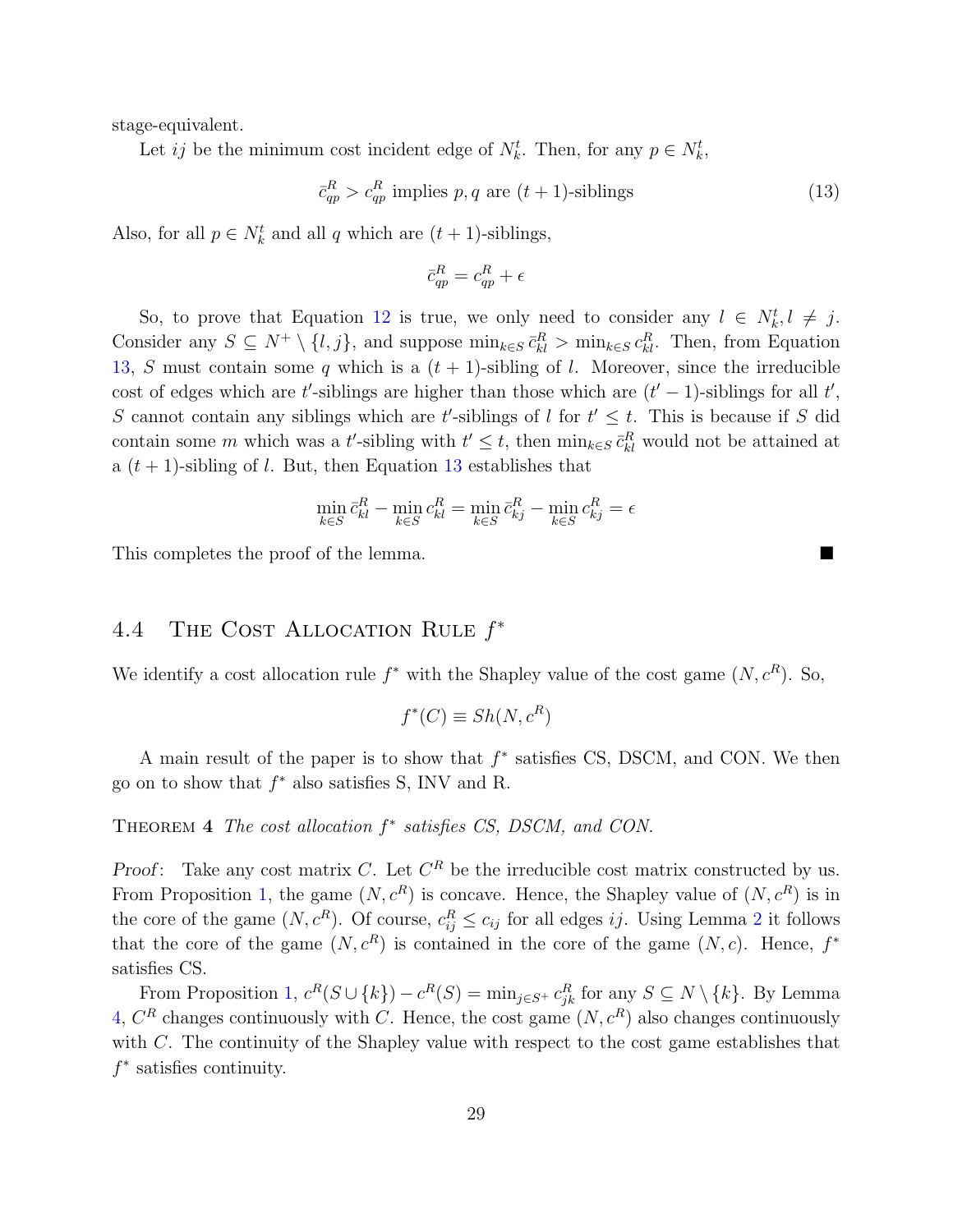We use Proposition 1 and Equation 12 to prove that *f ∗* satisfies DSCM. Consider two cost matrices C and  $\overline{C}$  as in Lemma 4. From Proposition 1, the marginal costs of any l to a coalition  $S \subseteq N \setminus \{l\}$  for  $C^R$  and  $\overline{C}^R$  are given by

$$
\min_{k \in S^+} c_{kl}^R \text{ and } \min_{k \in S^+} \bar{c}_{kl}^R
$$

Using the formula for the Shapley value and Equation 12, it is straightforward to verify that DSCM is satisfied.

We now show that *f ∗* satisfies INV, S and R. We first show that *f ∗* satisfies INV and S. We then show that *any* rule which satisfies INV, S and DSCM must satisfy R. This will establish that *f <sup>∗</sup>* also satisfies R.

## Proposition **2** *The allocation rule f ∗ satisfies INV and S.*

*Proof*: Consider cost matrices *C* and  $\overline{C}$  such that for some  $j \in N$  and for all  $i \in N^+ \setminus \{j\}$ ,  $\overline{c}_{ij} = c_{ij} + \epsilon$ , and  $\overline{c}_{pq} = c_{pq}$  for all  $q \in N \setminus \{j\}$  and for all  $p \in N^+ \setminus \{q\}$ . For any node  $k \in N$ , if  $c_{ik} \leq c_{pk}$  for all  $p \in N^+ \setminus \{i\}$ , then  $\bar{c}_{ik} \leq c_{pk}$ . Hence,  $\bar{C}^1 = C^1$  from the recursive algorithm and,  $\bar{c}_{pq}^R = c_{pq}^R$  for all  $q \in N \setminus \{j\}$  and for all  $p \in N^+ \setminus \{q\}$ . By Part (2) of Proposition 1 and the definition of the Shapley value, we get that  $f_q^*(\bar{C}) = f_q^*(C)$  for all  $q \in N \setminus \{j\}$ . But,  $T(\bar{C}) = T(C) + \epsilon$ . Hence,  $f_j^*(\bar{C}) = f_j^*(C) + \epsilon$ . So,  $f^*$  must satisfy INV.

We now prove that *f ∗* satisfies S. Consider two agents *i* and *j* and cost matrix *C* such that  $c_{ij} = c_{ji}$ ,  $c_{ki} = c_{kj}$  for all  $k \notin \{i, j\}$ , and  $c_{ik} = c_{jk}$  for all  $k \notin \{0, i, j\}$ .

STEP 1: Let  $\hat{t}$  be the last stage of the algorithm such that both  $i$  and  $j$  form singleton supernodes by themselves. Note that  $\Delta_i^0 = \Delta_j^0$ . If  $\hat{t} > 0$ , then  $\Delta_i^t = \Delta_j^t = 0$  for all  $0 < t \leq \hat{t}$ . Without loss of generality,  $(i, i^1, \ldots, i^k)$  form a  $C^{\hat{t}}$  cycle in Stage  $\hat{t}$  for some (super)nodes

 $i^1,\ldots,i^k$  of Stage  $\hat{t}$ . If  $j \in \{i^1,\ldots,i^k\}$ , then  $\delta_i^t = \delta_j^t$  for all  $t > \hat{t}$ . Otherwise,  $c_{i^j}$  $\frac{\hat{t}}{i^k i} = \Delta_i^{\hat{t}}.$ Because of our assumption on *C*,  $c_{i}^{\hat{t}}$  $\frac{\hat{t}}{i^k i} = c^{\hat{t}}_{i^l}$  $\hat{t}_{i^k j} = \Delta_j^{\hat{t}}$ . Hence, *j* cannot be part of a  $C^{\hat{t}}$ -cycle.

Denote the supernode containing *i* in Stage  $\hat{t} + 1$  to be  $i' \equiv N_i^{\hat{t}+1}$  $\hat{t}^{i+1}$ . Now,  $c_{i'j}^{i+1}$  $i'_{i'j} = 0$ . Also,  $c_{ii}^{\hat{t}} = c_{ji}^{\hat{t}}$  implies that  $c_{ji'}^{\hat{t}+1} = 0$ . Hence, (i)  $\delta_i^{\hat{t}+1} = \delta_j^{\hat{t}+1} = 0$  and (ii) i and j form a  $C^{\hat{t}+1}$ -cycle, and hence,  $(\hat{t} + 2)$ -sibling. Thus, for all  $t \leq T - 1$ , we have  $\delta_i^t = \delta_j^t$ .

STEP 2: Consider any node  $k \notin \{i, j\}$ . Suppose *k* and *i* are  $\overline{t}$ -sibling and *k* and *j* are  $\overline{t}$ -sibling with  $\bar{t} \leq \tilde{t}$ . By assumption  $\bar{t} \geq \hat{t} + 1$ . By Step 1, if  $\bar{t} > \hat{t} + 1$ , then  $\bar{t} = \tilde{t}$ . In that case, by Step 1,  $c_{ki}^R = \sum_{t=1}^{\bar{t}} \delta_i^t = \sum_{t=1}^{\tilde{t}} \delta_j^t = c_{kj}^R$ .

If  $\bar{t} = \hat{t} + 1$ , then Step 1 implies that  $\tilde{t} = \bar{t} + 1$  as *j* merges with the supernode containing *i* in Stage  $\hat{t} + 1$ . But  $\delta_i^{\hat{t}+1} = \delta_j^{\hat{t}+1} = 0$ , implies that  $c_{kj}^R = \sum_{t=1}^{\hat{t}} \delta_i^t$ . Hence, by Step 1 again, we conclude that  $c_{ki}^R = \sum_{t=1}^{\hat{t}} \delta_i^t = \sum_{t=1}^{\hat{t}} \delta_j^t = c_{kj}^R$ .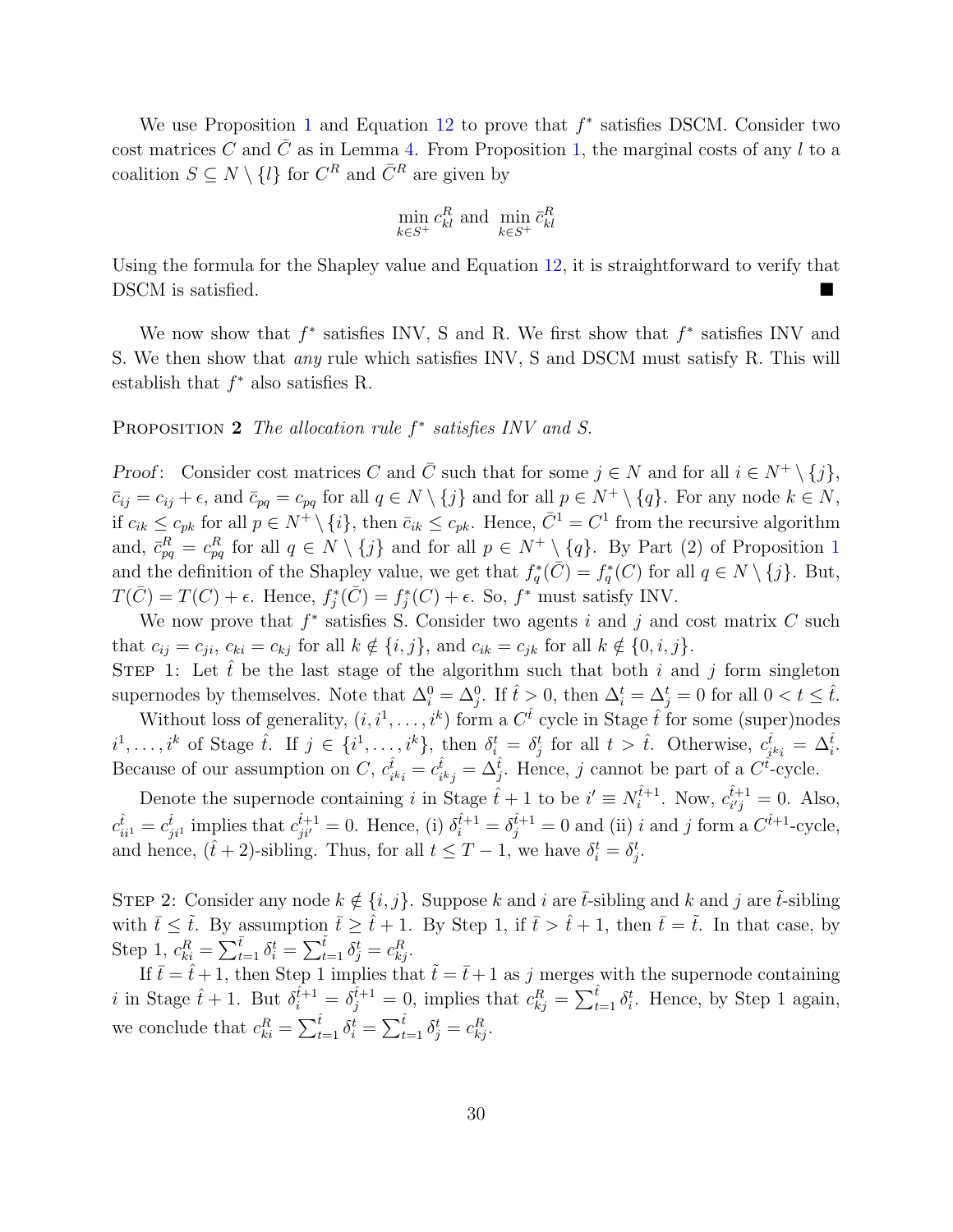STEP 3: Since for all  $k \notin \{i, j\}$ ,  $c_{ki}^R = c_{kj}^R$ ,  $f_i^*(C) = f_j^*(C)$  by the definition of the Shapley value and Proposition 1.

Proposition **3** *If an allocation rule satisfies S, INV, and DSCM, then it satisfies R.*

*Proof*: Let  $\mu$  be a cost allocation rule which satisfies S, INV, and DSCM. Consider a cost matrix *C* such that for some  $i, j \in N$ , we have  $c_{ik} = c_{jk}$  and  $c_{ki} > c_{kj}$  for all  $k \notin \{i, j\}$ , and  $c_{ji} > c_{ij}$ . Consider another cost matrix  $\hat{C}$  such that  $\hat{c}_{ik} = \hat{c}_{jk} = c_{ik} = c_{jk}$  and  $\hat{c}_{ki} = \hat{c}_{kj}$  $c_{kj} < c_{ki}$  for all  $k \neq i, j$  and  $\hat{c}_{ij} = \hat{c}_{ji} = c_{ij} < c_{ji}$ . By symmetry,  $\mu_j(\hat{C}) = \mu_i(\hat{C})$ .

Now, let  $\epsilon = \min_{k \neq i} [c_{ki} - \hat{c}_{ki}]$ . Note that  $\epsilon > 0$  by assumption. Consider a cost matrix  $\overline{C}$  defined as follows:  $\overline{c}_{ki} = \hat{c}_{ki} + \epsilon$  for all  $k \neq i$  and  $\overline{c}_{pq} = \hat{c}_{pq}$  for all  $p, q$  with  $q \neq i$ . So, we increase cost of incident edges on *i* from  $\hat{C}$  to  $\overline{C}$  by the same amount  $\epsilon$ , whereas costs of other edges remain the same. By invariance,  $\mu_i(\bar{C}) = \mu_i(\hat{C}) + \epsilon$  and  $\mu_q(\bar{C}) = \mu_q(\hat{C})$  for all *q* ∈ *N*  $\setminus$  {*i*}.

Hence,  $\mu_i(\bar{C}) > \mu_i(\hat{C}) = \mu_j(\bar{C}) = \mu_j(\bar{C})$ . Since  $\mu$  satisfies DSCM,  $\mu_i(C) - \mu_j(C) \ge$  $\mu_i(\bar{C}) - \mu_j(\bar{C}) > 0$ . This implies that  $\mu_i(C) > \mu_j(C)$ .

An immediate corollary to Proposition 3 is that *f ∗* satisfies R.

Corollary **2** *The allocation rule f ∗ satisfies R.*

*Proof*: The allocation rule  $f^*$  satisfies S and INV due to Proposition 2 and DSCM due to Theorem 4. By Proposition 3,  $f^*$  satisfies R.

Notice that Property R requires that if the incoming edges of node *i* cost strictly more than the corresponding incoming edges for *j* while corresponding outgoing edges cost the same, then the cost allocated to *i* should be strictly higher than the cost allocated to *j*. But, now suppose *both* incoming *and* outgoing edges of *i* cost strictly more than those of *j*. Perhaps, one can argue that if the outgoing edges of *i* cost more than the outgoing edges of *j*, then *i* is less "valuable" in the sense that *i* is going to be used less often in order to connect to other nodes. Hence, in this case too, *i* should pay strictly more than *j*. However, it turns out that *f <sup>∗</sup>* does not satisfy this modified version of R. This is demonstrated below.

EXAMPLE 3 Let  $N = \{1, 2, 3\}$ . Figure 5 shows a cost matrix C (assume  $e > 0$  in Figure 5) *and its associated irreducible cost matrix, the latter being shown on the right. It is easy to* see that  $f_1^*(C) = e, f_2^*(C) = f_3^*(C) = 1/2$ . So, for  $e < 1/2$ , agent 1 pays less than agent 2, *though agent* 2 *has strictly lower incoming and outgoing edge costs than agent* 1*.*

We do not know whether there are other rules which satisfy the basic axioms and this modified version of R.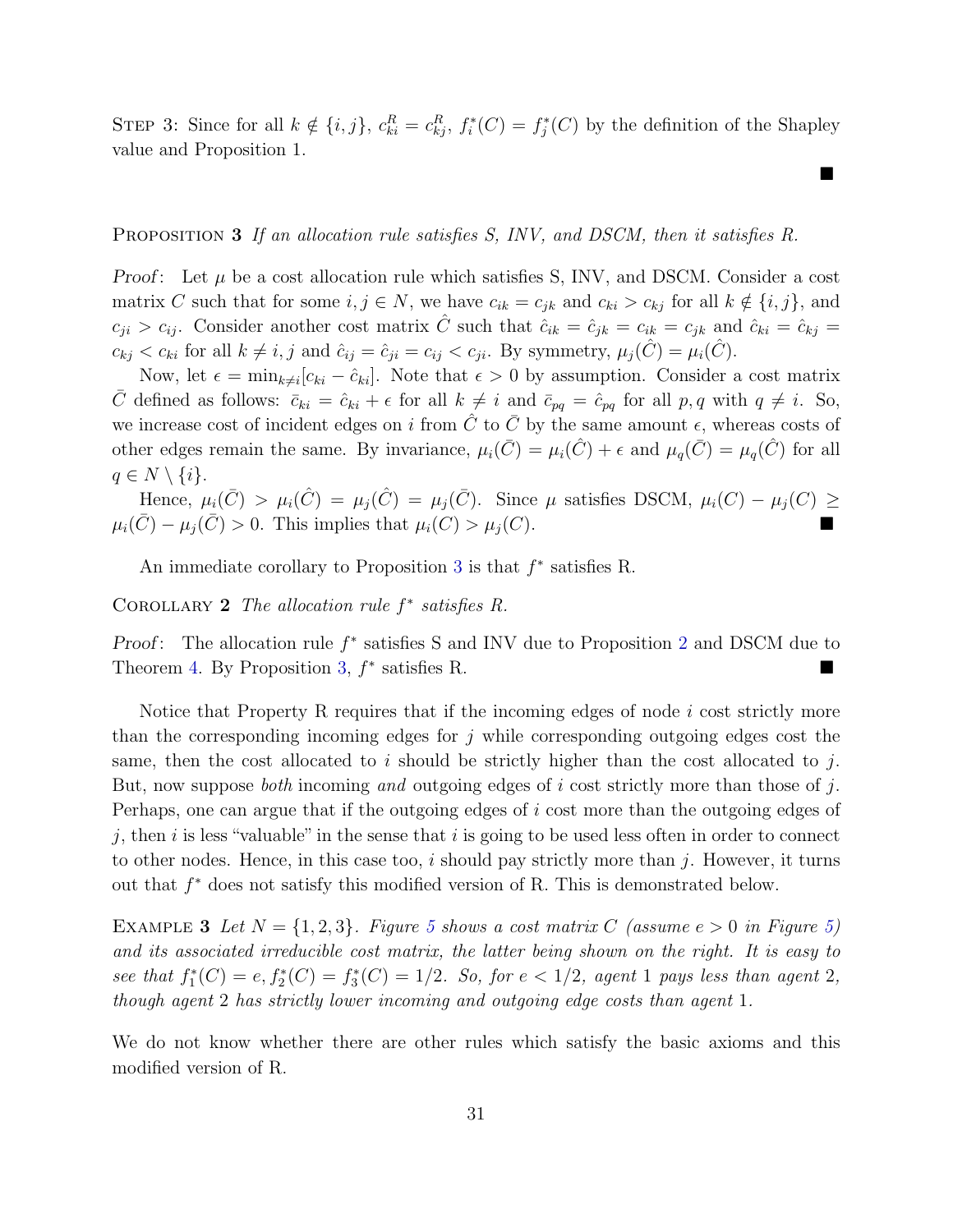

Figure 5: Example illustrating violation of the modified version of Ranking

# 4.5 Coincidence of *f <sup>∗</sup>* with the Folk Solution on Symmetric COST MATRICES

Here, we show that our solution coincides with the folk solution for the MCST problem. This result may seem puzzling in view of Example 2 which showed that even when the cost matrix is symmetric, there may be multiple ICMs all of whom are asymmetric. Of course, the irreducible cost matrix for the MCST problem must necessarily be symmetric. Notice, however that despite the multiplicity of ICMs in the example, the folk solution and our solution both prescribe the cost allocation where 1 pays 1 and 2 pays  $2^{20}$ 

Let  $\phi$  denote the folk solution for MCST games. We prove the following.

THEOREM **5** Let C be a symmetric cost matrix. Then for every agent  $i \in N$ ,

$$
f_i^*(C) = \phi_i(C).
$$

We prove this theorem by invoking an axiomatic characterization of the folk solution due to Bergantinos and Vidal-Puga (2007a), who show that if a solution satisfies *Independence of Irrelevant Trees, Separability, and Equal Share of Extra Costs* on the set of symmetric cost matrices, then it must coincide with the folk solution. We now show that our solution satisfies these axioms on the domain of symmetric cost matrices.

We begin by formally defining these axioms. To define our first axiom, we need the notion of weak arborescence equivalence. We say that two cost matrices *C* and *C ′* are *weak arborescence equivalent* if there is an arborescence *g* such that  $g \in M(C) \cap M(C')$ , and for every *ij* in *g*, we have  $c_{ij} = c'_{ij}$ . Note that if two cost matrices are arborescence equivalent, then they are also weak arborescence equivalent, but the converse is not true.

<sup>&</sup>lt;sup>20</sup>The cost matrix in Example 2 is simple, and so our ICM corresponds to  $\epsilon = 0$ .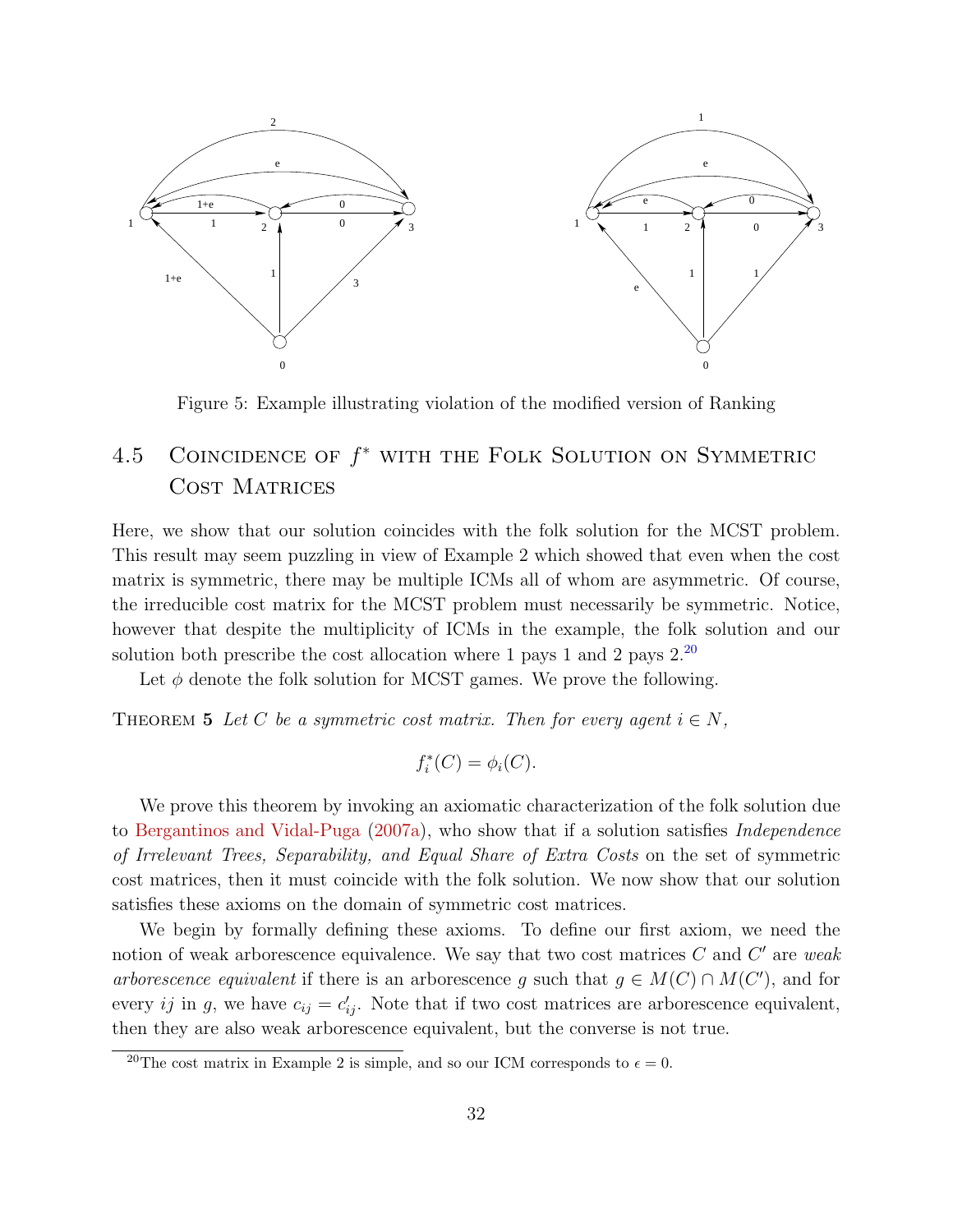Definition **17** *A cost allocation rule µ satisfies Independence of Irrelevant Trees (IIT) if for every pair of cost matrices C and C ′ which are weak arborescence equivalent, we have*  $\mu_i(C) = \mu_i(C')$  *for all*  $i \in N$ *.* 

**Remark 6** *Note that IIT implies IIC.*

Since our solution does not satisfy IIC on the entire domain of cost matrices, it obviously does not satisfy IIT. However, we show below that our solution does satisfy IIT when the domain is restricted to symmetric cost matrices.

Proposition **4** *Let C, C′ be symmetric cost matrices. If C and C ′ are weak arborescence equivalent, then for every agent*  $i \in N$ *,* 

$$
f_i^*(C) = f_i^*(C').
$$

*Proof*: Suppose *C*, *C'* are symmetric cost matrices which are weak arborescence equivalent. Let  $g \in M(C) \cap M(C')$ . Note that since *C* and *C'* are symmetric and weak arborescence equivalent, this means that if  $pq \in g$ , then  $c_{pq} = c_{qp} = c'_{pq} = c'_{qp}$ .

We will show that the ICM produced by our procedure is the same for *C* and *C ′* , and this will prove the proposition. We first observe that by breaking ties appropriately, we can always find *g* using the recursive algorithm (for this, we need to break ties in favor of edges included in *g*). Second, every MCA corresponding to a symmetric cost matrix corresponds to an MCST of the undirected problem.

We use induction on the number of stages *T* the algorithm takes to find *g* in cost matrix *C*. We do the proof in various steps.

STEP 1: Suppose  $T = 0$ , so that *C* is a simple cost matrix. So,  $c_{ij}^R = \min_{k \in N^+} c_{ki}$ . It suffices to show that the minimum incident edge cost of every node does not change from *C* to *C ′* .

We show that  $C'$  is also a simple cost matrix with  $g$  being the greedy digraph which is in  $M(C')$ . Suppose not. Let  $ij \in g$ , and hence,  $c'_{ij} = c_{ij}$ . Suppose  $c'_{ij}$  is not the minimum incident cost edge to *j*. Then there is a node  $k \in N^+ \setminus \{i, j\}$ , such that  $c'_{kj} < c'_{ij} = c_{ij}$  and  $c'_{kj} \leq c'_{pj}$  for all  $p \in N^+ \setminus \{j\}$ . By assumption  $c'_{kj} = c'_{jk} \neq c_{kj} = c_{jk}$ . Hence,  $kj, jk \notin g$  since costs of edges in *g* do not change. We consider two cases:

Case 1: There is no directed path from *j* to *k* in *g*. In that case consider the arborescence *g*<sup> $′$ </sup> = (*g*  $\setminus$  {*ij*}) *∪* {*kj*}. Since there is no path from *j* to *k* in *g*, *g*<sup> $′$ </sup> is an arborescence. The difference between the total cost of *g* and *g*' in cost matrix *C*' is  $c'_{ij} - c'_{jk} > 0$ . Hence,  $g \notin M(C')$ , a contradiction.

CASE 2: There is a directed path  $(j, j^1, \ldots, j^r, k)$  from *j* to *k* in *g*. This means *i* and *j* lie in the path from 0 to *k* in *g*.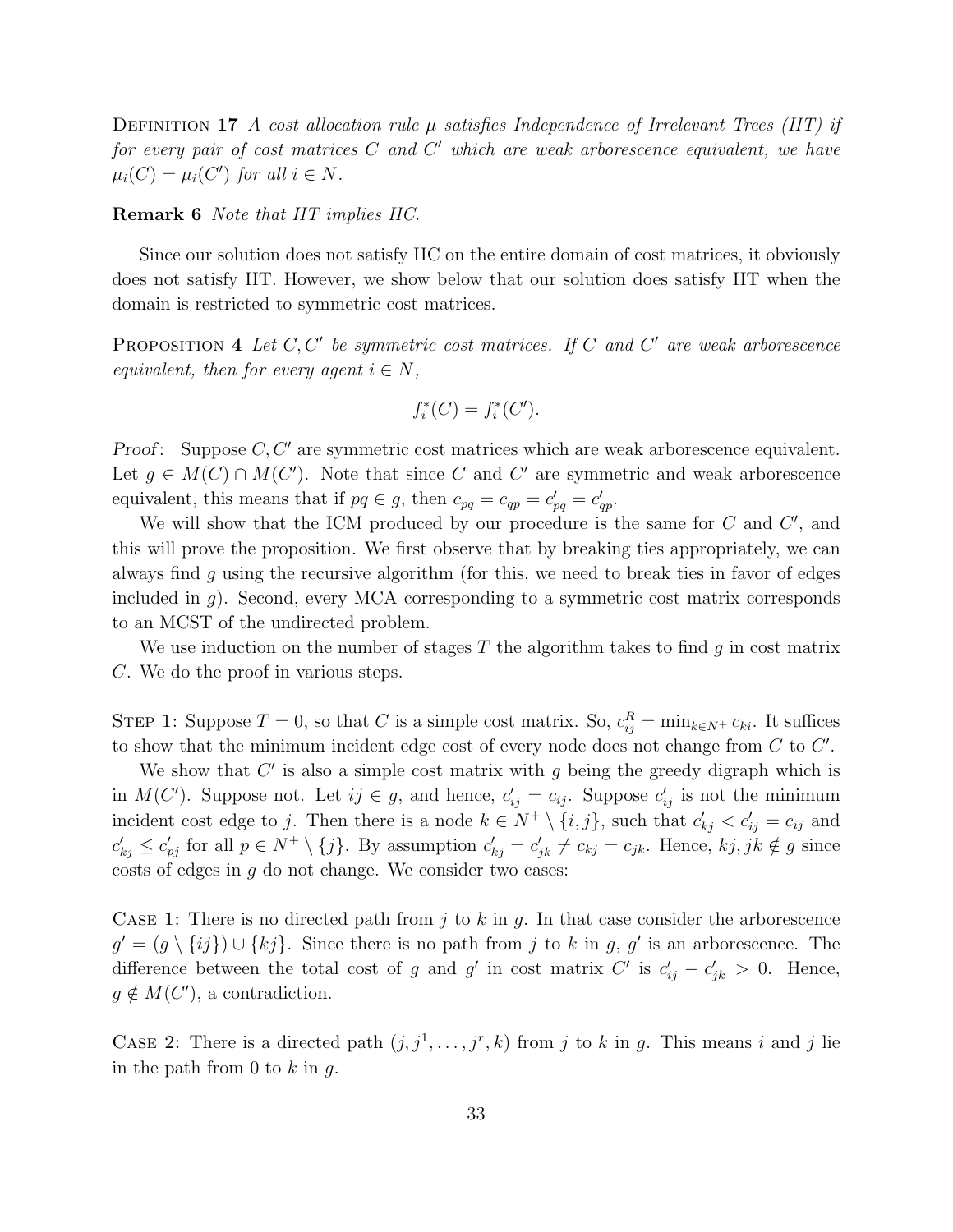Consider any pair of successive edges in the path from *i* to *k*, say  $ij, jj^1$ . Since *C* is a simple cost matrix,  $c_{ij} \leq c_{j}$ , Since *C* is symmetric,  $c_{j}$ ,  $j = c_{jj}$ . Hence,  $c_{ij} \leq c_{jj}$ . Continuing in this manner, we must have,  $c_{ij} \leq c_{j^r k}$ . Since  $ij, j^r k \in g$ ,  $c'_{ij} = c_{ij} \leq c_{j^r k} = c'_{j^r k}$ . But  $c'_{jk} < c'_{ij}$  implies that  $c'_{jk} < c'_{j'k}$ . Now consider the arborescence  $g' = (g \setminus \{j'k\}) \cup \{jk\}$ . Clearly, *g*' is an arborescence, and the difference in cost of *g* and *g*' is  $c'_{j^r k} - c'_{j k} > 0$ . This implies that  $g \notin M(C')$ , a contradiction.

So, in both cases we have reached a contradiction. This establishes that *C ′* is also a simple matrix with  $g$  being a greedy digraph which is in  $M(C')$ . So, the minimum incident edge cost to every node is the same in both *C* and *C ′* . This completes Step 1.

STEP 2: Suppose  $T > 0$ . In this step, we show that if we run the algorithm to find the MCA *g* for cost matrices *C* and *C ′* , the nodes produced in the first stage are the same.

Let  $(i^1, i^2, \ldots, i^r, i^1)$  be a *C*-cycle (i.e., a cycle produced in Stage 0 of the algorithm for cost matrix *C*). First, note that all edge costs in the cycle are equal. This follows straightaway from symmetry if  $r = 2$ . Suppose  $r > 2$ . Since the given cycle is a *C*-cycle,  $c_{i^1i^2} \leq c_{i^3i^2} = c_{i^2i^3}$ . Continuing this way, we get  $c_{i^1i^2} \leq c_{i^2i^3} \leq \cdots \leq c_{i^ri^1}$ . But similarly,  $c_{i^r i^1} \leq c_{i^1 i^2}$ . Hence,  $c_{i^1 i^2} = c_{i^2 i^3} = \ldots = c_{i^r i^1}$ .

Suppose  $r > 2$ . Let  $i^1 i^2, i^2 i^3, \ldots, i^{r-1} i^r \in g$ . Since  $c_{i^1 i^2} = c_{i^2 i^3} = \ldots = c_{i^r i^1}$ , we can break ties in a manner such that we form a cycle  $(i^1, i^2, i^1)$ , and then take the minimum cost incoming edge to  $i^3$  as  $i^2i^3$ , to  $i^4$  as  $i^3i^4$ , ..., to  $i^r$  as  $i^{r-1}i^r$ . This will also recover the MCA *g* in the algorithm. Thus, we can assume without loss of generality that every *C*-cycle contains two nodes only.

Let  $(i, j, i)$  be a *C*-cycle. Then, either *ij* or *ji* is in *g*, and so  $c_{ij} = c_{ji} = c'_{ij} = c'_{ji}$ . We will show that  $(i, j, i)$  is a *C*'-cycle.

If this is not true, then there is  $k \in N^+ \setminus \{i, j\}$ ,  $c'_{ki} < c'_{ji} = c_{ji}$ . CASE 1: Suppose  $ji \in g$ . We consider two possible sub-cases.

- CASE 1A: There is no path from *i* to *k* in *g*. In that case, the digraph  $g' = (g \setminus \{ji\}) \cup$  ${kik}$  is an arborescence, and the difference in total cost of *g* and *g*' in cost matrix *C*' is  $c'_{ji} - c'_{ki} > 0$ . Hence,  $g \notin M(C')$ , a contradiction.
- CASE 1B: There is a path  $(i, i^1, \ldots, i^r, k)$  in *g*. Now, consider the digraph  $g' =$  $(g \setminus \{ii^1, i^1i^2, \ldots, i^rk\}) \cup \{ik, ki^r, i^ri^{r-1}, \ldots, i^2i^1\}.$  Note that  $r > 1$  since  $ik, ki \notin g$ . It is easy to see that  $g'$  is also an arborescence. The difference in cost of  $g$  and  $g'$  in cost matrix C' is  $c'_{ii} - c'_{ik}$ . Since  $ii^1 \in g$ ,  $c'_{ii^1} = c_{ii^1}$ . Further since  $(i, j, i)$  is a C-cycle,  $c_{ii} \geq c_{ji} > c'_{ki} = c'_{ik}$ . Hence,  $c'_{ii} > c'_{ik}$ . This means  $g \notin M(C')$ , a contradiction.

CASE 2: Suppose  $ij \in g$ . Let  $pi \in g$ . Note that since  $(i, j, i)$  is a C-cycle,  $c_{ji} = c'_{ji} \le c_{pi} = c'_{pi}$ . Hence,  $c'_{ki} < c'_{pi}$ . We now consider two possible sub-cases.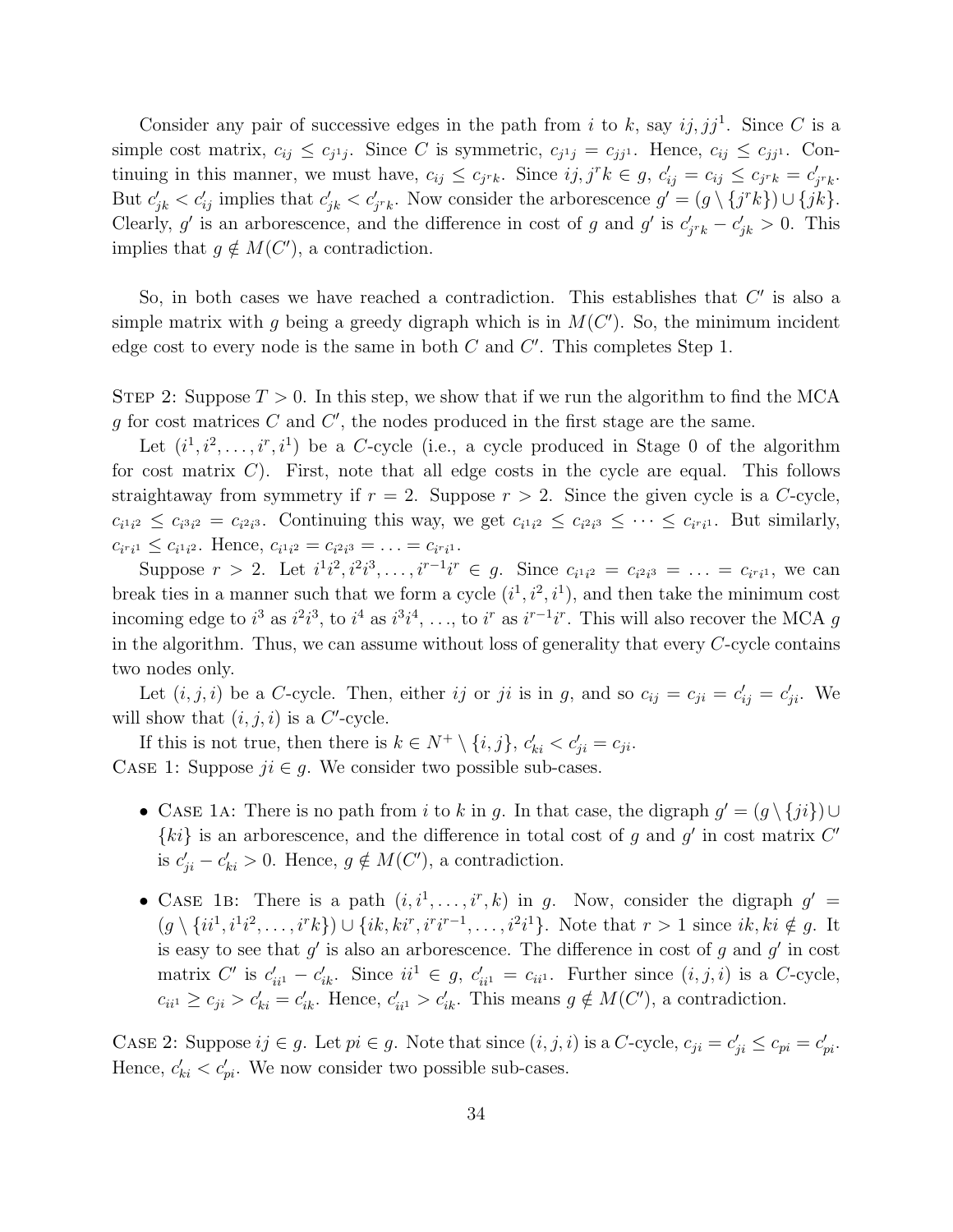- CASE 2A: There is no path from *i* to *k* in *g*. In the case the digraph  $g' = (g \setminus \{pi\}) \cup \{ki\}$ is an arborescence. The difference in total cost of *g* and *g'* in cost matrix *C'* is  $c'_{pi} - c'_{ki} >$ 0. Hence,  $g \notin M(C')$ , a contradiction.
- CASE 2B: There is a path  $(i, i^1, i^2, \ldots, i^s, k)$  in *g*. Note that  $s > 1$  since  $ik, ki \notin g$ . Now, consider the digraph  $g' = (g \setminus \{ii^1, i^1i^2, \ldots, i^sk\}) \cup \{ik, ki^s, \ldots, i^2i^1\}$ . Clearly, g' is an arborescence. Moreover, the difference in cost of *g* and *g'* in cost matrix  $C'$  is  $c'_{ii} - c'_{ik}$ . Since  $ii^1 \in g$ ,  $c'_{ii^1} = c_{ii^1}$ . Further since  $(i, j, i)$  is a C-cycle,  $c_{ii^1} \ge c_{ji} > c'_{ki} = c'_{ik}$ . Hence,  $c'_{ii}$  >  $c'_{ik}$ . Hence,  $g \notin M(C')$ , which is a contradiction.

Since we reached a contradiction in both cases,  $(i, j, i)$  is also a  $C'$ -cycle. The choice of  $(i, j, i)$  was arbitrary. Hence, the set of *C*-cycles is the same as the set of *C'*-cycles. So, the nodes produced in the first stage are the same.

STEP 3: Suppose  $T > 0$ . Let  $\tilde{C}^1$  and  $\tilde{C}^{\prime 1}$  be the first stage cost matrices of *C* and *C'* respectively. By Step 2, both these cost matrices are defined on the same set of nodes. Note that *g* induces an arborescence for these set of nodes, and denote it by  $g^1$ . Since *g* ∈ *M*(*C*) ∩ *M*(*C'*), *g*<sup>1</sup> ∈ *M*(*C*<sup>1</sup>) ∩ *M*(*C*<sup>*'*1</sup>). The algorithm to find an MCA takes one less stage for cost matrix  $C<sup>1</sup>$ . Hence, by the induction hypothesis, the ICM produced by our procedure is the same for  $\tilde{C}^1$  and  $\tilde{C}'^1$ .

Now, by Step 2, the nodes produced in  $\tilde{C}^1$  and  $\tilde{C}'^1$  are the same. Consider any arbitrary node  $j \in N$ . We argue that  $\Delta_j^0$  is the same in *C* and *C'*. If *j* is involved in a *C*-cycle, by Step 2, it is also involved in a *C'*-cycle. This means either *ij* or *ji* is in *g*. Hence,  $c'_{ij} = c_{ij}$ . So,  $\Delta_j^0$ must be same in  $C$  and  $C'$ . If  $j$  is not involved in a  $C$ -cycle, then it is also not involved in *C*'-cycle. In that case, if  $kj \in g$ , then  $\Delta_j^0$  must equal  $c_{kj}$  in cost matrix *C*. Similarly,  $\Delta_j^0$  must equal  $c'_{kj}$  in cost matrix  $C'$ . Hence,  $c'_{kj} = c_{kj} = \Delta_j^0$ . Now, consider any arbitrary edge *ij* in the original graph. If  $i$  and  $j$  form a  $C$ -cycle, and also a  $C'$ -cycle, then the irreducible cost of *ij* in *C* and *C'* is  $\Delta_j^0$ . If *i* and *j* do not form a *C*-cycle, and also do not form a *C'*-cycle, then the irreducible cost of *ij* is irreducible cost of  $pq$  plus  $\Delta_j^0$ , where  $p$  is the node in Stage 1 containing *i* and *q* is the node in Stage 1 containing *j*. Since the irreducible cost of *pq* is the same in  $\tilde{C}^1$  and  $\tilde{C}^{\prime 1}$ , this implies that the irreducible cost of *ij* is the same in *C* and *C'*. This concludes the proof.

Now, we define Separability. For this we use the notation  $\mu(C^S)$  to denote the cost allocation of agent *i* in cost matrix *C* when the set of agents is *S* and the cost allocation rule is  $\mu$ .

DEFINITION **18** *A cost allocation rule*  $\mu$  *satisfies Separability (SEP) if for all cost matrices C* and for all  $S \subseteq N$  such that  $c(N) = c(S) + c(N \setminus S)$ , we have

$$
\mu_i(C^N) = \begin{cases} \mu_i(C^S) & \text{if } i \in S \\ \mu_i(C^{N \setminus S}) & \text{if } i \in N \setminus S. \end{cases}
$$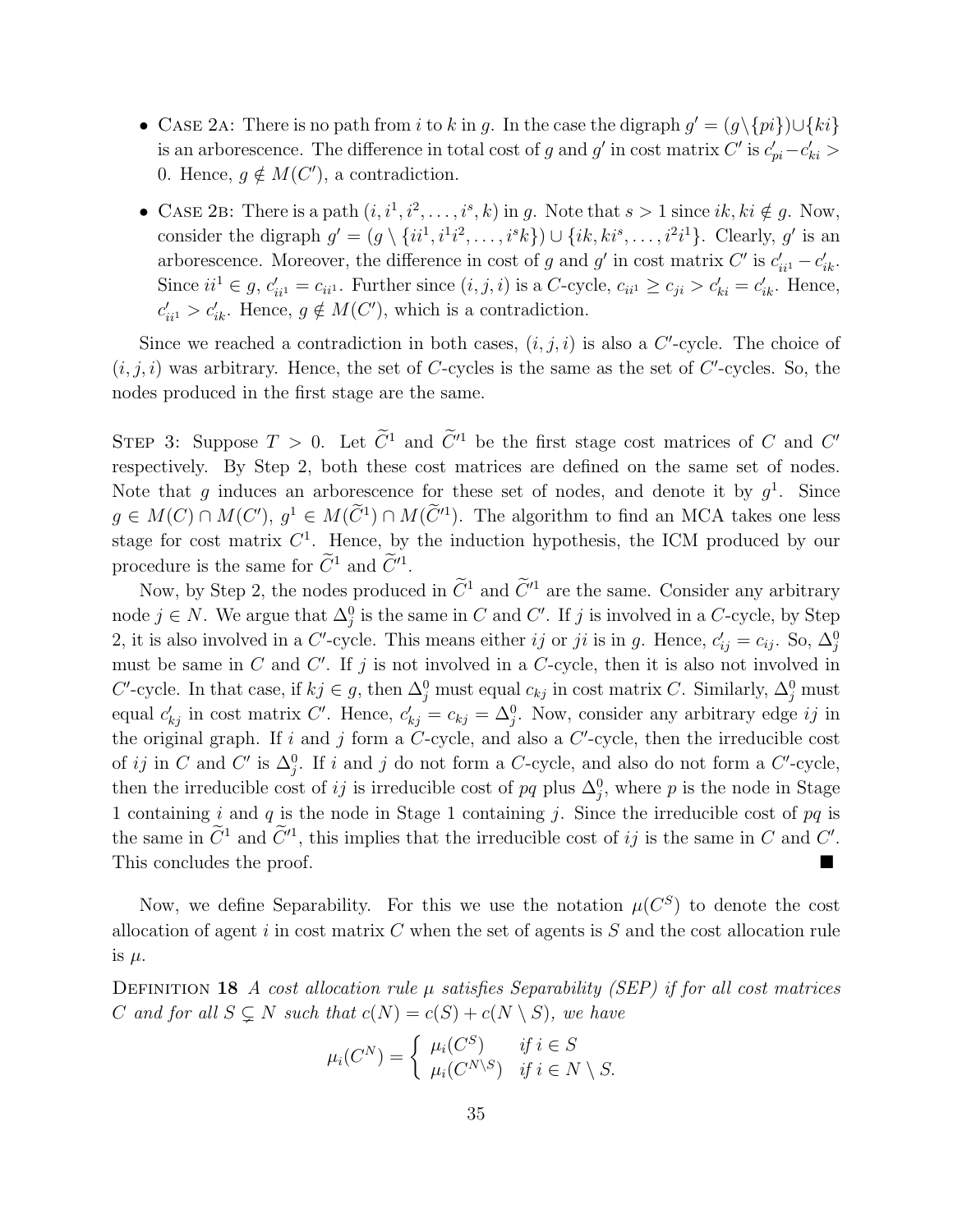The proof that *f ∗* satisfies SEP uses a well-known consistency property of the Shapley value demonstrated by Hart and Mas-Colell (1989).

Let  $\varphi$  be any solution concept, and  $(N, v)$  a game. Take any  $M \subsetneq N$  and define the *reduced game*

$$
v_M^{\varphi}(S) = v(S \cup M^c) - \sum_{i \in M^c} \varphi_i(S \cup M^c, v) \text{ for any } S \subseteq M
$$

where  $M^c \equiv N \setminus M$ .

Then,  $\varphi$  satisfies the *HM reduced game property* if for all  $M \subsetneq N$ ,

$$
\varphi_i(M, v_M^{\phi}) = \varphi_i(N, v) \text{ for all } i \in T
$$

Hart and Mas-Colell (1989) proves that the Shapley value satisfies the HM reduced game property.

Proposition **5** *The cost allocation rule f ∗ satisfies SEP.*

*Proof*: Let *C* be a cost matrix and  $M \subsetneq N$  be such that  $c(N) = c(M) + c(M^c)$ . **Claim 1**: For all  $S \subsetneq M$ ,  $c^R(S \cup M^c) = c^R(S) + c^R(M^c)$ 

Take any  $i \in S \subsetneq M$  and  $j \in M^c$ . Since  $c(N) = c(M) + c(M^c)$ , there is an MCA g such that  $g \cap \{ij, ji\} = \emptyset$ . This means *i* and *j* are  $(T + 1)$ -siblings, where *T* is the final stage of the algorithm to find this MCA. So  $c_{ij}^R = \sum_{t=0}^T \Delta_j^t = c_{0j}^R$ . Similarly,  $c_{ji}^R = c_{0i}^R$ . Hence, there is an MCA corresponding to  $C^R$  for  $(S \cup M^c)$  which is the union of MCAs for *S* and  $M^c$ , and so the claim is true.

**Claim 2**: For all  $S \subset M$ ,  $\sum_{i \in M^c} Sh_i(S \cup M^c, c^R | (S \cup M^c)) = c^R(M^c)$  where  $c^R | (S \cup M^c)$ is  $c^R$  restricted to  $S \cup M^c$ .

From Claim 1,  $c^R(S) + c^R(M^c) = c^R(S \cup M^c)$ . Since  $c^R|(S \cup M^c)$  is convex, *Sh* belongs to the core of  $c^R$ . This immediately establishes Claim 2.

**Claim 3**: For all  $S \subset M$ ,  $c^R(S) = c^{R, Sh}_{M}(S)$  where  $c^{R, Sh}_{M}$  is the reduced game with player set *M* derived from  $c^R$  and *Sh*. This follows from the following.

$$
c_M^{R,Sh}(S) = c^R(S \cup M^C) - \sum_{i \in M^c} Sh_i(S \cup M^c, c^R | (S \cup M^c))
$$
 from definition of reduced game  
= 
$$
c^R(S \cup M^C) - c^R(M^c)
$$
 from Claim 2  
= 
$$
c^R(S)
$$
 from Claim 1

SEP follows from the fact that Sh satisfies the HM reduced game property.

We now define our final axiom.

ш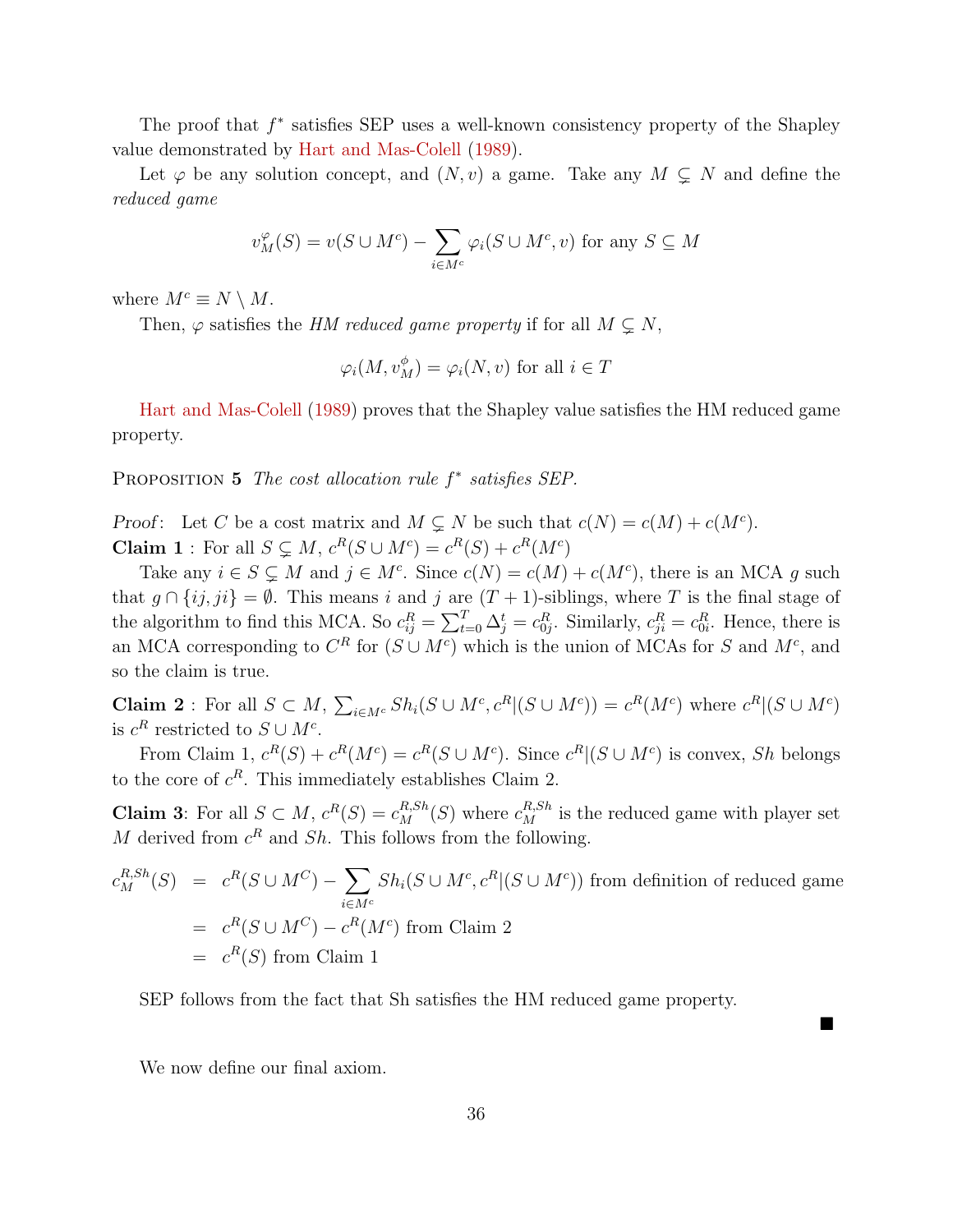Definition **19** *A cost allocation rule µ satisfies Equal Share of Extra Costs (ESEC) if for* any two C, C' such that  $c_{0i} = c_0$  for all  $i \in N$ ,  $c'_{0i} = c'_0$  for all  $i \in N$ ,  $c_0 < c'_0$ , and  $c_{ij} = c'_{ij} \leq c_0$  *for all*  $i \in N$ *,*  $j \in N \setminus \{i\}$ *, we have* 

$$
\mu_i(C') = \mu_i(C) + \frac{c'_0 - c_0}{n}.
$$

Proposition **6** *The allocation rule f ∗ satisfies ESEC.*

*Proof*: We consider a new cost matrix  $\hat{C}$  as follows:  $\hat{c}_{0i} = c'_0 - c_0$  for all  $i \in N$  and  $\hat{c}_{ij} = 0$ for all  $i \in N$  and for all  $j \in N \setminus \{i\}$ . Note that  $\hat{C}$  is an ICM. Further,  $f_i^*(\hat{C}) = \frac{c'_0 - c_0}{n}$  $\frac{-c_0}{n}$  for all  $i \in N$ . Notice that the worth of any coalition  $S \subseteq N$ , in the cooperative game  $(N, \hat{c})$  is  $\hat{c}(S) = c'_0 - c_0.$ 

Next, apply the recursive algorithm to *C* and *C ′* . In the case of *C*, break ties against 0*j* for all *j* if necessary. Then, since the restrictions of *C* and *C'* on  $N \times N$  coincide, the structure of supernodes will be the same for both cost matrices. Also, 0 will be the last node to be connected in either case. Hence,  $c_{ij}^R = c_{ij}^R$  for all  $i, j \in N$ , and  $c_{0j}^R = c_0, c_{0j}^R = c_0$  for all *j*.

Then, for any coalition  $S \subseteq N$ , an MCA corresponding to either of the cost matrices will connect some node  $i \in N$  to the source, and connect the remaining nodes from *i*. It is straightforward to verify that  $c^R(S) = c^R(S) + (c'_0 - c_0)$ . Hence,  $c^R(S) = c^R(S) + \hat{c}(S)$ .

Since the Shapley value satisfies Additivity, it follows that for all  $i \in N$ ,  $f_i^*(C') =$  $f_i^*(C) + f_i^*(\hat{C}) = f_i^*(C') + \frac{c'_0 - c_0}{n}$  $\frac{-c_0}{n}$ . This proves that *f* satisfies ESEC.

**Remark 7** *Notice that f ∗ satisfies SEP and ESEC on the entire domain of cost matrices, but IIT only on the domain of symmetric cost matrices.*

The proof of Theorem 5 follows straightaway. By Propositions 4, 5, and 6, our cost allocation rule satisfies IIT, SEP and ESEC on the set of symmetric cost matrices. By Bergantinos and Vidal-Puga (2007a), the only rule that satisfies these axioms on the set of symmetric cost matrices is the folk solution. Hence, our cost allocation rule must coincide with the folk solution on the set of symmetric cost matrices.

### 5 CHARACTERIZATION RESULT

In this section, we provide a characterization result for *f <sup>∗</sup>* when the domain of the allocation rule is restricted to  $\mathcal{C}_N^{sim}$ , the set of simple cost matrices.

**THEOREM 6** *Suppose the domain of the allocation rules is restricted to*  $C_N^{sim}$ . Then, the *following statements are equivalent.*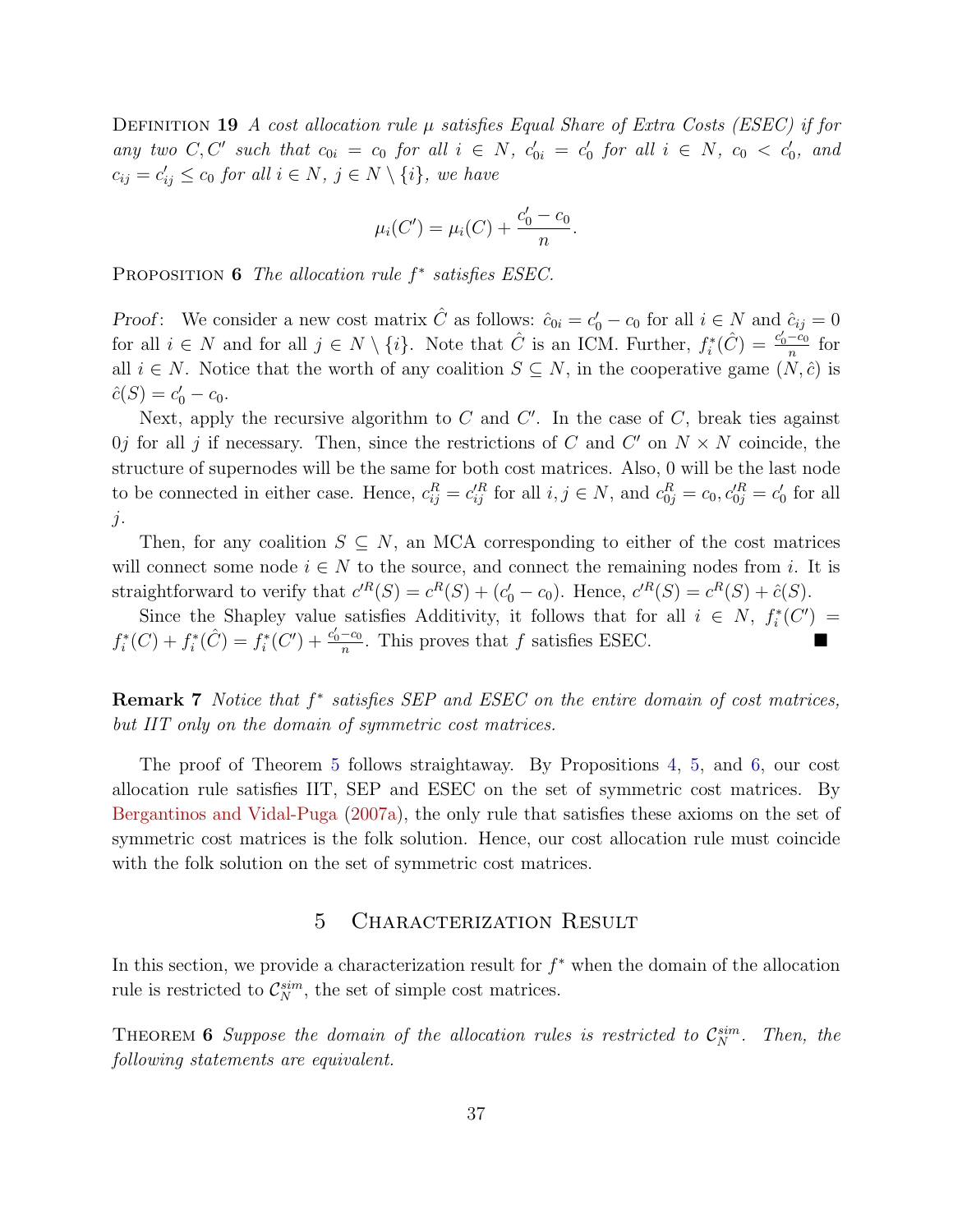- *1. An allocation rule satisfies INV and NN.*
- *2. An allocation rule is the unique Bird allocation rule.*
- *3. An allocation rule satisfies IOC and SS.*
- *4. An allocation rule is f ∗ .*

*Proof*: Consider any cost matrix  $C \in \mathcal{C}_N^{sim}$ . Clearly, there is a unique Bird allocation in C with

$$
b_i(C) = \min_{j \in N^+, j \neq i} c_{ji} \equiv \Delta_i^0
$$

The ICM  $C^R$  of *C* obtained from our procedure satisfies  $c_{ij}^R = \Delta_j^0$  for all  $j \in N$  and for all  $i \in N^+ \setminus \{j\}$ . But  $f_j^*(C) = \Delta_j^0$  for all  $j \in N$ . Hence,  $f^*$  coincides with the Bird allocation rule. So, (2) and (4) are equivalent.

It is easy to see that  $f^*$  satisfies SS, NN, IOC and hence INV, on the domain  $\mathcal{C}_N^{sim}$ . Now, suppose a cost allocation rule  $\mu$  satisfies INV and NN. For any cost matrix  $C \in \mathcal{C}_N^{sim}$ , we intend to show that  $\mu_i(C) = \Delta_i^0$  for all  $i \in N$ , and this will show that  $\mu$  is  $f^*$ . Consider another cost matrix  $\overline{C}$  such that for all  $j \in N$  and for all  $i \in N^+ \setminus \{j\}$  we have  $\overline{c}_{ij} = c_{ij} - \Delta_j^0$ . Clearly,  $\bar{C} \in \mathcal{C}_N^{sim}$ . By repeated application of invariance,  $\mu_i(C) = \mu_i(\bar{C}) + \Delta_i^0$  for all  $i \in \bar{N}$ . The total cost of an MCA for  $\overline{C}$  is zero. Hence, by NN,  $\mu_i(\overline{C}) = 0$  for all  $i \in N$ . Hence,  $\mu_i(C) = \Delta_i^0$  for all  $i \in N$ .

Now, suppose a cost allocation rule  $\mu$  satisfies IOC and SS. Consider any cost matrix  $C \in \mathcal{C}_N^{sim}$ . Fix any  $k \in N$ . Consider two cost matrices  $\overline{C}$  and  $C^0$  as follows:  $c_{ij}^0 = 0$  for all edges ij, and  $\overline{c}_{ik} = c_{ik}$  for all  $i \in N^+ \setminus \{k\}$  and  $\overline{c}_{ij} = 0$  for all  $j \in N \setminus \{k\}$  and for all  $i \in N^+ \setminus \{j\}$ . It is easy to see that  $C^0, \overline{C} \in \mathcal{C}_N^{sim}$ . By SS,  $\mu_i(C^0) = 0$  for all  $i \in N$ . By IOC,  $\mu_i(\bar{C}) = \mu_i(C^0) = 0$  for all  $i \in N \setminus \{k\}$ . Hence,  $\mu_k(\bar{C}) = b_k(\bar{C})$ . Applying IOC again, we get  $\mu_k(\bar{C}) = \mu_k(C) = b_k(C)$ . So, (3) implies (2).

#### 6 Conclusion

In this paper, we study the cost allocation problem in *directed* spanning network problems when the cost matrix is asymmetric - the cost associated with the directed edge *ij* is not necessarily the same as the cost edge *ji*. This distinguishes our framework from that of the well-studied minimum cost spanning tree problems. We adopt an axiomatic approach to the cost allocation problem. Our first major result establishes the difference in the two frameworks. It is well-known that in the MCST problem, there are a large number of continuous rules picking out an allocation in the core of the cost game and other properties such as Cost Monotonicity and an invariance condition which requires only that the allocation depends on the costs of edges figuring in minimum cost spanning trees. In contrast, we show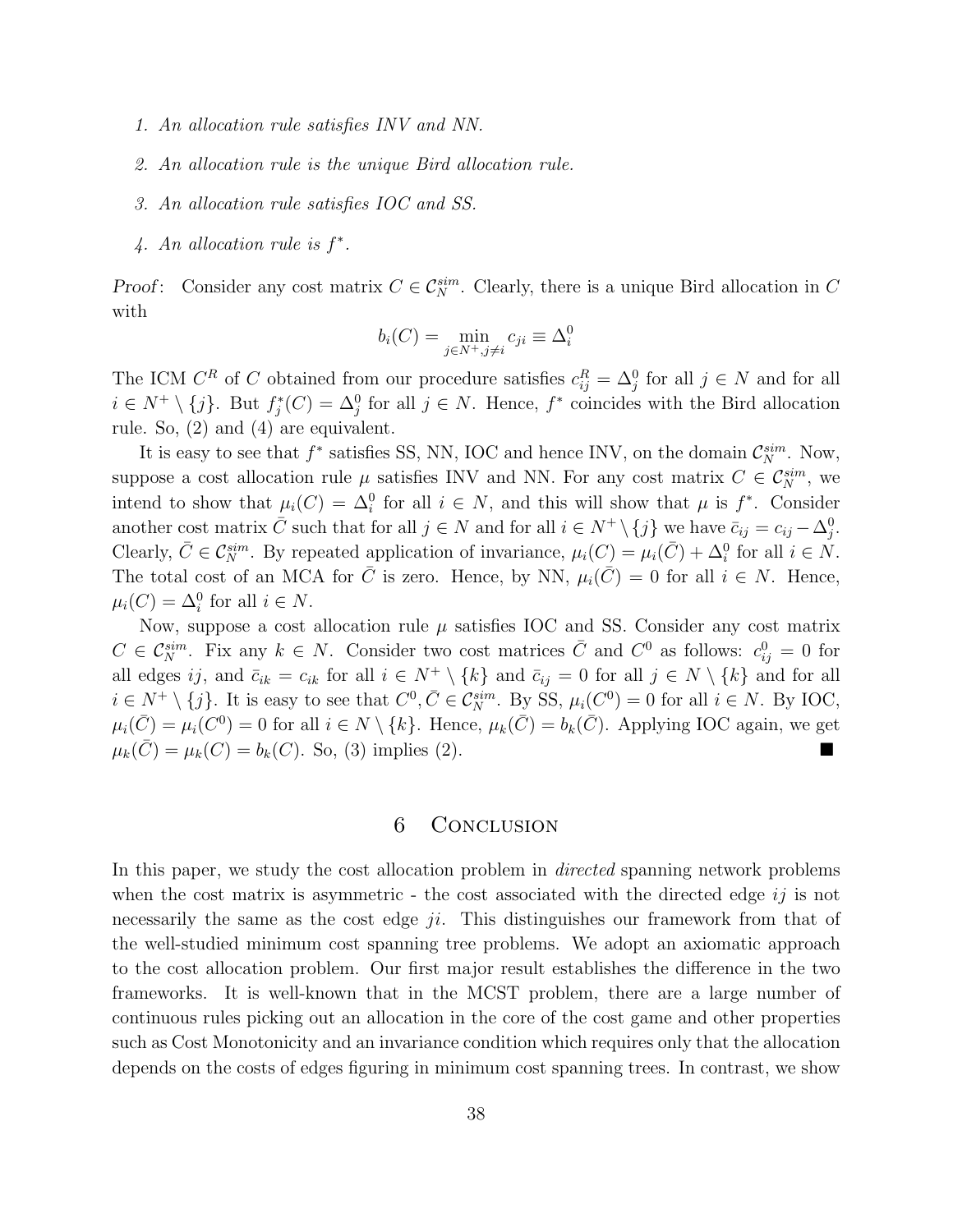that no rule can satisfy analogous properties in our framework. Our second major result is the construction of an allocation rule which satisfies some"basic"axioms. This allocation rule can be viewed as a "natural" extension of the folk solution for MCST problems since it coincides with the latter on the domain of symmetric cost matrices. We show that the rule constructed by us satisfies additional properties. We also provide an axiomatic characterization of our rule on a restricted domain of cost matrices.

However, we do not have a characterization of our rule on the complete domain. Neither do we know about the existence of other rules satisfying the basic axioms. These issues are left for future work.

#### **REFERENCES**

- Bergantinos, G. and A. Kar (2010): "On Obligation Rules for Minimum Cost Spanning Tree Problems," *Games and Economic Behavior*, 69, 224-237.
- Bergantinos, G. and J. J. Vidal-Puga (2007a): "A Fair Rule for Minimum Cost Spanning Tree Problems," *Journal of Economic Theory*, 137, 326–352.
- ——— (2007b): "The Optimistic TU Game in Minimum Cost Spanning Tree Problems," *International Journal of Game Theory*, 36, 223–239.
- BIRD, C. G. (1976): "On Cost Allocation of a Spanning Tree: A Game Theoretic Approach," *Networks*, 6, 335–350.
- Bogomolnaia, A., R. Holzman, and H. Moulin (2010): "Sharing the Cost of a Capacity Network," *Mathematics of Operations Research*, 35, 173–192.
- Bogomolnaia, A. and H. Moulin (2010): "Sharing a Minimal Cost Spanning Tree: Beyond the Folk Solution," *Games and Economic Behavior*, 69, 238-248.
- BRANZEI, R., S. MORETTI, H. NORDE, AND S. TIJS (2004): "The P-Value for Cost Sharing in Minimum Cost Spanning Tree Situations," *Theory and Decision*, 56, 47–61.

- Chu, Y. J. and T. H. Liu (1965): "On the Shortest Arborescence of a Directed Graph," *Science Sinica*, 14, 1396–1400.
- DUTTA, B. AND A. KAR (2004): "Cost Monotonicity, Consistency and Minimum Cost Spanning Tree Games," *Games and Economic Behavior*, 48, 223–248.

 $(2005)$ : "The Bird Core for Minimum Cost Spanning Tree Problems Revisited: Monotonicity and Additivity Aspects," Working Paper, Tilburg University (CentER DP).